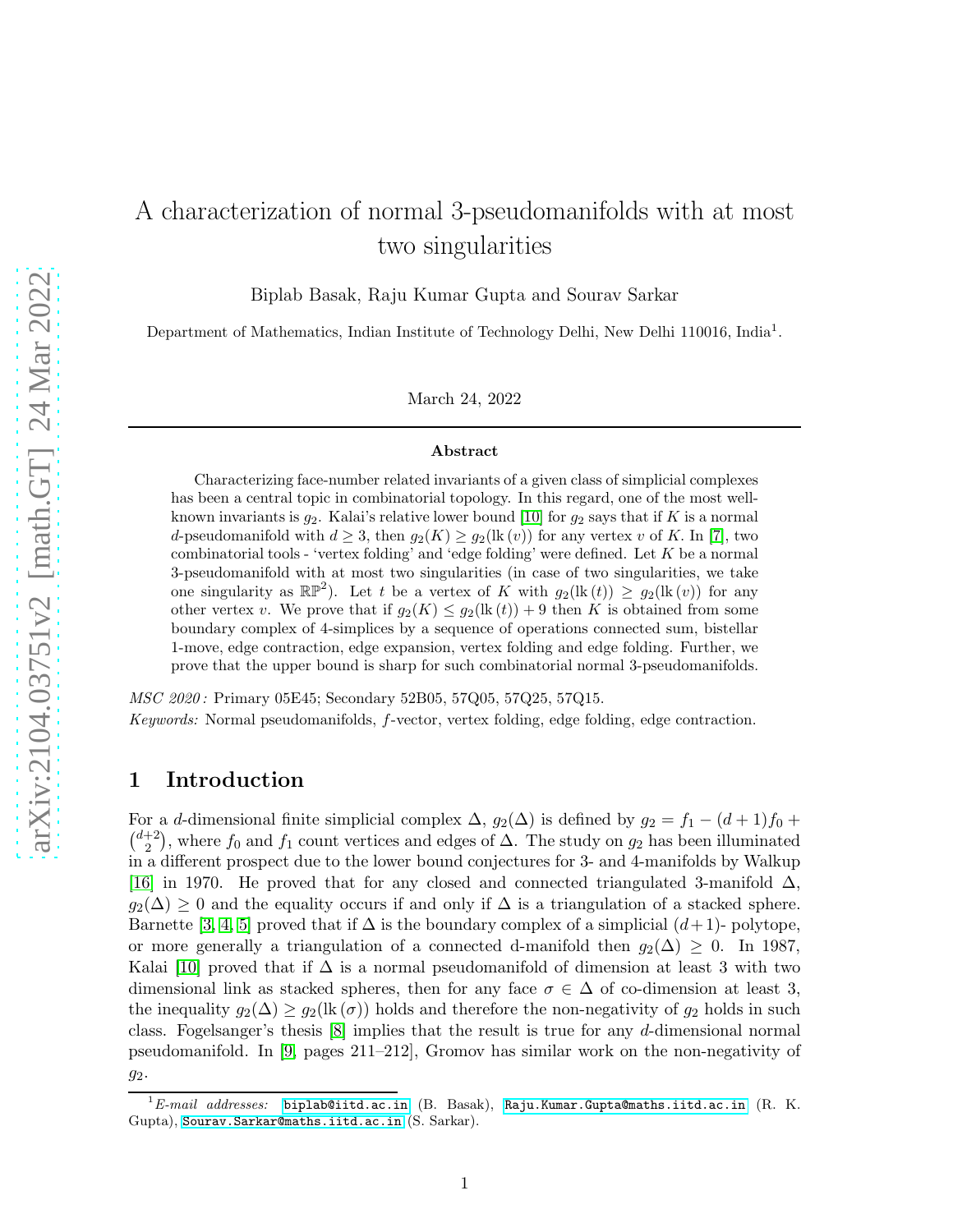Several classification results on manifolds and normal pseudomanifolds are known for several values of  $g_2$ . In [\[13\]](#page-26-7), Swartz proved that the number of combinatorial manifolds (up to PL-homeomorphism) of a given dimension d with an upper bound on  $g_2$  is finite. The combinatorial description of d-dimensional normal pseudomanifolds are known due to Kalai  $[10]$   $(g_2 = 0)$ , Nevo and Novinsky  $[11]$   $(g_2 = 1)$  and Zheng  $[17]$   $(g_2 = 2)$  and in all the three cases  $\Delta$  is the boundary of a simplicial polytope. The classification of all triangulated pseudomanifolds of dimension d with at most  $d + 4$  vertices can be found in [\[2\]](#page-25-1). Further, several related works can also be found in [\[12,](#page-26-10) [14,](#page-26-11) [15\]](#page-26-12). The very next thing people can think of is the structure of normal pseudomanifolds if the number of singular vertices varies.

In [\[7\]](#page-26-1), Basak and Swartz introduced two new concepts viz. vertex folding and edge folding which will be used frequently. For a normal 3-pseudomanifold  $K$  with exactly one singularity, they proved that if  $g_2(K) = g_2(\text{lk}(v))$  for some vertex v of K then |K| is a handlebody with its boundary coned off. This leads to a natural question - what will be the maximum value of  $n \in \mathbb{N}$ , for which  $g_2(K) \leq g_2(\text{lk}(t)) + n$  implies  $|K|$  is a handlebody with its boundary coned off, where t is a vertex of K with  $g_2(\text{lk}(t)) \geq g_2(\text{lk}(v))$  for any other vertex v. In this article we give the answer of this question. We prove that  $g_2(K) \leq$  $g_2(\mathbf{lk}(t)) + 9$  implies |K| is a handlebody with its boundary coned off, and this bound is sharp. Further, we give a combinatorial characterization of normal 3-pseudomanifolds with at most two singularities (in case of two singularities, we take one singularity is  $\mathbb{RP}^2$ ). If K has no singular vertices then from [\[6,](#page-26-13) [16\]](#page-26-2), we know that  $g_2(K) \leq g_2(\text{lk}(t)) + 9$  implies K is a 3-sphere and is obtained from some boundary complex of 4-simplices by a sequence of operations connected sum, bistellar 1-move, edge contraction and edge expansion. In this article, we extend this characterization for normal 3-pseudomanifolds with at most two singularities. If K has exactly one singularity at t such that  $|\text{lk}(t, K)|$  is a connected sum of n copies of tori or Klein bottles. Then we prove that  $g_2(K) \leq 9 + 6n$  implies K is obtained from some boundary complex of 4-simplices by a sequence of operations connected sum, bistellar 1-move, edge contraction, edge expansion and vertex folding. The sequence of operations includes exactly  $n$  number of vertex folding and finite number of remaining operations. If K has exactly two singularities at t and  $t_1$  such that  $|\mathbf{lk}(t)|$  is a connected sum of  $(2m-1)$  copies of  $\mathbb{RP}^2$  and  $|\text{lk}(t_1)| \cong \mathbb{RP}^2$ . Then we prove that  $g_2(K) \leq 6+6m$  implies  $K$  is obtained from some boundary complex of 4-simplices by a sequence of operations connected sum, bistellar 1-move, edge contraction, edge expansion, vertex folding and edge folding. The sequence of operations includes exactly  $(m-1)$  number of vertex folding, one edge folding and finite number of remaining operations. Further, these upper bounds are sharp for such combinatorial normal 3-pseudomanifolds.

## 2 Preliminaries

A simplicial complex  $\Delta$  is a finite collection of simplices such that for any simplex  $\sigma \in \Delta$ , all of its faces are in  $\Delta$  and for any two simplices  $\sigma, \tau \in \Delta$ ,  $\sigma \cap \tau$  is either empty or a face of both. We define the dimension of a simplicial complex  $\Delta$  to be the maximum of the dimension of simplices in  $\Delta$ . For a d-dimensional finite simplicial complex  $\Delta$ , the fvector is defined as a  $(d+2)$ -tuple  $(f_{-1}, f_0, \ldots, f_d)$  where  $f_{-1} = 1$  and for  $1 \leq i \leq d$ ,  $f_i$ denotes the number of *i*-dimensional faces in  $\Delta$ . A maximal face in a simplicial complex  $\Delta$  is called a **facet** and if all the facets are of same dimension we call  $\Delta$  to be a pure simplicial complex. A subcomplex of  $\Delta$  is a simplicial complex  $T \subseteq \Delta$ . By  $|\Delta|$  we mean the union of all simplices in  $\Delta$  together with the subspace topology induces from  $\mathbb{R}^m$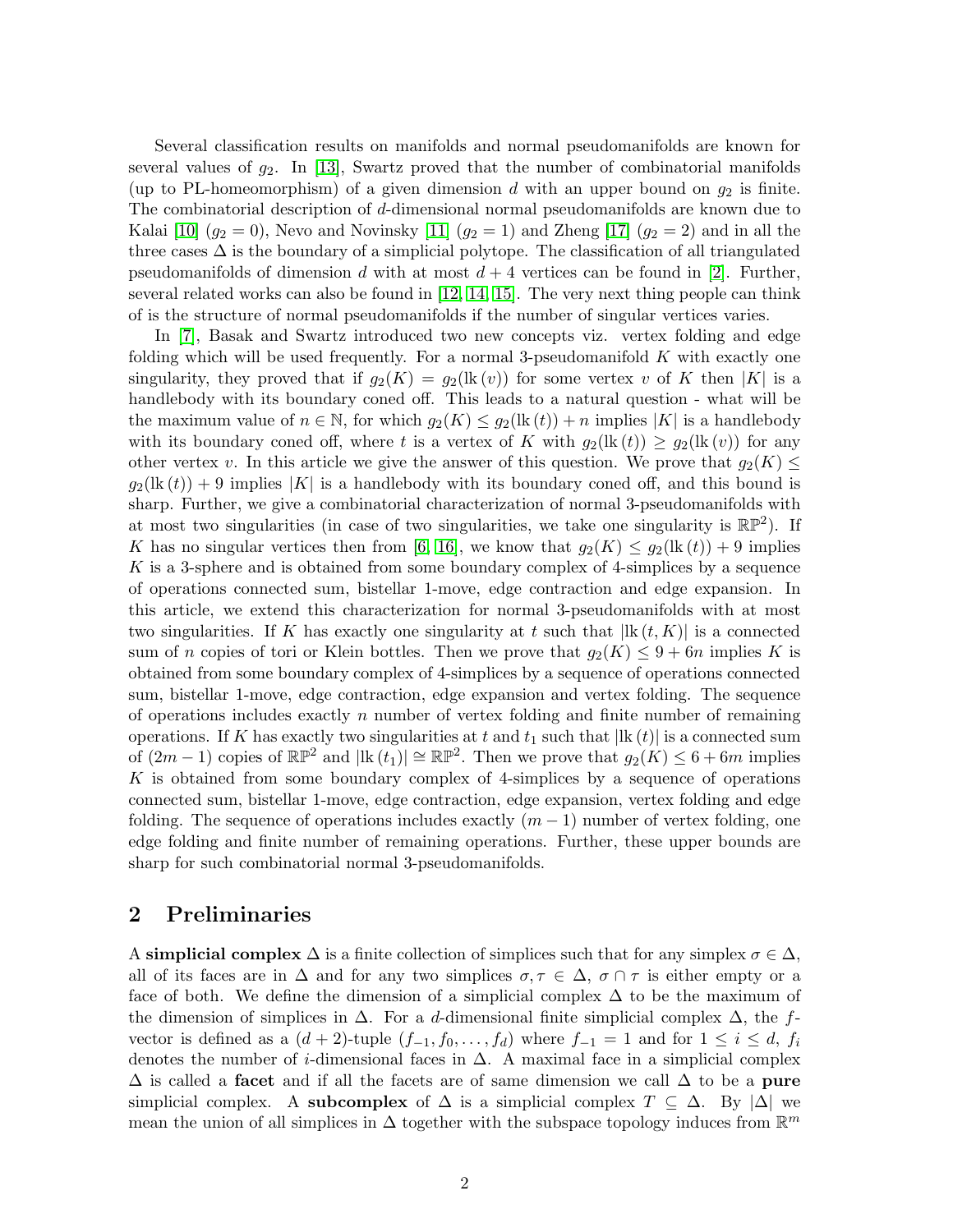for some  $m \in \mathbb{N}$ . A triangulation of a polyhedra X is a simplicial complex  $\Delta$  together with a PL homeomophism between  $|\Delta|$  and X. By join of two simplices  $\sigma$  and  $\tau$  of dimensions i, j respectively we mean the simplex  $\{\lambda a + \mu b : a \in \sigma, b \in \tau; \lambda, \mu \in [0, 1]\}$ and  $\lambda + \mu = 1$  and denote it by  $\sigma\tau$ . Two simplicial complexes  $\Delta_1$  and  $\Delta_2$  are said to be independent if  $\sigma\tau$  is an  $(i + j + 1)$ -simplex for each *i*-simplex  $\sigma \in \Delta_1$  and *j*-simplex  $\tau \in \Delta_2$ . The join of two independent simplicial complexes  $\Delta_1$  and  $\Delta_2$  is defined to be  $\Delta_1 \cup \Delta_2 \cup \{\sigma\tau : \sigma \in \Delta_1, \tau \in \Delta_2\}$  and is denoted by  $\Delta_1 * \Delta_2$ . The link of any face  $\sigma$  in  $\Delta$  is defined as  $\{\gamma \in \Delta : \gamma \cap \sigma = \emptyset \text{ and } \gamma \sigma \in \Delta\}$  and is denoted by  $\operatorname{lk}(\sigma, \Delta)$ . The star of a face  $\sigma$  in  $\Delta$  is defined as  $\{\alpha : \alpha \leq \sigma\beta; \beta \in \text{lk}(\sigma, \Delta)\}\$  and is denoted by st  $(\sigma, \Delta)$ . If the underlying simplicial complex is specified, we may simply denote them by lk  $(\sigma)$  and st  $(\sigma)$ respectively. For any face  $\sigma$  in  $\Delta$  we define  $d(\sigma, \Delta)$  (or,  $d(\sigma)$  if  $\Delta$  is specified) to be the non negative integer  $f_0(\text{lk}(\sigma))$ . For two vertices  $x, y \in \Delta$ , by  $(x, y]$  we denote semi open semi closed edge xy, where  $y \in (x, y]$  but  $x \notin (x, y]$ . By  $(x, y)$  we denote the open edge xy, where  $x, y \notin (x, y)$ . By  $B_{x_1,...,x_m}(p; q)$  we denote the bi-pyramid with m base vertices  $x_1,..., x_m$ and apexes  $p$  and  $q$ .

A normal d-pseudomanifold without boundary (resp. with boundary) is a strongly connected pure simplicial complex in which every faces of dimension  $(d-1)$  is contained in exactly two (resp. at most two) facets and the links of all the simplices of dimension  $\leq$  (d − 2) are connected. For a normal d-pseudomanifold  $\Delta$  with connected boundary, its boundary  $\partial(\Delta)$  is a normal  $(d-1)$ -pseudomanifold whose facets are  $(d-1)$ -dimensional faces of  $\Delta$ , which is contained in exactly one facet of  $\Delta$ . For a simplex  $\sigma$ , its boundary  $\partial(\sigma)$  is the union of all of its proper faces. Note that the link of any face in a normal d-pseudomanifold is a normal  $(d-1)$ -pseudomanifold. In a normal d-pseudomanifold K, the vertices whose link are spheres are called **non-singular** vertices and the remaining are called **singular** vertices. In particular, the link of any vertex in a normal 3-pseudomanifold is nothing but a triangulation of a closed and connected surface. If  $\text{lk}(v, K)$  is a triangulation of a surface S, which is not a sphere, then v is a singular vertex in  $K$ . In this case, we say the normal 3-pseudomanifold  $K$  has a  $S$  singularity. In this article, we focus on normal 3-pseudomanifolds  $K$  with at most two singularities, i.e., at most two vertices may have link other than sphere. For a normal d-pseudomanifold  $K$  we define the following:

<span id="page-2-0"></span>**Definition 2.1** (Edge contraction). Let K be a normal d-pseudomanifold and  $u, v$  be two vertices of K such that  $uv \in K$  and  $\text{lk}(u, K) \cap \text{lk}(v, K) = \text{lk}(uv, K)$ . Let  $K' = K \setminus (\{\alpha \in K\})$  $K: u \in \alpha\} \cup \{\beta \in K: v \in \beta\}$ , then  $K_1 = K' \cup \{w * \partial(K')\}$  for some vertex w is said to be obtained from K by contracting the edge uv and this process is called the edge contraction.

**Definition 2.2** (Central retriangulation [\[16\]](#page-26-2)). Let K be a normal d-pseudomanifold and u, v be two vertices of K such that  $uv \in K$ . Let  $K' = K \setminus {\alpha \in K : uv \in \alpha}$ , then  $K_1 = K' \cup \{w * \partial(K')\}$  is called the central retriangulation of st  $(uv, K)$  with center at w.

Note that, if K' is obtained from K by a central retriangulation of st  $(uv, K)$  with center at w then K is obtained from K' by contracting the edge uw (resp., vw).

<span id="page-2-1"></span>**Lemma 2.3.** For  $d \geq 3$ , let K be a normal d-pseudomanifold. Let uv be an edge of K such that  $\text{lk}(u, K) \cap \text{lk}(v, K) = \text{lk}(uv, K)$  and  $|\text{lk}(v, K)| \cong \mathbb{S}^{d-1}$ . If  $K_1$  is the normal pseudomanifold obtained from K by contracting the edge uv then  $|K| \cong |K_1|$ .

*Proof.* Since  $\text{lk}(u, K) \cap \text{lk}(v, K) = \text{lk}(uv, K)$ , the edge contraction is possible. Let w be the new vertex in K' by identifying the vertices u and v in K. First we delete ( $\{\alpha \in K : u \leq \alpha\}$  $\alpha$ }∪ $\{\beta \in K : v \leq \beta\}$  from K and let  $K' = K \setminus (\{\alpha \in K : u \leq \alpha\} \cup \{\beta \in K : v \leq \beta\})$ . Then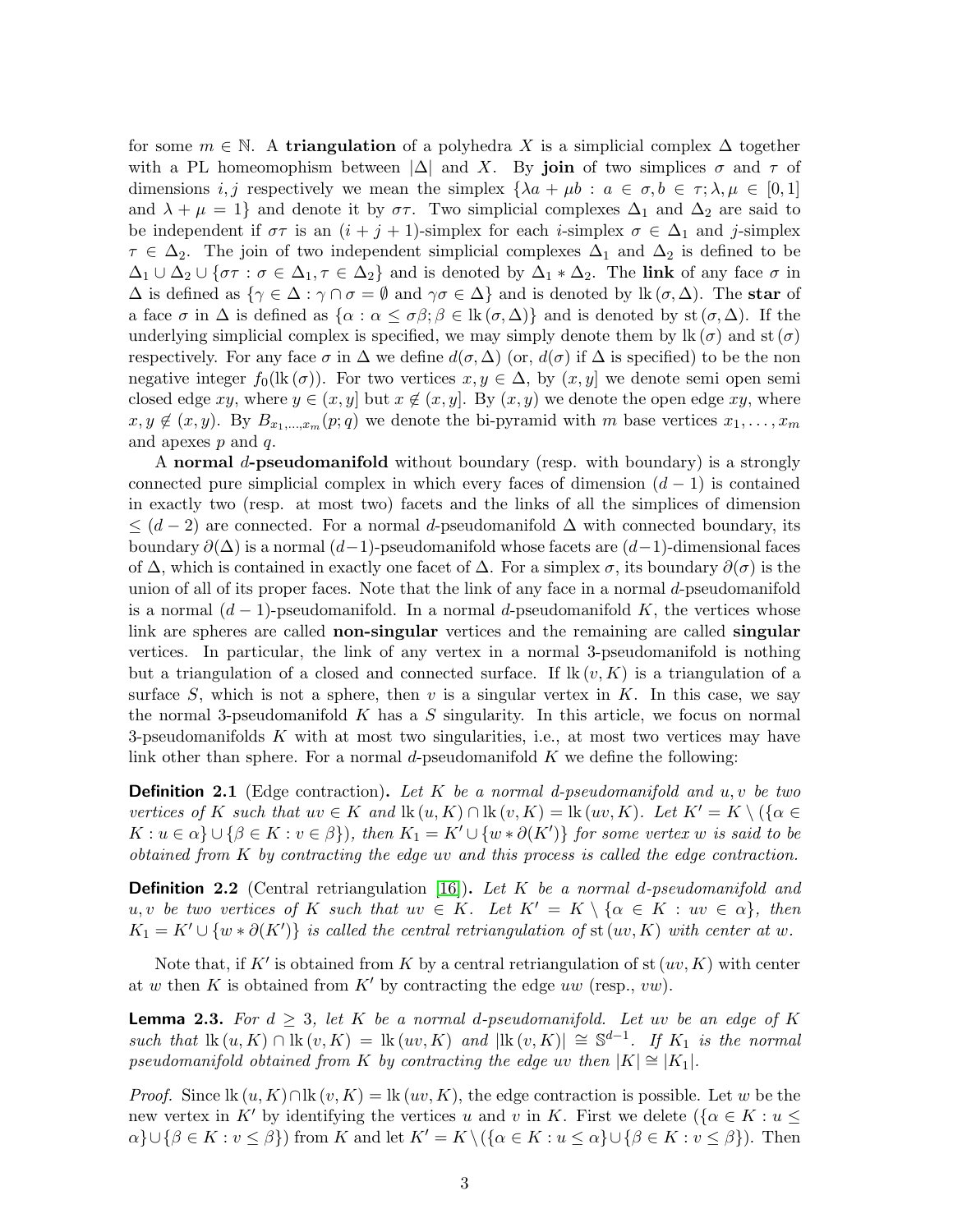K' is a normal d-pseudomanifold with boundary and  $\partial(K') = \partial(\text{st}(u, K) \cup \text{st}(v, K))$ . Since  $\text{lk}(u, K) \cap \text{lk}(v, K) = \text{lk}(uv, K)$  and  $|\text{lk}(v, K)| \cong \mathbb{S}^{d-1}$ ,  $\text{lk}(v, K) \setminus \{\alpha \in \text{lk}(v, K) : u \le \alpha\}$ is a  $(d-1)$ -ball say D with boundary lk  $(uv, K)$ . Further,  $K' \cap$  st  $(v, K) = D$ . Since  $|\text{lk}(v,K)| \cong \mathbb{S}^{d-1}$ ,  $|\text{st}(v,K)| \cong \mathbb{D}^d$ . Therefore  $|K'|$  is PL homeomorphic to  $|K' \cup \text{st}(v,K)|$ . Let  $K'':= K' \cup$  st  $(v, K)$ . Then  $K = K'' \cup (\{u\} * (\partial K''))$  and  $K_1 = K' \cup (\{w\} * (\partial K')).$ Since  $|K''|$  and  $|K'|$  are PL homeomorphic,  $|K|$  and  $|K_1|$  are also PL homeomorphic.  $\Box$ 

Now we recall few well known combinatorial operations.

<span id="page-3-0"></span>**Definition 2.4.** Let  $K$  be a normal 3-pseudomanifold.

- (A) Let  $uv \in K$  be an edge and  $d(uv) = 3$ . Let  $lk(uv) = \partial(abc)$  and  $abc \notin K$ . Let  $K' = (K - {\alpha \in K : uv \leq \alpha}) \cup {abc, uabc, vabc}.$  Since  $abc \notin K$ , it is easy to see that  $|K'| \cong |K|$ ,  $f_0(K') = f_0(K)$  and  $f_1(K') = f_1(K) - 1$  and we get  $g_2(K') = g_2(K) - 1$ . Then we say  $K'$  is obtained from K by a *bistellar* 2-move.
- (A') Let  $abc \in K$  be a 2-simplex. Let  $lk (abc) = \{u, v\}$  where  $u, v$  are two vertices in K and  $uv \notin K$ . Let  $K' = (K - \{abc, uabc, vabc\}) \cup \{uvab, uvbc, uvac\}$ . It is easy to see that  $|K'| \cong |K|$ ,  $f_0(K') = f_0(K)$  and  $f_1(K') = f_1(K) + 1$  and we get  $g_2(K') = g_2(K) + 1$ . Then we say  $K'$  is obtained from  $K$  by a *bistellar* 1-move.
- (B) Let  $uv \in K$  and  $d(uv) = n$ , where v is non-singular. If  $\text{lk}(u) \cap \text{lk}(v) \text{lk}(uv)$  is empty then contract the edge uv (cf. Definition [2.1\)](#page-2-0) and we get a new complex  $K'$ such that  $|K| \cong |K'|$  (cf. Lemma [2.3\)](#page-2-1) with  $g_2(K') = g_2(K) - (n-3)$ . If  $n \geq 4$  then  $g_2(K') \leq g_2(K) - 1$ . We say K' is obtained from K by an edge contraction.
- (B') Let  $w \in K$  and  $C_n(u_1, u_2, \ldots, u_n)$  be an n-cycle in  $lk(w)$  such that the n-cycle separates  $lk(w)$  into two portions in which one portion is a disc. Then we retriangulate st w by removing w and inserting n tetrahedra  $uvw_1u_2, uvu_2u_3, \ldots, uvu_nu_1$  and then coning off the two portions formed by the  $lk(w)$  and the circle  $C_n(u_1, u_2, \ldots, u_n)$  by u and v respectively. Let K' be the resulting complex. Then  $g_2(K') = g_2(K) + n - 3$ and  $|K|' \cong |K|$  (as K is obtained from K' by an edge contraction). If  $d(uv) \geq 4$ , i.e.,  $n \geq 4$  then  $g_2(K') \geq g_2(K) + 1$ . We say K' is obtained from K by an edge expansion. If there is some  $x \in \mathbb{R}(w)$  such that  $\mathbb{R}(xw) = C_n(u_1, u_2, \dots, u_n)$  then we say K' is obtained from K by central retriangulation of  $st(xw)$  with center u and renaming w by v. Thus, the central retriangulation is a special case of edge expansion.
- (C) Let  $w \in K$  be a non-singular vertex and  $\partial(abc) \in \text{lk}(w)$ . If abc  $\notin K$  then we retriangulate the 3-ball st  $w$  by removing  $w$  and inserting abc and then coning off the two spheres formed by the link of w and abc. Let  $K'$  be the resulting complex. Then  $g_2(K)$  =  $g_2(K)$  – 1 and  $|K|' \cong |K|$ . Note that this combinatorial operation is just a combination of an edge expansion and a bistellar 2-move.
- (C') Let u and v be two non-singular vertices in K such that  $uv \notin K$  and st  $(u) \cap$  st  $(v) =$ abc. Then we retriangulate the 3-ball st  $(u)$ ∪st  $(v)$  by removing u, v, abc and coning off the boundary of st  $(u)$ ∪st  $(v)$ . Let K' be the resulting complex then  $g_2(K') = g_2(K) + 1$ and  $|K'| \cong |K|$ . Note that this combinatorial operation is just a combination of a bistellar 1-move and an edge contraction.
- (D) Consider a combinatorial operation as a combination of an edge expansion and an edge contraction.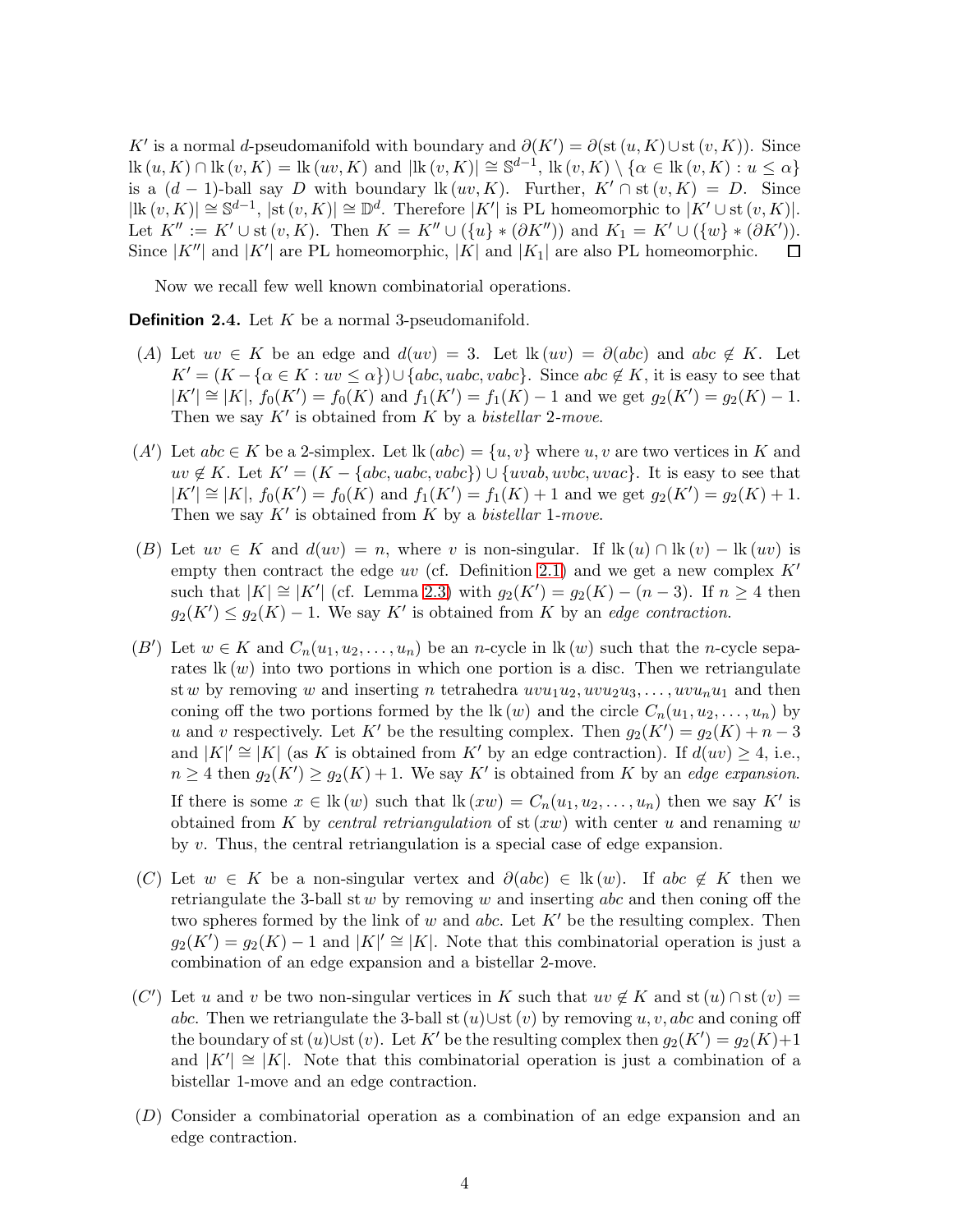Note that the combinatorial operations  $(A')$ ,  $(B')$  and  $(C')$  of Definitions [2.4](#page-3-0) are reverse combinatorial operations  $(A)$ ,  $(B)$  and  $(C)$  of Definitions [2.4](#page-3-0) respectively, and the combinatorial operation  $(D)$  is the reverse of itself. From [\[6,](#page-26-13) [16\]](#page-26-2), we have the following result.

<span id="page-4-2"></span>**Proposition 2.5** ([\[6,](#page-26-13) [16\]](#page-26-2)). If K is a normal 3-pseudomanifold with  $g_2(K) \leq 9$  and K has no singular vertices then  $K$  is a 3-sphere and is obtained from some boundary complex of 4-simplices by a sequence of operations connected sum, bistellar 1-move, edge contraction and edge expansion.

Another enumerative tool in the combinatorial topology is the h-vector  $(h_0, h_1, \ldots, h_{d+1})$ of a simplicial complex where each  $h_i$  is a linear functional of f-vectors defined in the following way:

$$
h_i = \sum_{j=0}^{i} (-1)^{i-j} {d+1-j \choose i-j} f_{j-1}
$$
 (1)

and we define  $g_i := h_i - h_{i-1}$ . In particular,  $g_2 = f_1 - (d+1)f_0 + \binom{d+2}{2}$  $_{2}^{+2}$ .

Let  $\Delta$  be a normal *d*-pseudomanifold. Let  $f: V(\Delta) \to \mathbb{R}^d$  be a function. A stress of f is a function  $\omega : E(\Delta) \to \mathbb{R}$  such that for every vertex  $v \in V$ ,  $\sum_{vu \in E} \omega(vu)(f(v) - f(u)) = 0$ . The set of all stresses of f is an R-vector space which we denote by  $\mathcal{S}(\Delta_f)$ . From [\[10\]](#page-26-0) we know that if  $\Delta$  is a normal d-pseudomanifold (or a cone over a normal  $(d-1)$ -pseudomanifold) and f is a generic map from V to  $\mathbb{R}^{d+1}$ , then  $\dim \mathcal{S}(\Delta_f) = g_2(\Delta)$ . Using the fact that a stress  $\omega$  on a subcomplex of  $\Delta$  can be extended to  $\Delta$  by simply setting  $\omega(uv) = 0$  for any uv not in the subcomplex, we have the following result (due to Kalai  $[10]$ ).

<span id="page-4-1"></span>**Lemma 2.6** ([\[7,](#page-26-1) [10\]](#page-26-0)). Let  $\Delta$  be a normal 3-pseudomanifold and t be a vertex in  $\Delta$ . Then  $g_2(\Delta) \geq g_2(\text{st}(t, \Delta)) = g_2(\text{lk}(t, \Delta)).$  Moreover, if u and v are two vertices in  $\Delta$  such that st  $(u, \Delta) \cap$  st  $(v, \Delta) = \emptyset$  then  $g_2(\Delta) \geq g_2(\text{st}(u, \Delta)) + g_2(\text{st}(v, \Delta)) = g_2(\text{lk}(u, \Delta)) +$  $g_2(\text{lk}(v,\Delta)).$ 

Let  $\Delta$  be a pure simplicial complex. By a path of length m between two vertices u and v we mean a collection of vertices  $\{u = v_0, v_1, \ldots, v_m = v\}$  and the edges  $\{v_i v_{i+1} : 0 \leq$  $i \leq m-1$ } and we denote it by  $P(u, v_1, v_2, \ldots, v_{m-1}, v)$ . Let  $\sigma_1, \sigma_2$  be two facets of  $\Delta$ . A bijection  $\psi : \sigma_1 \to \sigma_2$  is said to be **admissible** (cf. [\[1\]](#page-25-2)) if  $\psi$  is a bijection and for any  $x \in \sigma_1$ , length of every path between x and  $\psi(x)$  is at least 3. In this consequence, any bijective map between two facets from different connected components of  $\Delta$  is admissible. Now if  $\psi$ is an admissible bijection between  $\sigma_1$  and  $\sigma_2$ , by identifying all the faces  $\rho_1 \subseteq \sigma_1$  with  $\psi(\rho_1)$ and removing the identified facets we get a new complex say  $\Delta^{\psi}$ . If  $\sigma_1$  and  $\sigma_2$  are from the same connected component of  $\Delta$  then we call  $\Delta^{\psi}$  is formed via **handle addition** (cf. [\[7\]](#page-26-1)) to  $\Delta$  and if  $\sigma_1$  and  $\sigma_2$  are from the different connected component of  $\Delta$  then we say  $\Delta^{\psi}$  is formed via **connected sum** (cf. [\[7\]](#page-26-1)) of two different components say  $\Delta_1$  and  $\Delta_2$  of  $\Delta$  and write it as  $\Delta^{\psi} = \Delta_1 \#_{\psi} \Delta_2$  where  $\sigma_1 \in \Delta_1$  and  $\sigma_2 \in \Delta_2$ .

If  $\bar{x}$  is the representation of an identified vertex x and  $\psi(x)$  in connected sum or handle addition then  $\text{lk}(\bar{x}, \Delta^{\psi}) = \text{lk}(x, \Delta_1) \#_{\psi} \text{lk}(\psi(x), \Delta_2)$  and for all other vertices the links will be same as it is in  $\Delta$ .

<span id="page-4-0"></span>**Lemma 2.7** ([\[7\]](#page-26-1)). Let  $\Delta$  be a normal three-dimensional pseudomanifold and suppose  $\tau$  is a missing tetrahedron in  $\Delta$ . If for every vertex  $x \in \tau$  the missing triangle formed by the other three vertices separates the link of x, then  $\Delta$  was formed using handle addition or connected sum.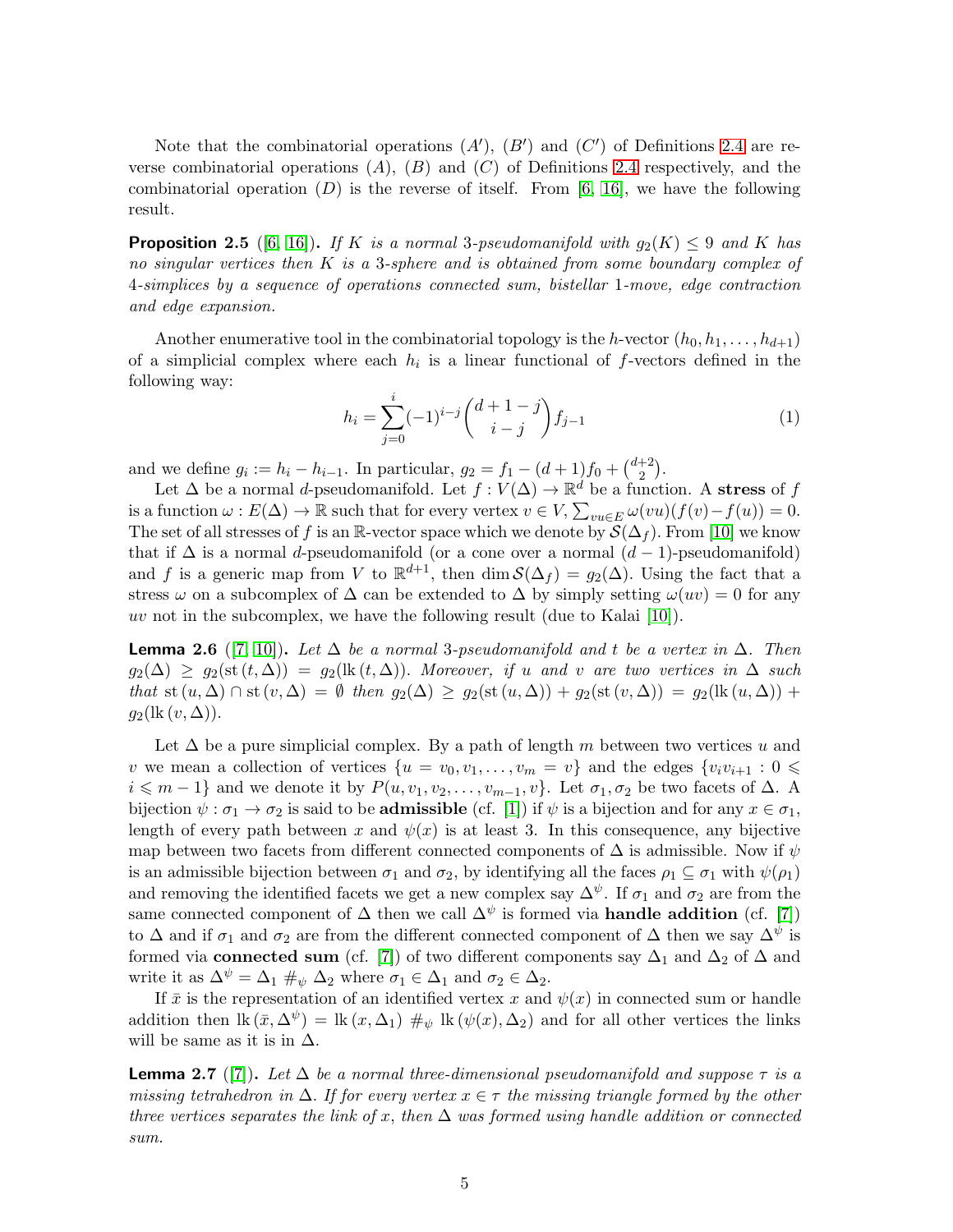A straightforward computation shows that for a d-dimensional complex  $\Delta$  handle additions satisfy,

$$
g_2(\Delta^{\psi}) = g_2(\Delta) + \binom{d+2}{2}.
$$
\n(2)

Similarly, for connected sum

$$
g_2(\Delta_1 \#_{\psi} \Delta_2) = g_2(\Delta_1) + g_2(\Delta_2). \tag{3}
$$

<span id="page-5-0"></span>**Lemma 2.8.** Let  $\Delta$  be a normal 3-pseudomanifold and t be a vertex of  $\Delta$  with  $g_2(\text{lk }(t,\Delta)) \ge$  $g_2(\text{lk}(v,\Delta))$  for any other vertex v. Let  $g_2(\Delta) \leq g_2(\text{lk}(t,\Delta)) + 9$ . Let  $\sigma$  be a missing tetrahedron in  $\Delta$  such that for every vertex  $x \in \sigma$  the missing triangle formed by the other three vertices separates the link of x. Then  $\Delta$  was formed using connected sum.

*Proof.* By Lemma [2.7,](#page-4-0)  $\Delta$  was formed using handle addition or connected sum. If possible let  $\Delta$  be formed using handle addition from  $\Delta'$  through the admissible bijection  $\psi : \sigma_1 \to \sigma_2$ . If  $t \notin \sigma$  then  $g_2(\text{lk}(t,\Delta)) = g_2(\text{lk}(t,\Delta')) \leq g_2(\Delta') = g_2(\Delta) - 10$ . This is a contradiction. If possible let  $t \in \sigma$  be obtained by identifying  $t_1 \in \sigma_1$  and  $t_2 \in \sigma_2$  in  $\Delta'$ . Then  $g_2(\text{lk}(t,\Delta))$  =  $g_2(\text{lk}(t_1,\Delta'))+g_2(\text{lk}(t_2,\Delta'))$ . Since  $\psi$  is admissible, st  $(t_1,\Delta')$  and st  $(t_2,\Delta')$  are disjoint. Then it follows from Lemma [2.6](#page-4-1) that  $g_2(\Delta') \geq g_2(\text{lk}(t_1, \Delta')) + g_2(\text{lk}(t_2, \Delta'))$ . Therefore,  $g_2(\Delta') \ge g_2(\text{lk}(t, \Delta))$  and  $g_2(\Delta) = g_2(\Delta') + 10$ . This implies,  $g_2(\Delta) \ge g_2(\text{lk}(t, \Delta)) + 10$ , which is a contradiction. Therefore  $\Delta$  was formed using connected sum.  $\Box$ 

Handle addition and connected sum are a standard part of combinatorial simplicial topology and the operation of folding was recently introduced in [\[7\]](#page-26-1).

**Definition 2.9** (Vertex folding [\[7\]](#page-26-1)). Let  $\sigma_1$  and  $\sigma_2$  be two facets of a simplicial complex  $\Delta$  whose intersection is a single vertex x. A bijection  $\psi : \sigma_1 \to \sigma_2$  is vertex folding admissible if  $\psi(x) = x$  and for all other vertices y of  $\sigma_1$  the only path of length two from y to  $\psi(y)$  is  $P(y, x, \psi(y))$ . For a vertex folding admissible map  $\psi$  we can form the complex  $\Delta_x^{\psi}$  obtained by identifying all faces  $\rho_1 \subseteq \sigma_1$  and  $\rho_2 \subseteq \sigma_2$  such that  $\psi(\rho_1) = \rho_2$ , and then removing the facet formed by identifying  $\sigma_1$  and  $\sigma_2$ . In this case we call  $\Delta_x^{\psi}$  a vertex folding of  $\Delta$  at x. In a similar spirit,  $\Delta$  is a vertex unfolding of  $\Delta_x^{\psi}$ .

An alternative description of a vertex folding at  $x$  for a pseudomanifold is the following: first remove  $x$  and its incident faces from the complex. This leaves a pseudomanifold with boundary equal to the link of x in  $\Delta$ . Then identify the two codimension-one faces  $\sigma_1 - x$ and  $\sigma_2 - x$  via  $\psi$ . This is still a pseudomanifold with boundary. Now cone off the boundary of this complex with  $\bar{x}$ .

As with handle additions, straightforward computations show that if  $\Delta_x^{\psi}$  is obtained from a d-dimensional  $\Delta$  by a vertex folding at x, then

$$
g_2(\Delta_x^{\psi}) = g_2(\Delta) + \binom{d+1}{2}.
$$
\n<sup>(4)</sup>

The definition of edge folding is also follows the same pattern as vertex folding.

**Definition 2.10** (Edge folding [\[7\]](#page-26-1)). Let  $\sigma_1$  and  $\sigma_2$  be two facets of a simplicial complex  $\Delta$ whose intersection is an edge uv. A bijection  $\psi : \sigma_1 \to \sigma_2$  is **edge folding admissible** if  $\psi(u) = u, \psi(v) = v$  and for all other vertices y of  $\sigma_1$  all paths of length two or less from y to  $\psi(y)$  go through either u or v. As before, identify all faces  $\rho_1 \subseteq \sigma_1$  and  $\rho_2 \subseteq \sigma_2$  such that  $\psi : \rho_1 \to \rho_2$  is a bijection. The complex obtained by removing the facet resulting from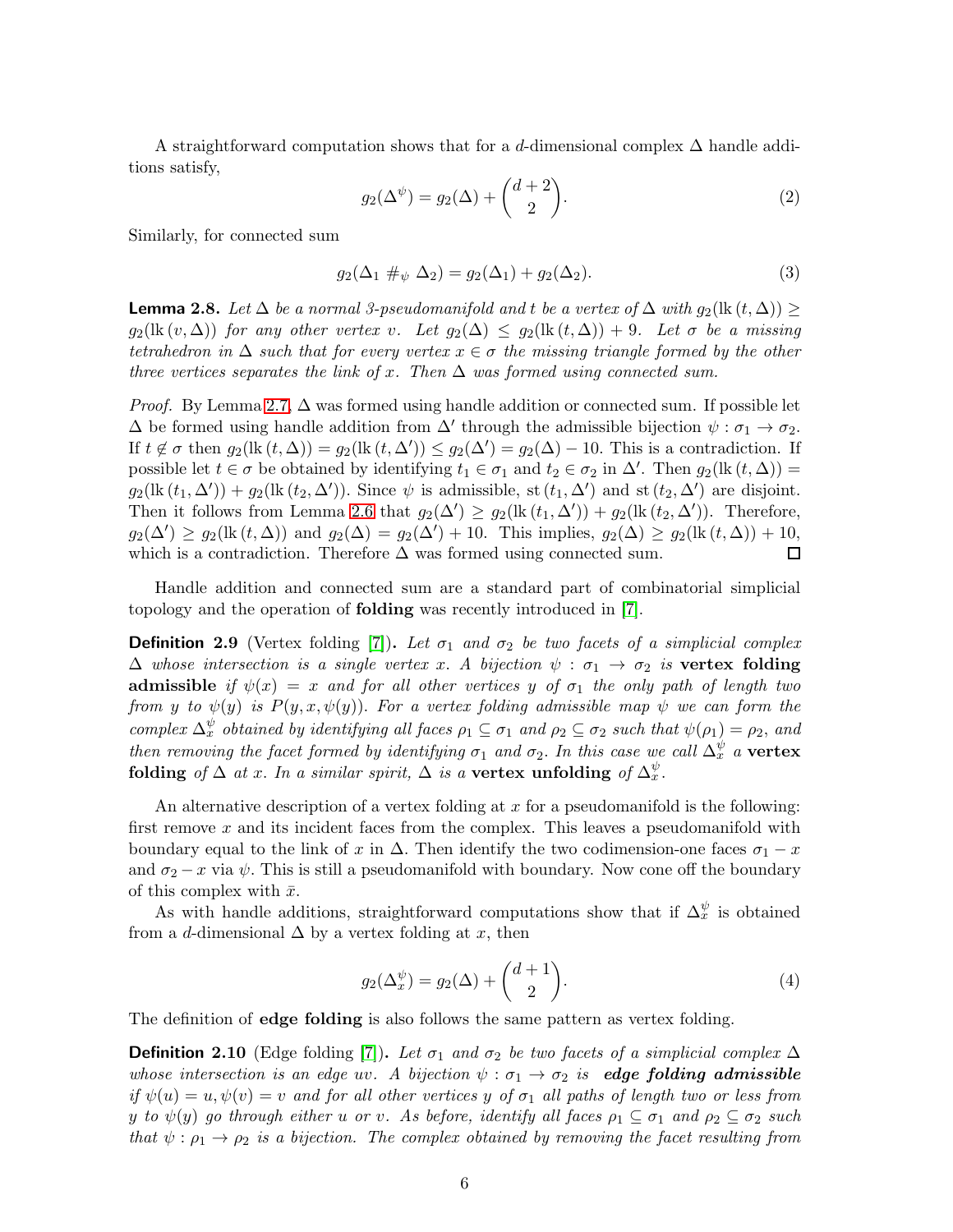identifying  $\sigma_1$  and  $\sigma_2$  is denoted by  $\Delta_w^{\psi}$  and is called an **edge folding** of  $\Delta$  at uv. As with vertex folding,  $\Delta$  is an **edge unfolding** of  $\Delta_{uv}^{\psi}$ .

If  $\Delta$  is a normal d-pseudomanifold and  $\Delta_{uv}^{\psi}$  is obtained from  $\Delta$  by an edge folding at  $uv$ , then

$$
g_2(\Delta_{uv}^{\psi}) = g_2(\Delta) + \binom{d}{2}.
$$
\n<sup>(5)</sup>

A missing triangle of  $\Delta$  is a triangle abc such that abc  $\notin \Delta$  but  $\partial(abc) \in \Delta$ . Similarly a missing tetrahedron of  $\Delta$  is a tetrahedron abcd such that abcd  $\notin \Delta$  but  $\partial (abcd) \in \Delta$ . Let  $\sigma = abcv$  be a missing tetrahedron of  $\Delta$ , where v is a vertex of  $\sigma$ . Then the triangle abc is a missing triangle in lk  $(v, \Delta)$ , and is denoted by  $\sigma - v$ . Further, if  $|\text{lk}(v, \Delta)|$  is an orientable surface then a small neighborhood of  $|\partial(abc)|$  in  $|lk (v, \Delta)|$  is an annulus. If  $|lk (v, \Delta)|$  is a non-orientable surface then a small neighborhood of  $|\partial(abc)|$  in  $|{\rm lk}(v, \Delta)|$  is either an annulus or a Möbius strip.

<span id="page-6-1"></span>**Lemma 2.11** ([\[7\]](#page-26-1)). Let  $\Delta$  be a 3-dimensional normal pseudomanifold. Let  $\tau =$  abcd be a missing facet in  $\Delta$  such that (i) for  $x \in \{b, c, d\}$ ,  $\partial(\tau - x)$  separates  $\text{lk}(x, \Delta)$ , and (ii)  $\partial(bcd)$ does not separate  $\text{lk}(a,\Delta)$ . Then there exists  $\Delta'$ , a three-dimensional normal pseudomanifold such that  $\Delta = (\Delta')_a^{\psi}$  is obtained from a vertex folding at  $a \in \Delta'$  and abcd is the image of the removed facet.

<span id="page-6-2"></span>**Lemma 2.12** ([\[7\]](#page-26-1)). Let  $\Delta$  be a 3-dimensional normal pseudomanifold. Let  $\tau = abuv$  be a missing facet in  $\Delta$  such that (i) for  $x \in \{a, b\}$ ,  $\partial(\tau - x)$  separates  $\operatorname{lk}(x, \Delta)$ , and (ii) a small neighborhood of  $|\partial(abv)|$  in  $|\text{lk}(u,\Delta)|$  is a Möbius strip. Then a small neighborhood of  $|\partial(abu)|$  in  $|{\rm lk}(v, \Delta)|$  is also a Möbius strip. Further, there exists  $\Delta'$  a three-dimensional normal pseudomanifold such that  $\Delta = (\Delta')_{uv}^{\psi}$  is obtained from an edge folding at  $uv \in \Delta'$ and abuv is the removed facet.

#### 3 Normal 3-pseudomanifolds with one or two singularities

In this section, we establish few lower bounds of  $g_2$  for a class of normal 3-pseudomanifolds with one or two singularities. Our general approaches are motivated by the idea used in [\[16\]](#page-26-2).

Definition of R: Let R be the class of all normal 3-pseudomanifolds K such that K has one or two singularities and K satisfies the following two properties.

- (i) If K contains the boundary complex of a 3-simplex as a subcomplex, then K contains the 3-simplex as well.
- (ii) There is no normal 3-pseudomanifold  $K'$  such that  $K'$  is obtained from K by the combinatorial operation  $(A)$ ,  $(B)$ ,  $(C)$  or  $(D)$  of Definition [2.4](#page-3-0) and  $g_2(K') < g_2(K)$ .

<span id="page-6-0"></span>**Lemma 3.1.** Let  $K \in \mathcal{R}$  and uv be an edge of K. Then  $d(uv) \geq 4$ , i.e.,  $\text{lk}(v, \text{lk}(u))$  has at least four vertices.

*Proof.* If possible let  $d(uv) = 3$  and  $lk(uv) = \partial(abc)$ . Suppose abc ∈ K, then  $\partial(udbc)$  and  $\partial(vabc) \in K$ . Since  $K \in \mathcal{R}$ , the 3-simplices uabc, vabc  $\in K$ . Thus uabc, vabc, uvab, uvbc, uvac are all in K, i.e.,  $\partial(uvabc) \subset K$ . But this is possible only if  $\partial(uvabc) = K$  which contradicts  $K \in \mathcal{R}$  and so abc  $\notin K$ . Let  $K' = (K - {\alpha \in K : uv \leq \alpha} ) \cup {\alpha b c, \textit{uabc}, \textit{vabc}}$ . Thus  $K'$  is obtained from K by the combinatorial operation  $(A)$  of Definition [2.4](#page-3-0) and  $g_2(K') < g_2(K)$ . This contradicts  $K \in \mathcal{R}$  and hence the result.  $\Box$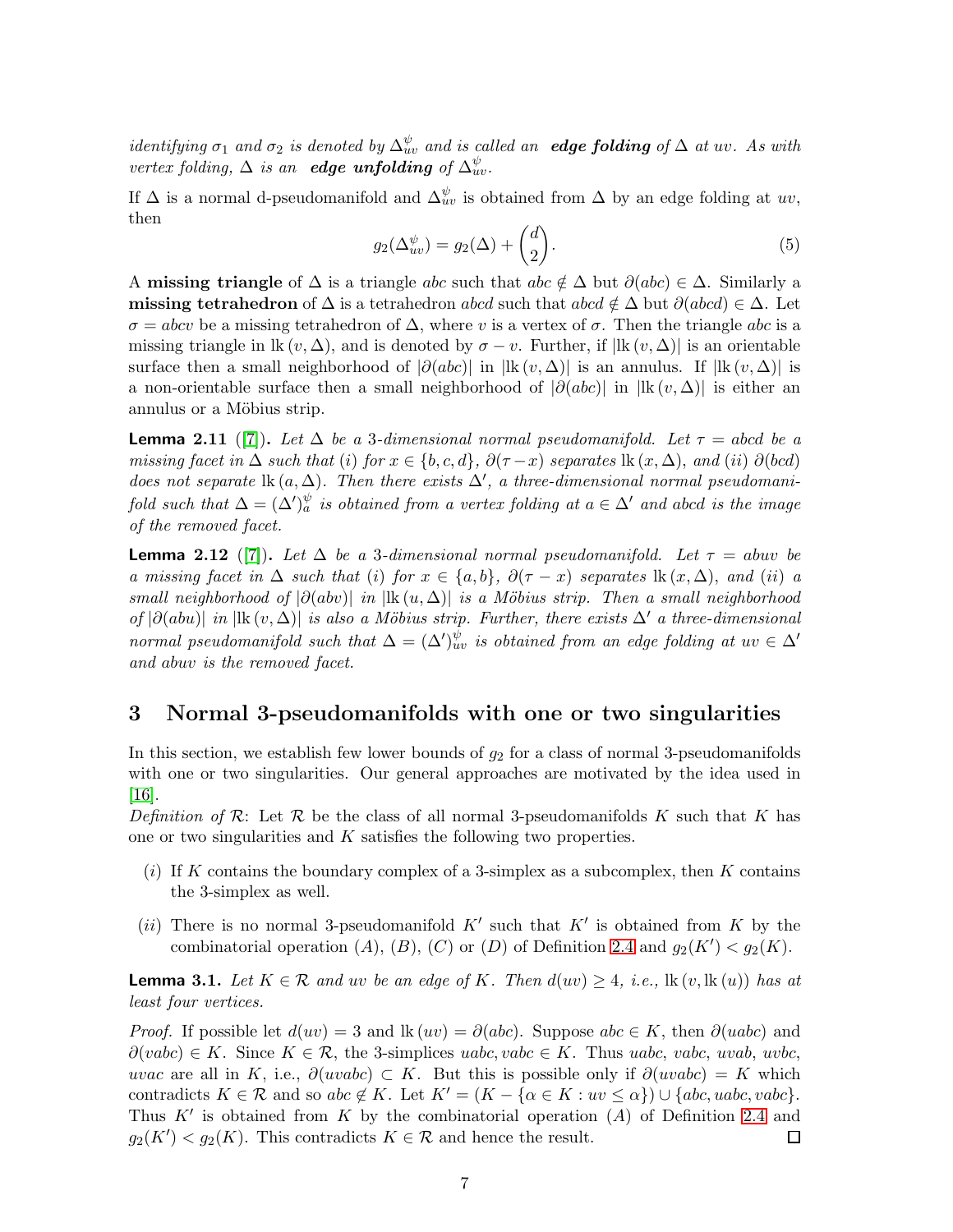<span id="page-7-0"></span>**Lemma 3.2.** Let  $K \in \mathcal{R}$  and uv be an edge of K, where v is a non-singular vertex. Then  $\text{lk}(u) \cap \text{lk}(v) - \text{lk}(uv) \neq \emptyset.$ 

*Proof.* If possible, let lk  $(u) \cap$ lk  $(v) =$ lk  $(uv)$ . Let K' be the normal pseudomanifold obtained from K by contracting the edge uv. Since  $|\mathbf{k}(v)| \approx \mathbb{S}^2$ . It follows from Lemma [2.3](#page-2-1) that  $|K| \cong |K'|$ . But  $f_0(K') = f_0(K) - 1$  and  $f_1(K') \leq f_1(K) - 5$  and therefore  $g_2(K') < g_2(K)$ . Thus  $K'$  is obtained from K by the combinatorial operation  $(B)$  of Definition [2.4](#page-3-0) and  $g_2(K') < g_2(K)$ . This contradicts  $K \in \mathcal{R}$  and hence the result.  $\Box$ 

<span id="page-7-1"></span>**Lemma 3.3.** Let  $K \in \mathcal{R}$  and u be a non-singular vertex in K. If  $\text{lk}(u)$  contains the boundary complex of a 2-simplex abc as a subcomplex then  $\text{lk}(u)$  must contain the 2-simplex abc as well. Thus, for any  $v \in \text{lk}(u)$ ,  $\text{lk}(u) - \text{st}(v, \text{lk}(u))$  can not contain a diagonal, i.e., an interior edge connecting boundary vertices.

*Proof.* Let  $\partial(abc) \in \text{lk}(u)$  but abc  $\notin \text{lk}(u)$ . Then uab, ubc, uac  $\in K$  but uabc  $\notin K$ . If  $abc \in K$  then  $\partial (uabc) \in K$ . But  $uabc \notin K$ , this contradicts the fact that  $K \in \mathcal{R}$ , and hence  $abc \notin K$ . Since  $|\mathbf{lk}(u)| \cong \mathbb{S}^2$ ,  $\partial(abc) \in \mathbf{lk}(u)$  divides  $\mathbf{lk}(u)$  into two closed triangulated discs, say  $D_1$  and  $D_2$ . Now let  $K' = [K - {\alpha \in K : u \leq \alpha}] \cup x_1 * [D_1 \cup {\alpha b c}] \cup x_2 * [D_2 \cup {\alpha b c}]$ , where  $x_1, x_2$  are new vertices. Thus K' is obtained from K by the combinatorial operation (C) of Definition [2.4](#page-3-0) and  $g_2(K') < g_2(K)$ . This contradicts  $K \in \mathcal{R}$ . Thus  $abc \in \mathcal{R}(u)$  and this proves the first part of the lemma.

Suppose that for a vertex  $v \in \text{lk}(u)$ ,  $\text{lk}(u) - \text{st}(v, \text{lk}(u))$  contain a diagonal xy where  $x, y \in \text{lk}(uv)$  and  $xy \notin \text{lk}(uv)$ . Then from the first part of the lemma we have  $xyv \in \text{lk}(u)$ , i.e.,  $uvxy$  is a 3-simplex. This implies  $xy$  is an edge in  $lk (uv)$ , which is a contradiction.  $\Box$ 

<span id="page-7-2"></span>**Lemma 3.4.** Let  $K \in \mathcal{R}$  and K has only one singular vertex  $t \in K$ . Let uv be an edge of K such that  $uv \notin \mathbb{k}$  (t). Then  $\mathbb{k}(u) \cap \mathbb{k}(v) - \mathbb{k}(uv)$  is non-empty closed subcomplex of K contained in the interiors of  $\text{lk}(u) - \text{st}(v, \text{lk}(u))$  and  $\text{lk}(v) - \text{st}(u, \text{lk}(v))$  in K. In particular, there does not exist any vertex  $z \in \text{lk}(u) \cap \text{lk}(v) - \text{lk}(uv)$  and a vertex  $w \in \text{lk}(uv)$ such that the edge  $zw \in \text{lk}(u) \cap \text{lk}(v) - \text{lk}(uv)$ .

*Proof.* By Lemma [3.2](#page-7-0) we know that  $\text{lk}(u) \cap \text{lk}(v) - \text{lk}(uv) \neq \emptyset$ . Let  $\sigma$  be a simplex in  $\text{lk}(u) \cap \text{lk}(v) - \text{lk}(uv)$  and  $\tau$  be a minimal face of  $\sigma$  such that  $\tau \in \text{lk}(u) \cap \text{lk}(v) - \text{lk}(uv)$ . Since  $\tau$  is a minimal face of  $\sigma$  in lk  $(u) \cap$ lk  $(v)$ −lk  $(uv)$ ,  $\partial(\tau) \in$ lk  $(uv)$ . If  $\tau$  is a 2-simplex then  $\partial(\tau) = \text{lk}(uv)$  and hence  $d(uv) = 3$  which is a contradiction (cf. Lemma [3.1\)](#page-6-0). Let  $u \neq t$ . If  $\tau$  is a 1-simplex then it must be a diagonal of  $lk (u) - st (v, lk (u))$ . This contradicts the fact of Lemma [3.3](#page-7-1) and  $\tau$  must be a 0-simplex. Thus every simplex  $\sigma$  has a vertex  $z \in \text{lk}(u) \cap \text{lk}(v) - \text{lk}(uv) \neq \emptyset$ . Now to prove the first part of the lemma it is sufficient to prove the second part. Let  $\tau$  be a vertex  $z \in \text{lk}(u) \cap \text{lk}(v) - \text{lk}(uv) \neq \emptyset$ . Suppose that there is a vertex  $w \in \mathbb{k} (uv)$  such that the edge  $zw \in \mathbb{k} (u) \cap \mathbb{k} (v) - \mathbb{k} (uv)$ . Then zwu, zwv ∈ K. Since  $w \in \mathbb{R}$  (uv), uvw ∈ K and we have  $\partial(uvz) \in \mathbb{R}$  (w). Since uv ∉  $\mathbb{R}$  (t), we have  $|\mathbf{lk}(w)| \cong \mathbb{S}^2$ , and hence by Lemma [3.3,](#page-7-1)  $uvz \in K$ . This implies  $z \in \mathbf{lk}(uv)$ , which is a contradiction. This proves the lemma.  $\Box$ 

<span id="page-7-3"></span>**Lemma 3.5.** Let  $K \in \mathcal{R}$  and  $t \in K$  be a singular vertex. If uv is an edge of K such that uv  $\notin$  lk (t), then lk (u) ∩ lk (v) – lk (uv)  $\not=$  Ø and there does not exist any vertex  $z \in \text{lk}(u) \cap \text{lk}(v) - \text{lk}(uv)$  and a non-singular vertex  $w \in \text{lk}(uv)$  such that the edge  $zw \in$  $lk(u) \cap lk(v)$ .

*Proof.* By Lemma [3.2,](#page-7-0) we know that  $lk(u) \cap lk(v) - lk(uv)$  is non-empty. The Proof is followed by the proof of second part of Lemma [3.4.](#page-7-2)  $\Box$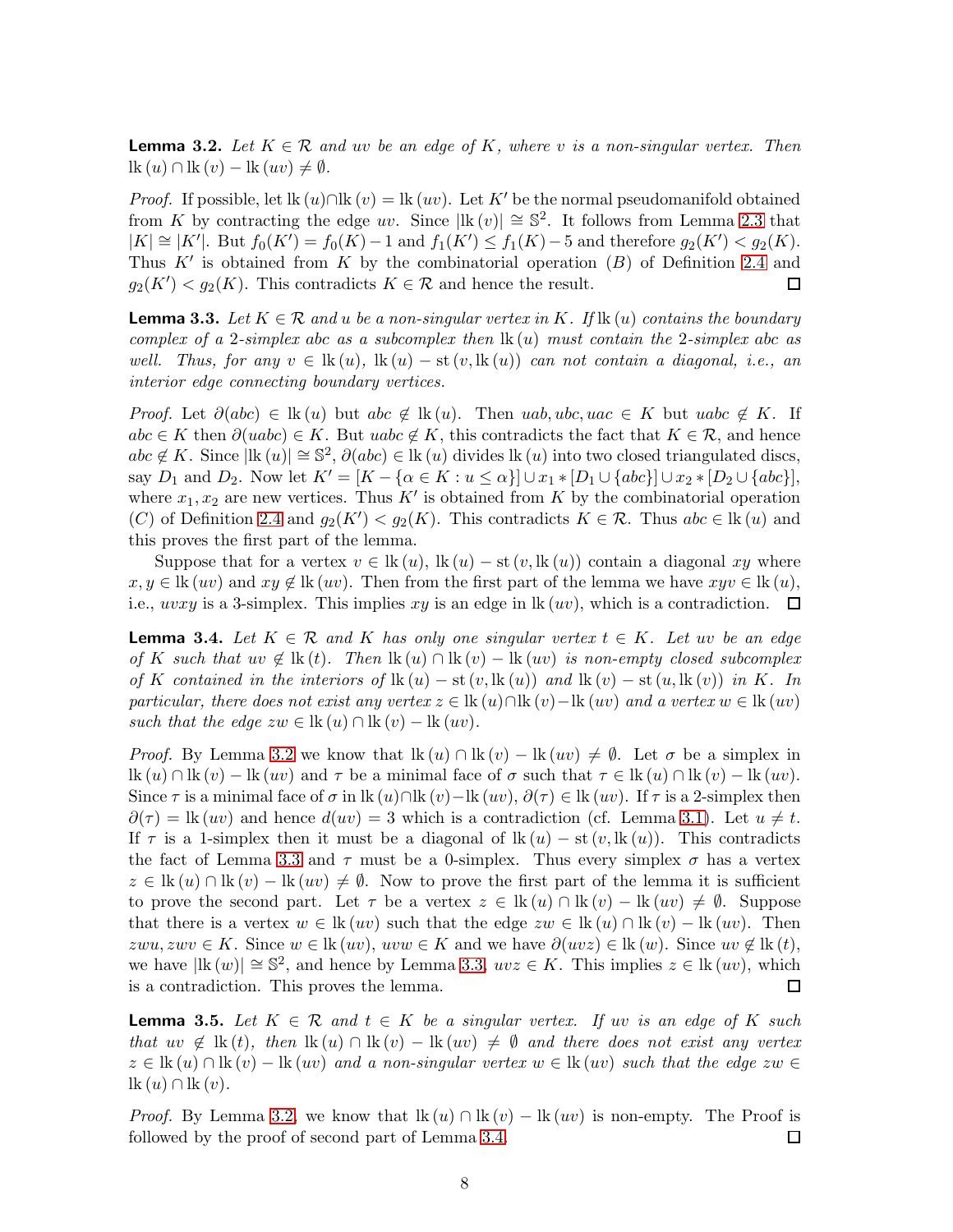<span id="page-8-2"></span>**Lemma 3.6.** Let  $K \in \mathcal{R}$  and uv be an edge in K, where v is non-singular. Then  $\text{lk}(u) \cap$  $\mathop{lk}(v)$  –  $\mathop{lk}(uv)$  contains some vertices.

*Proof.* It follows from Lemma [3.2](#page-7-0) that  $lk(u) \cap lk(v) - lk(uv) \neq \emptyset$ . If possible let  $lk(u) \cap$ lk  $(v)$  – lk  $(uv)$  contains an open edge  $(z, w)$  where  $z, w \in \mathbb{k}$   $(uv)$ . Then all the four triangles  $uvz, uvw, uzw, vzw \in K$  but the tetrahedron  $uvzw \notin K$ . This contradicts the given hypothesis of the definition of R. Therefore lk  $(u) \cap$ lk  $(v)$  – lk  $(uv)$  contains some vertices.  $\Box$ 

<span id="page-8-1"></span>**Lemma 3.7.** Let  $K \in \mathcal{R}$  and  $t \in K$  be a singular vertex. Let  $u \in \text{lk}(t, K)$  be a non-singular vertex such that  $\text{lk}(t) \cap \text{lk}(u) - \text{lk}(ut) = (t_1, w)$  or  $\{w\}$  where  $w \in \text{lk}(u) \cap \text{lk}(t) - \text{lk}(ut)$ and  $t_1 \in \text{lk}(ut)$  is a singular vertex. Then  $d(tw), d(uw) \geq d(tu)$ .

*Proof.* Let K' be obtained from K by central retriangulation of st  $(uw)$  with center at  $u^*$ , a point outside of K. Then  $\text{lk}(t, K') \cap \text{lk}(u, K') = \text{lk}(tu, K')$ . Here  $|\text{lk}(u^*, K')| \approx \mathbb{S}^2$ . It follows from Lemma [2.3](#page-2-1) that  $|K| \cong |K'|$  and we have  $f_0(K') = f_0(K) + 1$ ,  $f_1(K') = f_1(K) + 1$  $card{u^*v : v \in \text{lk}(uw, K)} + card{uu^*} + card{wu^*} - card{uw} = f_1(K) + d(uw) + 1.$ Let  $K''$  be obtained from  $K'$  by contracting the edge ut where  $|\text{lk } (u, K')| \cong \mathbb{S}^2$ . By Lemma [2.3,](#page-2-1)  $|K'| \cong |K''|$  and we have  $f_0(K'') = f_0(K') - 1$ ,  $f_1(K'') = f_1(K') - d(ut) - 1$ . Thus  $|K| \cong |K''|$ ,  $f_0(K'') = f_0(K)$  and  $f_1(K'') = f_1(K') - d(ut) - 1 = f_1(K) + d(uw) - d(tu)$ . Therefore,  $g_2(K'') = g_2(K) + d(uw) - d(tu)$ . If  $d(uw) < d(tu)$  then K'' is obtained from K by the combinatorial operation (D) of Definition [2.4](#page-3-0) and  $g_2(K'') < g_2(K)$ . This contradicts  $K \in \mathcal{R}$  and hence  $d(uw) \geq d(tu)$ . Similarly by central retriangulating st  $(tw)$ , we get  $d(tw) \geq d(tu)$ .  $\Box$ 

<span id="page-8-4"></span>**Lemma 3.8.** Let  $K \in \mathcal{R}$  and t be a vertex of K. Let  $\chi(\mathbf{lk}(t))$  be the Euler characteristic of lk (t). Then  $f_1(\text{st}(t)) = 4f_0(\text{st}(t)) - 3\chi(\text{lk}(t)) - 4.$ 

*Proof.* We know that  $f_0(\text{lk}(t)) - f_1(\text{lk}(t)) + f_2(\text{lk}(t)) = \chi(\text{lk}(t))$ . Since  $\text{lk}(t)$  is a normal 2-pseudomanifold, each edge is a face of exactly two triangles and we have  $2f_1(\text{lk}(t)) =$  $3f_2(\text{lk}(t))$ . This implies  $f_0(\text{lk}(t)) - \frac{1}{3}$  $\frac{1}{3}f_1(\text{lk }(t)) = \chi(\text{lk }(t)).$  Using  $f_0(\text{st }(t)) = f_0(\text{lk }(t)) + 1$ and  $f_1(\text{st}(t)) = f_1(\text{lk}(t)) + f_0(\text{lk}(t)),$ 

$$
f_1(\text{st } (t)) = f_1(\text{lk } (t)) + f_0(\text{lk } (t))
$$
  
\n
$$
= [3f_0(\text{lk } (t)) - 3\chi(\text{lk } (t))] + f_0(\text{lk } (t))
$$
  
\n
$$
= 4f_0(\text{lk } (t)) - 3\chi(\text{lk } (t))
$$
  
\n
$$
= 4[f_0(\text{st } (t)) - 1] - 3\chi(\text{lk } (t))
$$
  
\n
$$
= 4f_0(\text{st } (t)) - 3\chi(\text{lk } (t)) - 4.
$$

 $\Box$ 

<span id="page-8-0"></span>**Lemma 3.9.** Let  $K \in \mathcal{R}$  and K contain exactly one singular vertex t then  $d(t) \geq 8$ 

*Proof.* Since  $|\mathbf{lk}(t)|$  is a two dimensional normal pseudomanifold and  $|\mathbf{lk}(t)| \ncong \mathbb{S}^2$ , we have  $\chi(\text{lk}(t)) \leq 1$  and  $f_0(\text{lk}(t)) - f_1(\text{lk}(t)) + f_2(\text{lk}(t)) \leq 1$ . Since  $\text{lk}(t)$  is a normal 2pseudomanifold, each edge is a face of exactly two triangles and  $2f_1(\text{lk}(t)) = 3f_2(\text{lk}(t)).$ Thus  $f_1(\text{lk}(t)) \geq 3f_0(\text{lk}(t)) - 3.$ 

If  $d(t) = 6$ , then  $f_1(\text{lk}(t)) \geq 15$ . So for every vertex  $u \in \text{lk}(t)$ ,  $d(ut) \geq 5$ . Since  $\text{lk}(t) \cap$ lk  $(u)$  – lk  $(ut) \neq \emptyset$ ,  $d(t) = 6$  is not possible. If  $d(t) = 7$ , then  $f_1(\text{lk}(t)) \geq 18$ . Thus  $d(ut) = 6$ for some vertex  $u \in \text{lk}(t)$ . But this contradicts the condition  $\text{lk}(t) \cap \text{lk}(u) - \text{lk}(ut) \neq \emptyset$ .  $\Box$ 

<span id="page-8-3"></span>**Lemma 3.10.** Let  $K \in \mathcal{R}$  and  $t, t_1 \in K$  be two singular vertices. If  $d(t) = 7$  then  $d(t_1) = 6$ and  $d(t_1) \geq 8$ ; otherwise  $d(t)$ ,  $d(t_1) \geq 8$ .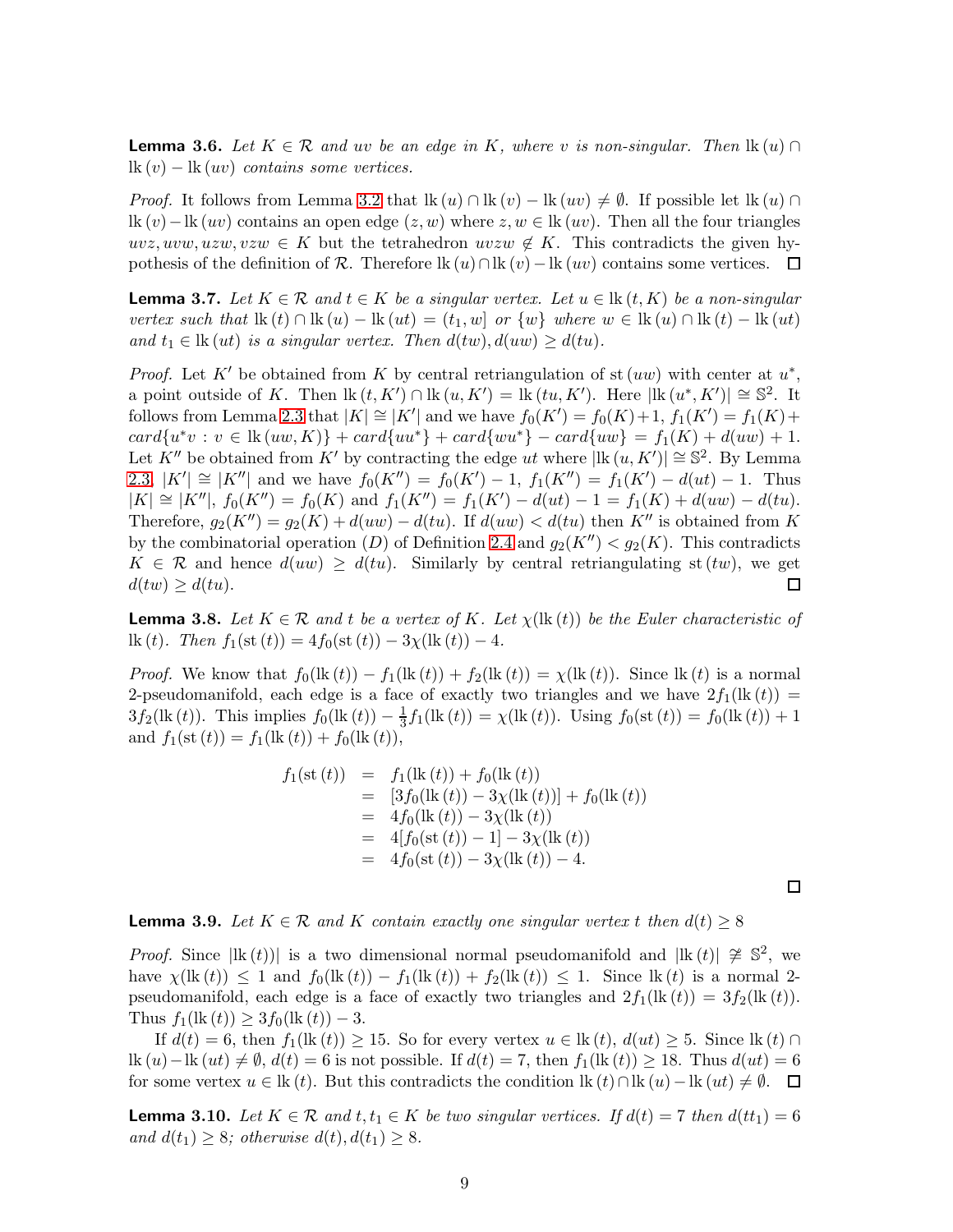*Proof.* By similar arguments as in Lemma [3.9,](#page-8-0)  $d(t)$ ,  $d(t_1) = 6$  is not possible. If  $d(t) = 7$  then  $f_1(\text{lk}(t)) \geq 18$ . Thus  $d(ut) = 6$  for some vertex  $u \in \text{lk}(t)$ . If u is a non-singular vertex then it contradicts the condition lk  $(t) \cap$ lk  $(u)$ −lk  $(ut) \neq \emptyset$ . If  $d(tt_1) = 6$  then lk  $(t) \cap$ lk  $(t_1)$ −lk  $(tt_1)$ is either empty or an open edge. If it is an open edge then  $K$  contains a missing tetrahedron which contradicts the fact that  $K \in \mathcal{R}$ . Therefore,  $\text{lk}(t) \cap \text{lk}(t_1) - \text{lk}(t_1)$  is an emptyset. Suppose  $d(t_1) = 7$  then boundary of st  $(t) \cup$  st  $(t_1)$  is a surface with 6 vertices and with the first Betti number more than 1. This is not possible. Therefore,  $d(t_1) \geq 8$ .  $\Box$ 

<span id="page-9-0"></span>From now onwards, we use a notation  $D_vu$ . Let uv be an edge in K, where u is a non-singular vertex. Then  $D_v u := \text{lk}(u) \setminus \{ \alpha \in \text{lk}(u) | v \in \alpha \}$ . By  $D_v u$  is of type  $m(n)$ , we mean  $d(u) = m$  and  $d(uv) = n$ .



Figure 1: All possible types of  $D_v u$  where u is a non-singular vertex in K of degree less than 8 and  $v \in \text{lk}(u, K)$ 

<span id="page-9-1"></span>**Lemma 3.11.** Let  $K \in \mathcal{R}$  and uv be an edge in K, where u is a non-singular vertex and  $lk (uv)$  has at most one singularity in K.

- (i) If  $d(u) = 6$  then  $d(v) \geq 9$ .
- (ii) If  $d(u) = 7$  and  $D_v u$  is of type 7(5) then  $d(v) \ge 11$ .
- (iii) If  $d(u) = 7$  and  $D_v u$  is of type  $7(4)$  then  $d(v) \geq 8$ .

*Proof.* (i) Let  $d(u) = 6$ . Then for all vertex  $v \in \text{lk}(u)$ ,  $D_v u$  is of type 6(4), i.e.,  $d(uv) = 4$ . Suppose  $V$ (lk  $(uv)$ ) = { $p_1, p_2, p_3, p_4$ }. Since lk  $(u) \cap$ lk  $(v)$  – lk  $(uv) \neq \emptyset$  and contains exactly one vertex  $w(say)$ ,  $up_i w \in K$  for  $1 \leq i \leq 4$ . Since  $w \in \text{lk}(v)$ , so  $\text{lk}(vw) \geq 4$  and we claim that  $lk(w) \cap lk(ww)$  does not contain any non-singular vertex. Otherwise if some  $p_i \in \text{lk}(uv) \cap \text{lk}(vw)$  for  $|\text{lk}(p_i)| \cong \mathbb{S}^2$ , then  $uvp_i, up_iw, vp_iw \in K$  which implies  $\partial(uvw) \in \mathbb{R}(p_i)$ . Thus from Lemma [3](#page-7-1).3 we have  $uvw \in K$ , which is not possible as  $w \in \text{lk}(u) \cap \text{lk}(v) - \text{lk}(uv)$ . So  $\text{lk}(w)$  has at least three different vertices in  $\text{lk}(v)$  other than the vertices of  $lk(u)$ . Therefore  $d(v) \geq 9$ .

(ii) Let  $d(u) = 7$  and  $D_v u$  is of type 7(5) for some vertex  $v \in \text{lk}(u)$ . Here  $d(uv) = 5$ and  $V$ (lk  $(uv)$ ) = { $p_1, p_2, p_3, p_4, p_5$ }. Since lk  $(u) \cap$ lk  $(v)$  – lk  $(uv) \neq \emptyset$  and contains exactly one vertex say w. Therefore  $up_i w \in K$  for  $1 \leq i \leq 5$ . Since  $w \in \text{lk}(v)$ , it follows from Lemma [3.7](#page-8-1) that  $d(vw) \geq 5$ . If possible let there be vertex  $p_i \in \text{lk}(uv) \cap \text{lk}(vw)$  such that  $|\mathbf{lk}(p_i)| \cong \mathbb{S}^2$ . Then  $uvp_i, up_iw, vp_iw \in K$ , which implies  $\partial(uvw) \in \mathbf{lk}(p_i)$ . It follows from Lemma [3.3](#page-7-1) that  $uvw \in K$ . This is a contradiction as  $w \in \text{lk}(u) \cap \text{lk}(v) - \text{lk}(uv)$ . Therefore, lk  $(uv)$ ∩lk  $(vw)$  does not contain any non-singular vertex of lk  $(uv)$ . Since lk  $(uv)$ has at most one singularity,  $\text{lk}(vw)$  has at least four extra vertices other than the vertices of  $lk (uv)$ . Thus,  $d(v) \geq 11$ .

(*iii*) Let  $d(u) = 7$  and  $D_{v}u$  be of type 7(4) for some  $v \in \text{lk}(u)$ , it follows from Lemma [3.6](#page-8-2) that lk  $(u) \cap$ lk  $(v)$  – lk  $(uv)$  contains a vertex, say w. Then Lemma [3.1](#page-6-0) implies  $d(uv) \geq 4$ and  $d(vw) \geq 4$ . It follows from Figure [1](#page-9-0) that  $D_vu$  is of type 7(4) implies  $d(uv) = 4$  and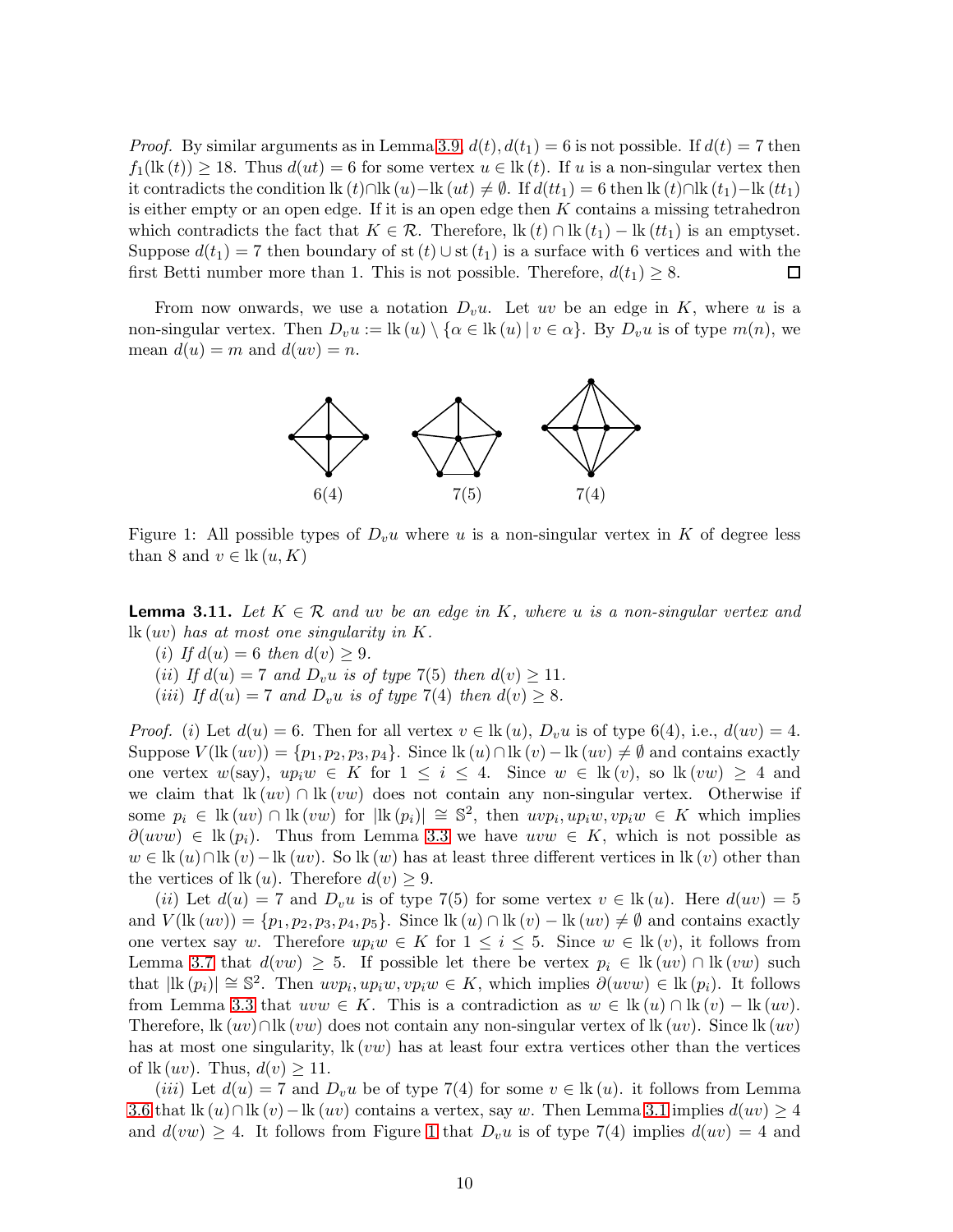w is connected to 3 vertices of  $lk(w)$ . Let  $V(lk(u)) = \{a, b, c, d, e, w, v\}$  and  $V(lk(w)) =$  $\{a, b, c, d\}$  and w is connected to the vertices  $a, b, c$  in  $lk (uv)$ . If the vertices  $a, b, c$  are non-singular then from lemma [3.3,](#page-7-1)  $a, b, c \notin \mathbb{R}$  (*uw*) ∩ lk (*vw*). Thus lk (*vw*) has at least 3 vertices other than the vertices of  $lk (uv)$ . Therefore,  $d(v) \geq 8$ .

Since  $lk(w)$  has at most one singularity. Without loss let a be the singular vertex. Then again from lemma [3.3,](#page-7-1)  $b, c \notin \mathbb{R} (uw) \cap \mathbb{R} (vw)$ . Thus  $\mathbb{R} (vw)$  has at least 2 vertices other than the vertices of lk  $(uv)$ . Therefore,  $d(v) \geq 8$ .  $\Box$ 

<span id="page-10-0"></span>**Lemma 3.12.** Let  $K \in \mathcal{R}$  and uv be any edge such that  $|\mathbf{lk}(u)| \cong \mathbb{S}^2$ .

- (i) If  $d(u) = 6$ , then  $d(v) \geq 8$ .
- (ii) If  $d(u) = 7$  and  $D_v u$  type is 7(5), then  $d(v) \ge 10$ .

*Proof.* (i) If  $\text{lk}(uv)$  has at most one singularity then from Lemma [3.11,](#page-9-1)  $d(v) \geq 9$ . Now suppose lk (uv) has two singular vertices. Then  $D_v u$  is of type 6(4) and  $d(uv) = 4$ . It follows from the proof of Lemma [3.11](#page-9-1) (part  $(i)$ ) that  $lk (v)$  has at least two vertices other than the vertices of  $\text{lk}(u)$ . Therefore,  $d(v) \geq 8$ .

(ii) If  $\text{lk}(uv)$  has at most one singularity then from Lemma [3.11,](#page-9-1)  $d(v) \geq 11$ . Suppose that lk  $(uv)$  has two singular vertices then from the proof of Lemma [3.11](#page-9-1) (part  $(ii)$ ), lk  $(v)$  $\Box$ has at least three vertices other than the vertices of  $\text{lk}(u)$ . Therefore,  $d(v) \geq 10$ .

Let  $K \in \mathcal{R}$ . From now on, we fix the singular vertex t such that  $b_1(\mathbf{lk}(t, K)) \geq$  $b_1(\text{lk}(v, K))$  for any other vertex v in K, where  $b_1(S)$  is the first Betti number of the triangulated surface S with  $\mathbb{Z}_2$  coefficient. Moreover, we choose a fix t such that  $d(t) \geq 8$ (cf. Lemmas [3.9](#page-8-0) and [3.10\)](#page-8-3).

<span id="page-10-1"></span>**Definition 3.13.** Let  $K \in \mathcal{R}$  and t be the singular vertex in K such that  $b_1(\text{lk}(t, K)) \geq$  $b_1(\text{lk}(v, K))$  for any other vertex v in K. For any edge uv of K, we define weight  $\lambda(u, v)$  of the edge uv as follows:

$$
\lambda(u, v) = \frac{2}{3} \quad \text{if} \quad d(u) = 6 \text{ and either } u \notin \text{st}(t) \text{ or } v \notin \text{st}(t),
$$
  
\n
$$
= \frac{3}{4} \quad \text{if} \quad d(u) = 7, d(v, \text{lk}(u)) = 5 \text{ and either } u \notin \text{st}(t) \text{ or } v \notin \text{st}(t),
$$
  
\n
$$
= \frac{1}{2} \quad \text{if} \quad d(u) = 7, d(v, \text{lk}(u)) = 4 \text{ and either } u \notin \text{st}(t) \text{ or } v \notin \text{st}(t),
$$
  
\n
$$
= \frac{1}{2} \quad \text{if} \quad d(u) = 8 \text{ and either } u \notin \text{st}(t) \text{ or } v \notin \text{st}(t),
$$
  
\n
$$
= 1 - \lambda(v, u) \quad \text{if} \quad d(u) \ge 9, d(v) \le 8 \text{ and either } u \notin \text{st}(t) \text{ or } v \notin \text{st}(t),
$$
  
\n
$$
= \frac{1}{2} \quad \text{otherwise.}
$$

Then from the above definition with combinations of Lemmas [3.10,](#page-8-3) [3.11](#page-9-1) and [3.12,](#page-10-0) it is clear that  $\lambda(u, v) + \lambda(v, u) = 1$  for every edge uv of K. For a vertex  $u \in K$ , we define the weight of the vertex  $u$  as

$$
\mathcal{W}_u := \sum_{v \in \text{lk}(u)} \lambda(u, v).
$$

For a vertex  $u \in \mathbf{k}(t)$ , we define the *outer weight* of the vertex u as

$$
\mathcal{O}_u := \sum_{\substack{v \in \text{lk}(u) \\ uv \notin \text{lk}(t)}} \lambda(u, v).
$$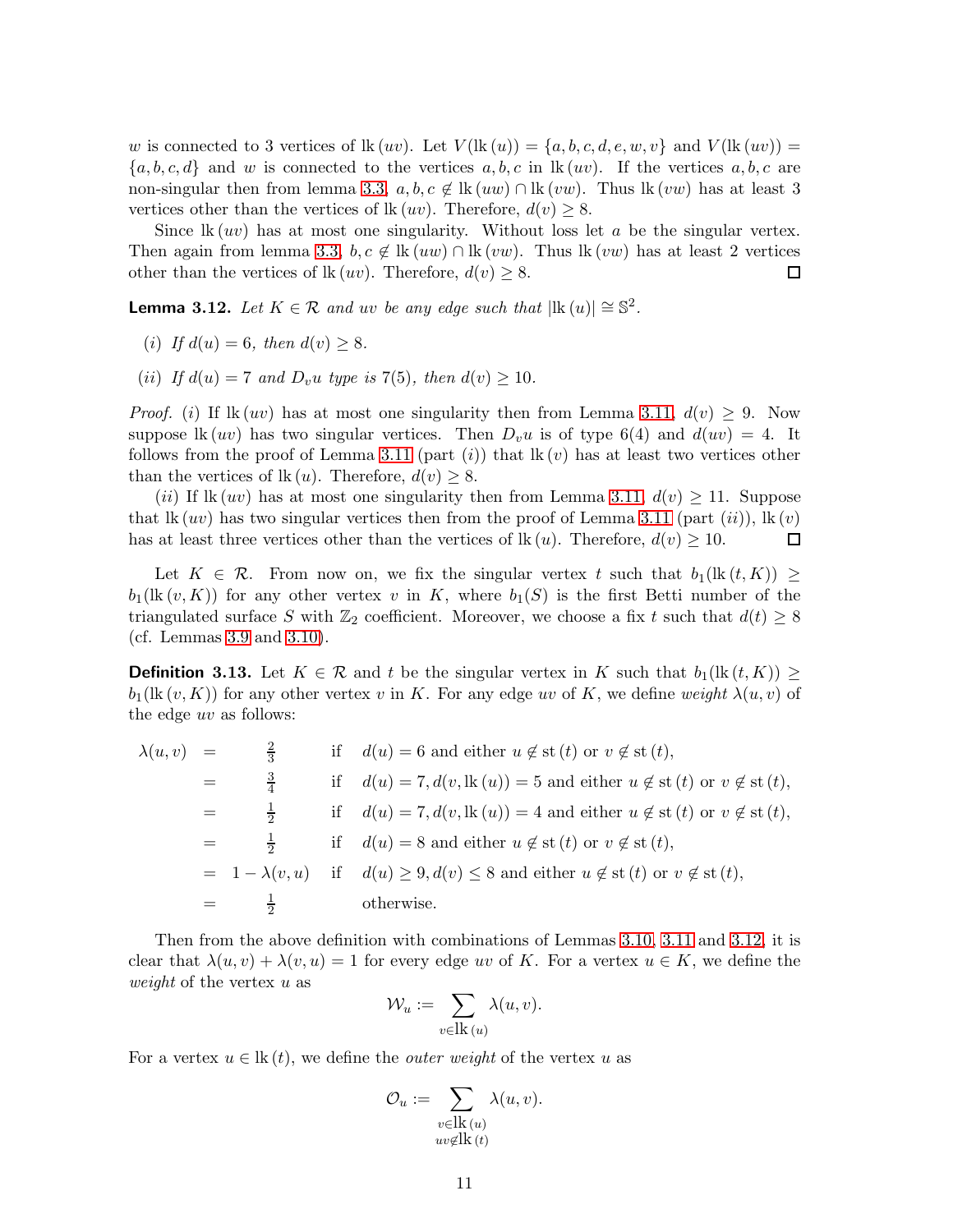<span id="page-11-0"></span>**Lemma 3.14.** Let  $K \in \mathcal{R}$  and let t be the singular vertex in K as in Definition 3.[13](#page-10-1). If  $u \in K - \text{st}(t, K)$  then  $\sum$  $v∈$ lk (*u*)  $\lambda(u, v) \geq 4.$ 

*Proof.* If  $d(u) < 7$  then it follows from Lemmas [3.9](#page-8-0) and [3.10](#page-8-3) that u is a non-singular vertex. First let us assume,  $d(u) = 6$ . Then, for any vertex  $v \in \mathbb{k} (u)$ ,  $D_v u$  is of type 6(4). Therefore for any vertex  $v \in \text{lk}(u)$ ,  $\lambda(u, v) = 2/3$ . Thus  $\sum$  $v∈$ lk (*u*)  $\lambda(u, v) = 6 \times 2/3 = 4.$ 

If  $d(u) = 7$  then u must be non-singular because  $u \notin$  st  $(t)$ . For any vertex  $v \in \text{lk}(u)$ ,  $D_{v}u$  is of type either 7(5) or 7(4). It follows from Figure [1](#page-9-0) that, in both cases lk (u) contains 5 vertices for which  $D_v u$  is of type 7(4) and two vertices for which  $D_v u$  is of type 7(5). Thus  $\sum \lambda(u, v) = 5 \times 1/2 + 2 \times 3/4 = 4.$ 

$$
v\in\!\overline{\text{lk}}\,(u)
$$

If  $d(u) \geq 8$  then u is either non-singular or the other singular vertex. If  $d(u) = 8$  then for every vertex  $v \in \text{lk}(u)$ ,  $\lambda(u, v) = 1/2$ . Thus  $\sum_{v \in \text{lk}(u)} \lambda(u, v) = 8 \times 1/2 = 4$ .

If  $d(u) = 9$  then from Lemma 3.[11](#page-9-1) there is no non-singular vertex  $v \in \mathbb{R}(u)$  such that  $\lambda(u, v) = 1/4$ . If v is the other singular vertex then  $d(v) = 7$ ,  $d(uv) = 5$  and  $t \in \mathbb{R}(v)$ and  $d(vt)$  must be 6. This directly implies  $t \in \text{lk}(u)$ . This is a contradiction as  $u \notin \text{st}(t)$ . If for all  $v \in \text{lk}(u)$  we have  $\lambda(u, v) = 1/2$  then we are done. Suppose there is a vertex  $v \in \mathbb{k}(u)$  such that  $\lambda(u, v) = 1/3$ , i.e.,  $d(v) = 6$ . Let  $\mathbb{k}(v) = B_{u_1, u_2, u_3, u_4}(u, z)$ . Since lk (u) ∩ lk (v) − lk (uv) contains some vertices,  $z \in \text{lk}(u)$ . It follows from Lemma [3.12](#page-10-0) that the five vertices  $u_1, u_2, u_3, u_4, z \in \text{lk}(u)$  has degree at least 8. Further,  $d(uz) \geq 4$ . It follows from Lemma [3.5](#page-7-3) that one vertex from  $u_1, u_2, u_3, u_4$  is a singular vertex, otherwise,  $d(u) \geq 10$ . Let  $u_1$  be the singular vertex. Then  $\text{lk}(uz)$  is a 4-cycle  $C_4(u_1, z_1, z_2, z_3)$ . Since no two adjacent vertices have degree 6, one of  $z_1, z_2, z_3$  must have degree at least  $\sum_{v \in \text{lk}(u)} \lambda(u, v) \geq 4.$ 8. Thus, there are more than 5 vertices in  $lk(u)$  contributing value  $1/2$  to  $\lambda$ . Therefore,

If  $d(u) = 10$  then from Lemma 3.[11](#page-9-1) there is no vertex  $v \in \text{lk}(u)$  such that  $\lambda(u, v) = 1/4$ . If v is the other singular vertex then  $d(v) = 7$ ,  $d(uv) = 5$  and  $t \in \mathbb{R}(v)$  and  $d(vt)$  must be 6. This directly implies  $t \in \text{lk}(u)$ . This is a contradiction as  $u \notin \text{st}(t)$ . If for all  $v \in \text{lk}(u)$ we have  $\lambda(u, v) = 1/2$  then we are done. Suppose there is a vertex  $v \in \mathbb{R}(u)$  such that  $\lambda(u, v) = 1/3$ , i.e.,  $d(v) = 6$ . Let  $lk(v) = B_{u_1, u_2, u_3, u_4}(u, z)$ . Since  $lk(u) \cap lk(v) - lk(uv) \neq \emptyset$ ,  $z \in \text{lk}(u)$ . It follows from Lemma 3.[11](#page-9-1) that the five vertices  $u_1, u_2, u_3, u_4, z \in \text{lk}(u)$  has degree at least 8. Therefore,  $\sum_{v \in \text{lk}(u)} \lambda(u, v) \geq 4$ .

Finally, consider  $d(u) \ge 11$ . Suppose there is a vertex  $v \in \text{lk}(u)$  such that  $\lambda(t_1, u) = 1/3$ or  $1/4$  then  $D_u v$  must be of the type 6(4) or 7(5). By similar arguments as above, we have at least 5 vertices in lk (*u*) having degree at least 8. Therefore,  $\sum_{v \in \mathbf{lk}(u)} \lambda(u, v) \geq 4$ .  $\Box$ 

<span id="page-11-1"></span>**Lemma 3.15.** Let  $K \in \mathcal{R}$  and let t be the singular vertex in K as in Definition 3.[13](#page-10-1). Then

$$
f_1(K) \ge 4f_0(K) - 3\chi(\text{lk }(t)) - 4 + \sum_{u \in \text{lk}(t)} O_u.
$$

*Proof.* From Lemma [3.8](#page-8-4) we have  $f_1(\text{st}(t)) = 4f_0(\text{st}(t)) - 3\chi(\text{lk}(t)) - 4$ . It follows from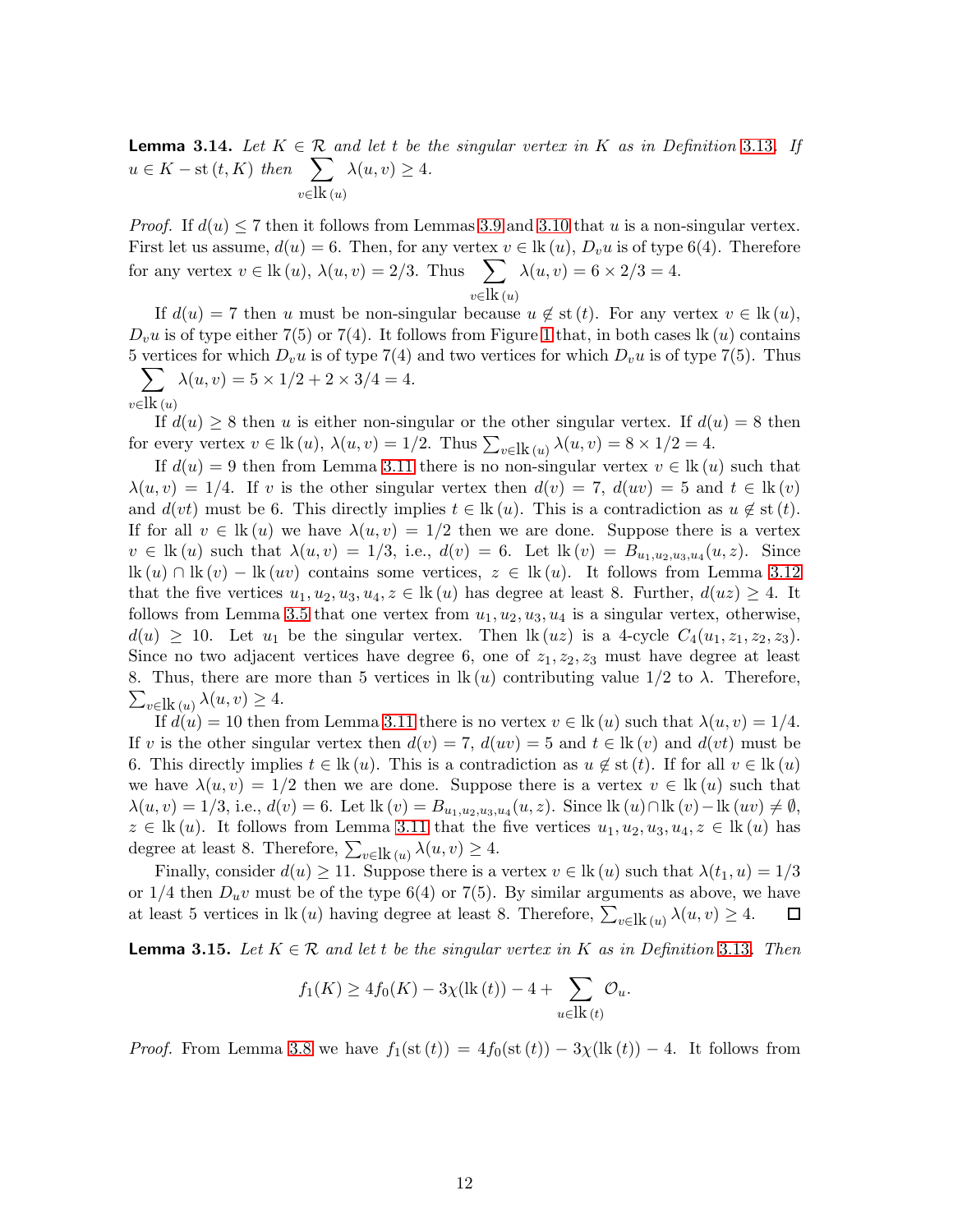Lemma [3.14](#page-11-0) that  $\sum$  $u \notin s$ t $(t)$  $W_u \ge 4f_0(K - st(t))$ . Thus  $f_1(K) = f_1(\text{st}(t)) + f_1(K - \text{st}(t))$  $= f_1(\text{st } (t)) + \sum$  $uv \in [K - St(t)]$  $[\lambda(u, v) + \lambda(v, u)]$  $= f_1(\text{st } (t)) + \sum$ u∈K  $\sum$  $v∈$ lk (*u*)  $uv \notin s$ t $(t)$  $\lambda(u,v)$  $= f_1(\text{st } (t)) + \sum$  $u∈\text{lk}\left(t\right)$  $\sum$  $v \in \mathbf{lk}(u)$  $uv \cancel{\in} \mathrm{st}(t)$  $\lambda(u, v) + \sum$  $u \notin s$ t $(t)$  $\sum$  $v∈$ lk (*u*)  $\lambda(u,v)$  $= 4f_0(\text{st } (t)) - 3\chi(\text{lk } (t)) - 4 + \sum$  $u∈\text{lk}\left(t\right)$  $\mathcal{O}_u + \sum$  $u \notin s$ t $(t)$  $\mathcal{W}_u$  $\geq 4f_0(\text{st } (t)) - 3\chi(\text{lk } (t)) - 4 + \sum$  $u∈\text{lk}\left(t\right)$  $\mathcal{O}_u + \sum$  $u \notin s$ t $(t)$ 4  $= 4f_0(\text{st } (t)) - 3\chi(\text{lk } (t)) - 4 + \sum$  $u \in \mathbf{lk}(t)$  $\mathcal{O}_u + 4f_0(K - st(t))$  $= 4f_0(K) - 3\chi(\text{lk }(t)) - 4 + \sum$  $u \in \mathbf{lk}(t)$  $\mathcal{O}_u.$ 

<span id="page-12-1"></span>**Lemma 3.16.** Let  $K \in \mathcal{R}$  and let t be the singular vertex in K as in Definition 3.[13](#page-10-1). Let  $u \in \text{lk}(t)$  be a non-singular vertex such that  $\text{lk}(u) = B_{u_1,...,u_m}(t;z)$ . If  $u_i$  is a non-singular vertex, where  $i \in \{1, 2, \ldots, m\}$  then  $zu_i \notin$  st  $(t)$ .

*Proof.* If  $zu_i \in \mathbb{k}$  (t) and  $|\mathbb{k}(u_i)| \cong \mathbb{S}^2$  for some i, then  $tzu_i \in K$ . Further,  $zu_iu, u_iut \in K$ . Thus  $\partial(tzu) \in \text{lk}(u_i)$  and by Lemma [3.3,](#page-7-1)  $tzu \in K$ . This is a contradiction as  $z \notin \text{lk}(tu)$  $\{u_1, \ldots, u_m\}$ . Therefore  $zu_i \notin \mathbb{R}(t)$ , for all  $i \in \{1, 2, \ldots, m\}$ . Since  $z, u_i \neq t$  we have  $zu_i \notin$  st  $(t)$ .  $\Box$ 

<span id="page-12-0"></span>**Lemma 3.17.** Let  $K \in \mathcal{R}$  and let t be the singular vertex in K as in Definition 3.[13](#page-10-1). If u is a non-singular vertex in  $\text{lk}(t)$  with  $\mathcal{O}_u < 1$ , then  $\text{lk}(u) \cap \text{lk}(t) - \text{lk}(ut)$  contains exactly one vertex, say z. Moreover, if z is non-singular then  $\mathcal{O}_u = 0.5$  and  $\text{lk}(u) = B_{u_1,...,u_m}(t; z)$ .

*Proof.* It follows from Lemma [3.2](#page-7-0) that  $\text{lk}(u) \cap \text{lk}(t) - \text{lk}(ut) \neq \emptyset$ . If there exist two vertices  $z_1, z_2 \in \text{lk}(u) \cap \text{lk}(t) - \text{lk}(ut)$ , then  $\mathcal{O}_u \geq \lambda(u, z_1) + \lambda(u, z_2) = 0.5 + 0.5 = 1$ . Therefore  $\text{lk}(u) \cap \text{lk}(t) - \text{lk}(tu)$  contains exactly one vertex, say z.

Let  $\text{lk}(tu) = C_m(u_1, u_2, \ldots, u_m)$ , for some  $u_1, \ldots, u_m \in \text{lk}(t)$ . Then by Lemma [3.1,](#page-6-0)  $m \geq 4$ . Since  $\text{lk}(u) \cap \text{lk}(t) - \text{lk}(tu)$  has only one vertex  $z, \mathcal{O}_u \geq \lambda(u, z) = 0.5$ . If  $\mathcal{O}_u = 0.5$ then  $\text{lk}(u) - \text{st}(t, \text{lk}(u))$  contains no vertex other than z. Therefore  $\text{lk}(u) = B_{u_1,...,u_m}(t; z)$ .

If  $0.5 < \mathcal{O}_u < 1$  then  $\text{lk}(u) - \text{st}(t, \text{lk}(u))$  contains exactly two vertices z and w such that  $\lambda(u, z) = 0.5$  and  $0 < \lambda(u, w) < 0.5$ . This implies  $w \notin$  st (t) and  $\lambda(u, w) = \frac{1}{4}$ or  $\frac{1}{3}$ . If  $\lambda(u, w) = \frac{1}{4}$ , then  $lk(w) = B_{w_1,...,w_5}(u; q)$  and if  $\lambda(u, w) = \frac{1}{3}$ , then  $lk(w) =$  $B_{w_1,...,w_4}(u;q)$ . Since  $\text{lk}(tu) = C_m(u_1, u_2,..., u_m)$  and there are exactly two vertices  $z, w \in$  $\text{lk}(u) - \text{st}(t, \text{lk}(u))$ , we have  $d(uz) \leq m+1$ .

 $\Box$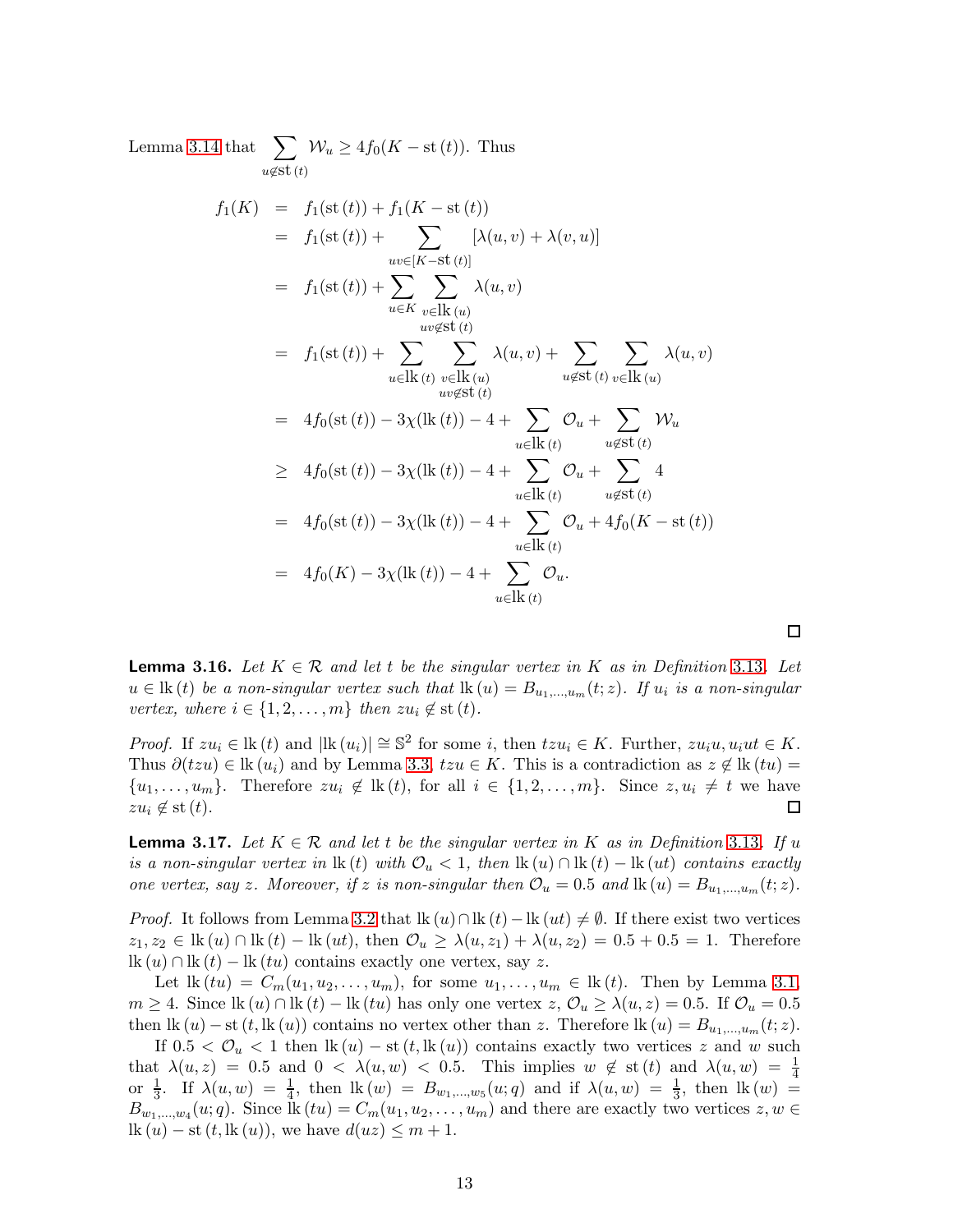Let z be a non-singular vertex. Let  $\lambda(u, w) = \frac{1}{4}$  and  $\text{lk}(w) = B_{w_1, w_2, w_3, w_4, z}(u; q)$ . Since  $w \notin \text{st}(t), q \neq t$ . By Lemma [3.2,](#page-7-0)  $\text{lk}(u) \cap \text{lk}(w) - \text{lk}(uw) \neq \emptyset$  and so  $q = u_k$ , for some k. Thus,  $u_k w \notin \mathbb{R}(u)$ , and hence  $u_k z \in \mathbb{R}(u)$ . Therefore,  $uu_k z$ ,  $u w z$ ,  $wu_k z \in K$ . Since  $\partial(uwu_k) \in \mathbb{R}(z)$ , by Lemma [3.3,](#page-7-1)  $uwu_k \in K$ . But  $u_k \notin \mathbb{R}(uw)$ . This is a contradiction. Thus  $\lambda(u, w) \neq \frac{1}{4}$ . Now suppose  $\lambda(u, w) = \frac{1}{3}$  and  $\text{lk}(w) = B_{w_1, w_2, w_3, z}(u; q)$ . Since  $w \notin \text{st}(t)$ ,  $q \neq t$  and by Lemma [3.2,](#page-7-0) lk  $(u) \cap$ lk  $(w) -$ lk  $(uw) \neq \emptyset$ . Therefore  $q = u_k$ , for some k. Thus uu<sub>k</sub>z, uwz, wu<sub>k</sub>z ∈ K. Since  $\partial(uwu_k) \in \text{lk}(z)$ , by Lemma [3.3,](#page-7-1) uwu<sub>k</sub> ∈ K. But u<sub>k</sub> ∉ lk (uw). This is a contradiction. Thus  $\lambda(u, w) \neq \frac{1}{3}$  $\frac{1}{3}$ . Therefore  $\mathcal{O}_u = 0.5$  and  $\text{lk}(u) = B_{u_1,...,u_m}(t; z)$ ,  $m \geq 4$ . П

<span id="page-13-0"></span>**Lemma 3.18.** Let  $K \in \mathcal{R}$  and let t be the singular vertex in K as in Definition 3.[13](#page-10-1). Let  $u \in \text{lk}(t)$  be a non-singular vertex such that  $\text{lk}(u) = B_{u_1,...,u_m}(t; z)$ , where z is a non-singular vertex. If there is a vertex  $v \in \text{lk}(u, \text{lk}(t))$  with  $\text{lk}(v) = B_{v_1,...,v_k}(t; z_1)$ , then  $z \neq z_1$ .

*Proof.* If  $|\mathbf{lk}(z_1)| \not\cong \mathbb{S}^2$ , then clearly  $z \neq z_1$ . For  $|\mathbf{lk}(z_1)| \cong \mathbb{S}^2$ , let  $z = z_1$ , i.e.,  $\mathbf{lk}(u) =$  $B_{u_1,\dots,u_m}(t;z)$  and  $\text{lk}(v) = B_{v_1,\dots,v_k}(t;z)$  where  $v \in \text{lk}(u,\text{lk}(t))$ . Since uv is an edge in K, by Lemma [3.2](#page-7-0) we have  $\text{lk}(u) \cap \text{lk}(v) - \text{lk}(uv) \neq \emptyset$ . Let  $w \in \text{lk}(u) \cap \text{lk}(v) - \text{lk}(uv)$ . Then  $uvz, uwz, vwz \in K$ . This implies  $\partial(uvw) \in \text{lk}(z)$  but  $uvw \notin K$ . This contradicts the fact of Lemma [3.3](#page-7-1) and hence  $z \neq z_1$ .  $\Box$ 

<span id="page-13-1"></span>**Lemma 3.19.** Let  $K \in \mathcal{R}$  and let t be the singular vertex in K as in Definition 3.[13](#page-10-1). Then  $\sum$  $v∈$ lk (t)  $\mathcal{O}_v \geq f_0(\text{lk}\,(t))-1$ . Moreover, if  $\text{lk}\,(t,K)$  does not contain any other singular vertex then  $\sum$  $v \in \mathbf{lk}(t)$  $\mathcal{O}_v \geq f_0(\text{lk }(t)).$ 

*Proof.* If for all vertices  $v \in \text{lk}(t)$ ,  $\mathcal{O}_v \ge 1$  holds then trivially  $\sum_{v \in V(\text{lk}(t))} \mathcal{O}_v \ge f_0(\text{lk}(t))$ . We consider the case when some vertices have outer weight less than 1. Let  $p_1 \in \text{lk}(t)$  be a non-singular vertex such that  $\mathcal{O}_{p_1}$  < 1. Then by Lemma [3.17,](#page-12-0) lk  $(p_1) \cap \text{lk}(t) - \text{lk}(p_1 t)$  contains one vertex, say  $z_1$ . If  $z_1$  is non-singular then  $\mathcal{O}_{p_1} = 0.5$  and  $\text{lk}(p_1) = B_{p_1^1, \dots, p_1^{m_1}}(t; z_1)$ .

Let  $S_1$  be the set of all non-singular vertices  $v \in \text{lk}(t)$  such that  $\mathcal{O}_v = 0.5$  and  $\text{lk}(v) =$  $B_{v_1,...,v_m}(t; z_1)$  where  $z_1$  is the non-singular vertex as above. Then it follows from Lemma [3.18](#page-13-0) that  $p_1^1, \ldots, p_1^{m_1}$  $_1^{m_1} \notin S_1$ . Let  $S'_1 = \{p_1^1, p_1^2, p_1^3, p_1^4\}$ . Then by Lemma [3.16,](#page-12-1)  $z_1 p_1^i \notin \text{lk}(t)$  for at least three  $p_1^i$ 's of  $S_1'$ . Therefore

$$
\sum_{v \in S_1 \cup \{z_1\}} \mathcal{O}_v = \mathcal{O}_{z_1} + \sum_{v \in S_1} \mathcal{O}_v
$$
\n
$$
\geq 1.5 + \sum_{v \in S_1} \lambda(z_1, v) + \sum_{v \in S_1} \mathcal{O}_v
$$
\n
$$
= 1.5 + \sum_{v \in S_1} (\lambda(z_1, v) + \mathcal{O}_v)
$$
\n
$$
= 1.5 + \sum_{v \in S_1} 1 \text{ (since } \lambda(z_1, v) + \mathcal{O}_v = 1)
$$
\n
$$
= 1.5 + card(S_1).
$$

Suppose there exists another non-singular vertex  $p_2 \in V(\text{lk}(t)) \setminus S_1$  such that  $\mathcal{O}_{p_2} = 0.5$ and  $\text{lk}(p_2) = B_{p_2^1,\dots,p_2^{m_2}}(t;z_2)$ , where  $z_2 \neq z_1$  is also a non-singular vertex. Let  $S_2$  be the set of all non-singular vertices  $v \in \mathbf{k}(t)$  such that  $\mathcal{O}_v = 0.5$  and  $\mathbf{k}(v) = B_{v_1,...,v_m}(t; z_2)$ where  $z_2$  is the non-singular vertex as above. Then by Lemma [3.18,](#page-13-0)  $p_2^1, \ldots, p_2^{m_2} \notin S_2$ . Let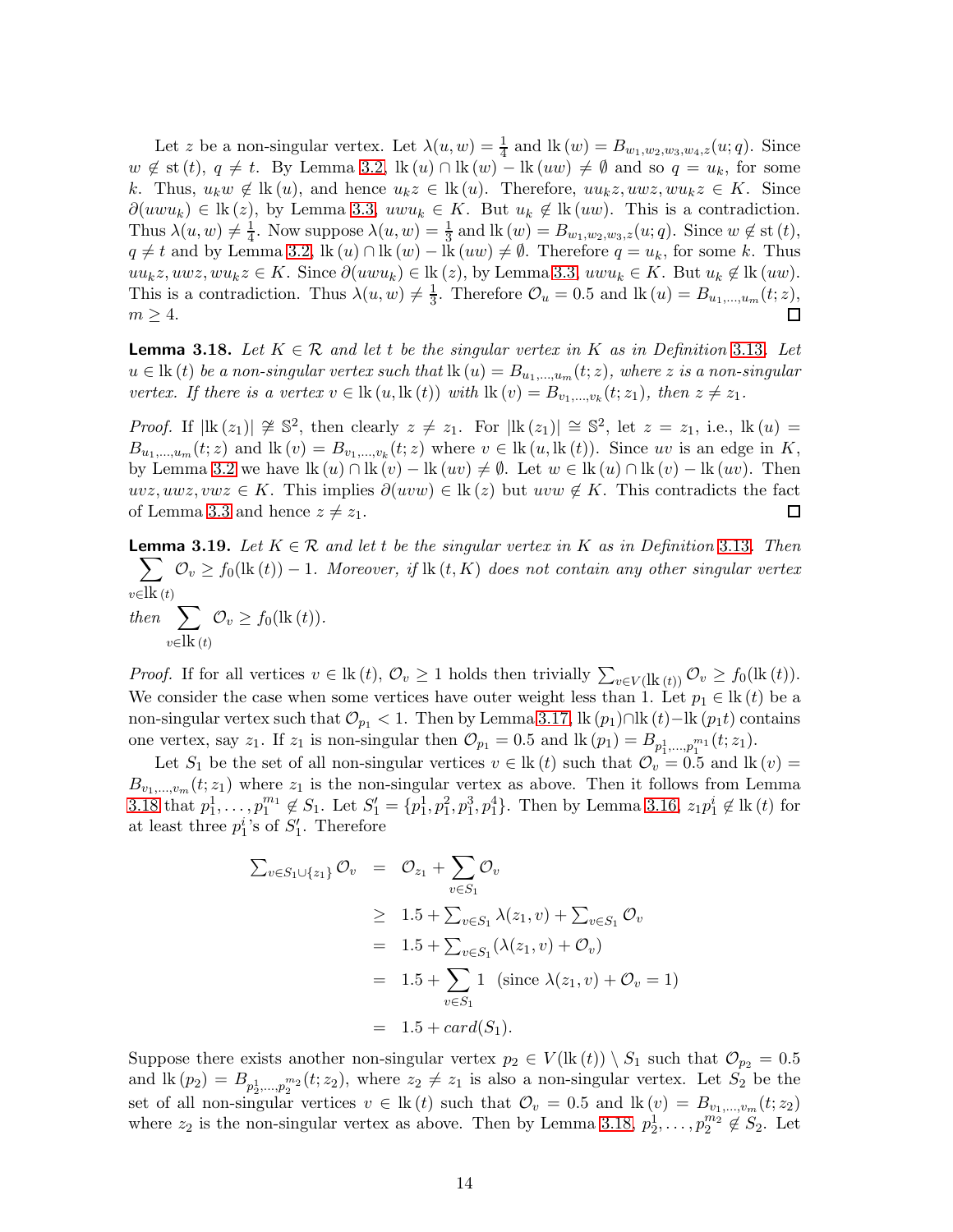$S'_2 = \{p_2^1, p_2^2, p_2^3, p_2^4\}$ . Then by Lemma [3.16,](#page-12-1)  $z_2p_2^i \notin \mathbb{R}(t)$  for at least three  $p_2^i$ 's in  $S'_2$ . By similar arguments as above, we have

$$
\sum_{v \in S_2 \cup \{z_2\}} \mathcal{O}_v \ge 1.5 + card(S_2).
$$

Further, by the assumptions on  $S_1$  and  $S_2$ , we have  $(S_1 \cup \{z_1\}) \cap (S_2 \cup \{z_2\}) = \emptyset$ . Therefore, after a finite number (say n) of steps we get a set  $\tilde{S} := (S_1 \cup \{z_1\}) \cup \cdots \cup (S_n \cup \{z_n\})$ , where  $z_1, \ldots, z_n$  are non-singular vertices and  $\sum_{v \in \tilde{S}} \mathcal{O}_v \geq card(\tilde{S}) + n/2$ .

Let  $tt_1$  be an edge in K where  $t_1$  is the other singular vertex in K. Then  $\tilde{S} \subset V(\text{lk}(t)\backslash t_1)$ . Suppose that there is a non-singular vertex  $p_3 \in V(\text{lk}(t))$  such that  $0.5 \leq \mathcal{O}_{p_3} < 1$  and lk  $(p_3) \cap$ lk  $(t)$  – lk  $(p_3t)$  contains the only one vertex  $t_1$ . Let P be the set of all non-singular vertices  $v \in \text{lk}(t)$  such that  $0.5 \leq \mathcal{O}_v < 1$  and  $\text{lk}(v) \cap \text{lk}(t) - \text{lk}(vt)$  contains only  $t_1$ . Then,

$$
\sum_{v \in P \cup \{t_1\}} \mathcal{O}_v = \mathcal{O}_{t_1} + \sum_{v \in P} \mathcal{O}_v
$$
\n
$$
\geq \sum_{v \in P} \lambda(t_1, v) + \sum_{v \in P} \mathcal{O}_v
$$
\n
$$
= \sum_{v \in P} (\lambda(t_1, v) + \mathcal{O}_v)
$$
\n
$$
\geq \sum_{v \in P} 1 \text{ (since } \lambda(t_1, v) + \mathcal{O}_v \geq 1)
$$
\n
$$
= \text{ card}(P).
$$

From our constructions of  $\tilde{S}$  and P, it is clear that  $\tilde{S} \cap (P \cup \{t_1\}) = \emptyset$ . Further,  $v \notin \tilde{S} \cup (P \cup \{t_1\})$  implies  $\mathcal{O}_v \geq 1$ . Thus,

$$
\sum_{v \in \mathcal{R}} c_{v} = \sum_{v \in \tilde{S}} \mathcal{O}_{v} + \sum_{v \in P \cup \{t_{1}\}} \mathcal{O}_{v} + \sum_{v \in V} (\mathcal{R}(t)) \setminus (\tilde{S} \cup (P \cup \{t_{1}\})) \mathcal{O}_{v}
$$
\n
$$
\geq \operatorname{card}(\tilde{S}) + n/2 + \operatorname{card}(P) + f_{0}(\mathcal{R}(t)) - \operatorname{card}(\tilde{S} \cup (P \cup \{t_{1}\}))
$$
\n
$$
= \operatorname{card}(\tilde{S}) + n/2 + \operatorname{card}(P) + f_{0}(\mathcal{R}(t)) - \operatorname{card}(\tilde{S}) - \operatorname{card}(P) - 1
$$
\n
$$
= f_{0}(\mathcal{R}(t)) + n/2 - 1
$$
\n
$$
\geq f_{0}(\mathcal{R}(t)) - 1.
$$

If  $tt_1$  is not an edge in K then P becomes empty and  $v \notin \tilde{S}$  implies  $\mathcal{O}_v \geq 1$ . Thus,

$$
\sum_{v \in \mathbf{lk}(t)} \mathcal{O}_v = \sum_{v \in \tilde{S}} \mathcal{O}_v + \sum_{v \in V(\mathbf{lk}(t)) \setminus \tilde{S}} \mathcal{O}_v
$$
\n
$$
\geq \operatorname{card}(\tilde{S}) + n/2 + f_0(\mathbf{lk}(t)) - \operatorname{card}(\tilde{S})
$$
\n
$$
\geq f_0(\mathbf{lk}(t))
$$

This proves the result.

<span id="page-14-0"></span>**Lemma 3.20.** Let  $K \in \mathcal{R}$  and let t be the singular vertex in K as in Definition 3.[13](#page-10-1). Let  $u \in \text{lk }(t, K)$  be a non-singular vertex such that  $\mathcal{O}_u = 0.5$  and  $\text{lk }(u, \text{lk }(t)) = C_m(u_1, \ldots, u_m)$ , for some  $m \geq 4$ . Then  $f_0(\text{lk}(t)) \geq 2m + 1$ .

*Proof.* Since  $\mathcal{O}_u = 0.5$ , lk  $(u)$ −st  $(t, \text{lk } (u))$  contains a single point say z. Since lk  $(u) \cap \text{lk } (t)$ − lk  $(tu) \neq \emptyset$ , we have lk  $(u) \cap$ lk  $(t) -$ lk $(tu) = \{z\}$  or lk  $(u) \cap$ lk  $(t) -$ lk  $(ut) = (w, z]$  for  $w \in$ lk (ut), where  $|\text{lk}(w)| \not\cong \mathbb{S}^2$  and by Lemma [3.7,](#page-8-1)  $d(tz)$ ,  $d(uz) \geq m$ . Since  $\text{lk}(u) - \text{st}(t, \text{lk}(u))$ 

 $\Box$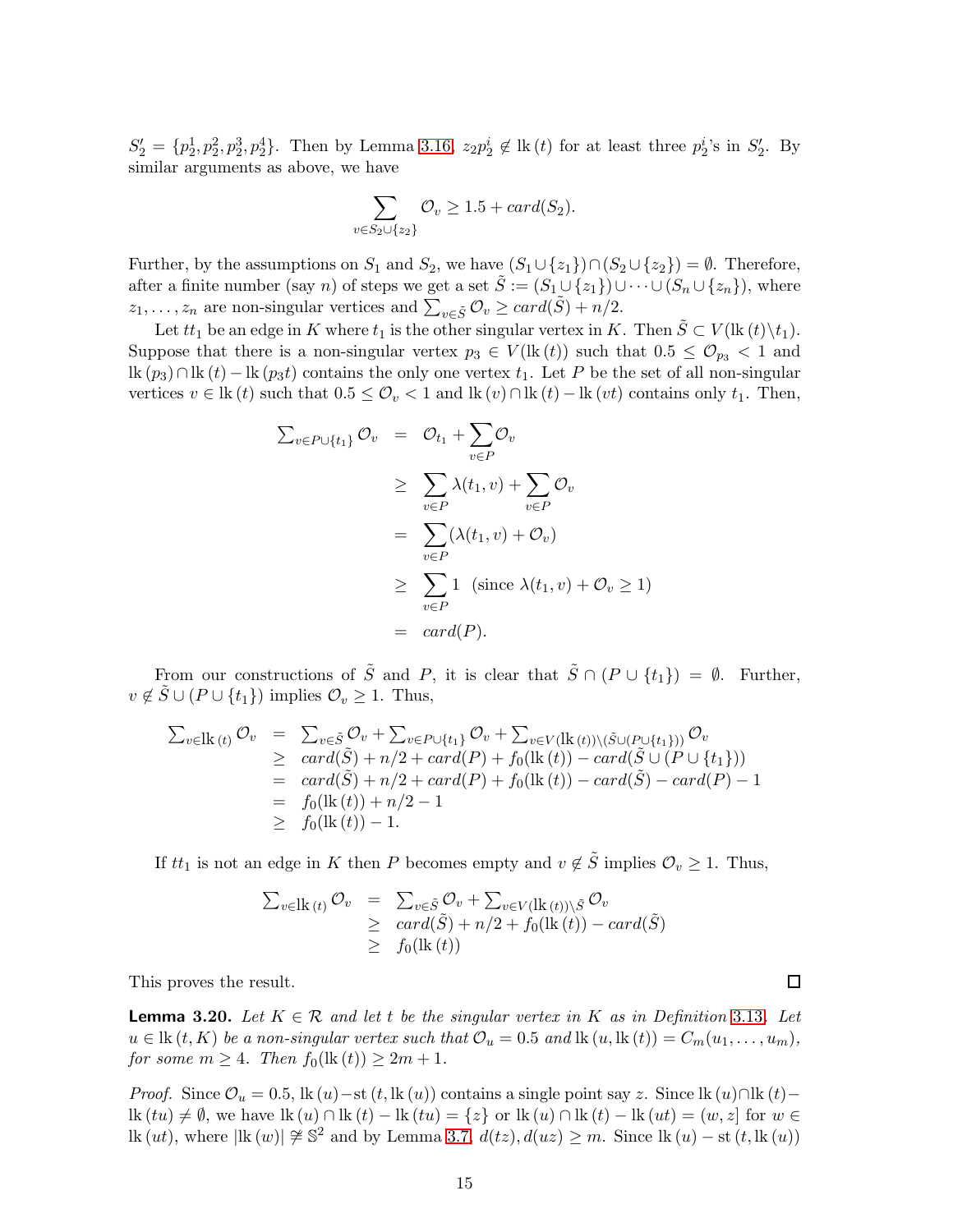contains only one vertex and  $d(uz) \geq m$ , all the m vertices of lk  $(tu)$  are joined with z in lk (u), means  $uu_iz \in K$  for all  $u_i \in \text{lk}(tu)$ . Suppose,  $u_i \in \text{lk}(tz) \cap \text{lk}(tu)$  is a non-singular vertex then  $u_i t z, u_i u z \in K$  also  $u_i t u \in K$ . So  $\partial (u t z) \in \text{lk} (u_i)$ . Which implies  $u_i t u z \in K$ and so  $z \in \text{lk}(tu)$ , which is not possible. Thus  $u_i$  are not joined with z in  $\text{lk}(t)$ . Hence  $f_0(\text{lk }(t,K)) \ge f_0(\text{lk }(tu)) - 1 + f_0(\text{lk }(tz)) + card\{u\} + card\{z\} = 2m + 1.$  $\Box$ 

<span id="page-15-0"></span>**Lemma 3.21.** Let  $K \in \mathcal{R}$  and let t be the singular vertex in K as in Definition 3.[13](#page-10-1). Let  $u \in \text{lk}(t, K)$  be a non-singular vertex such that  $4 \leq d(u_t) \leq 5$ . Then either  $\mathcal{O}_u = 0.5$  or  $\mathcal{O}_u \geq 1$ .

*Proof.* It follows from Lemma [3.2](#page-7-0) that  $\mathcal{O}_u \geq 0.5$ . If possible  $0.5 < \mathcal{O}_u < 1$ . Then  $\mathsf{lk}(u) \cap$  $\text{lk}(t) - \text{lk}(ut)$  has only one vertex say z and  $\text{lk}(u, K) - \text{st}(t, \text{lk}(u))$  contains exactly one vertex say  $w \notin \text{lk}(t, K)$  other than z. Then  $d(u) \leq 8$  and  $\lambda(u, w) < 0.5$ . If  $\lambda(w, u) > 0.5$ then by Lemma [3.11,](#page-9-1)  $d(u) \geq 9$ . This is a contradiction. Thus, the result follows.  $\Box$ 

<span id="page-15-1"></span>**Lemma 3.22.** Let  $K \in \mathcal{R}$  and let t be the singular vertex in K as in Definition 3.[13](#page-10-1) such that  $f_0(\text{lk}(t)) \leq 10$ . Let  $u \in \text{lk}(t, K)$  be a non-singular vertex such that  $5 \leq d(ut) \leq 6$ . Then  $\mathcal{O}_u \geq 1$ .

*Proof.* If lk  $(u) \cap$ lk  $(t)$ −lk  $(ut)$  contains two or more vertices then the result follows. Suppose lk  $(u) \cap$ lk  $(t)$ −lk  $(ut)$  has only one vertex say z. Then from Lemma [3.7,](#page-8-1)  $d(uz)$ ,  $d(tz) \geq d(ut)$ .

If  $d(ut) = 6$ , then lk (u) contains at least two vertices other than vertices of lk (ut) and z. Thus  $\mathcal{O}_u \geq 1$ . If  $d(ut) = 5$ , then the result follows from Lemmas [3.20](#page-14-0) and [3.21.](#page-15-0)  $\Box$ 

<span id="page-15-2"></span>**Lemma 3.23.** Let  $K \in \mathcal{R}$  and let t be the singular vertex in K as in Definition 3.[13](#page-10-1) such that  $f_0(\mathbf{lk}(t)) \leq 10$ . Let  $u \in \mathbf{lk}(t)$  be a non-singular vertex such that  $d(ut) = 4$ . Then either  $\mathcal{O}_u \geq 1$  or  $\mathcal{O}_u = 0.5$  and there exists a vertex z in  $\text{lk}(t)$  such that  $\mathcal{O}_z \geq 2$ .

*Proof.* Since  $|\mathbf{k}(u)| \approx \mathbb{S}^2$ ,  $\mathbf{k}(u) \cap \mathbf{k}(t) - \mathbf{k}(ut)$  is non-empty. If  $\mathbf{k}(u) \cap \mathbf{k}(t) - \mathbf{k}(ut)$ contains two or more vertices, then the result follows. Suppose,  $\text{lk}(u) \cap \text{lk}(t) - \text{lk}(ut)$  has only one vertex z (say). If  $\text{lk}(u) - \text{st}(t, \text{lk}(u))$  contains more than two vertices then the result follows. If  $\text{lk}(u) - \text{st}(t, \text{lk}(u))$  has two vertices then  $D_t u$  must be of type 7(4) and the outer weight is 0.5 for both vertices of  $\text{lk}(u) - \text{st}(t, \text{lk}(u))$ . Therefore  $\mathcal{O}_u = 1$ .

If  $\text{lk}(u) - \text{st}(t, \text{lk}(u))$  has only one vertex z then  $\mathcal{O}_u = 0.5$  and from Lemma [3.20,](#page-14-0)  $V(\text{lk}(t)) \geq 9$ . Now, since  $z \in \text{lk}(t), d(tz) \geq 4$  but from Lemma [3.4,](#page-7-2)  $\text{lk}(uz) \cap \text{lk}(tz)$  does not conatain any non-singular vertex. Thus,  $d(tz) = 4$  and  $\text{lk}(z) \cap \text{lk}(t) - \text{lk}(tz)$  contains at least 4 vertices and therefore  $\mathcal{O}_z \geq 2$ .  $\Box$ 

<span id="page-15-3"></span>**Lemma 3.24.** Let  $K \in \mathcal{R}$  and let t be the singular vertex in K as in Definition 3.[13](#page-10-1). Let  $u \in \text{lk}(t)$  be a non-singular vertex such that  $\mathcal{O}_u = 1$  and  $d(ut) = n$ , where  $4 \leq n \leq 6$ . Then there is a vertex  $z \in \text{lk}(t)$  such that  $\mathcal{O}_z \geq 1.5$  for  $n = 4$  and  $\mathcal{O}_z \geq 2$  for  $n = 5, 6$ .

*Proof.* It follows from Lemma [3.6](#page-8-2) that  $\mathbb{R}(u) \cap \mathbb{R}(t) - \mathbb{R}(ut)$  is non-empty and contains some vertices. If  $\text{lk}(u) - \text{st}(t, \text{lk}(u))$  contains more than three vertices then  $\mathcal{O}_u > 1$ , which is a contradiction. If lk  $(u)$  – st  $(t, \text{lk } (u))$  contains 3 vertices then  $\mathcal{O}_u = 1$  implies  $(i)$  exactly one vertex, say  $z \in \text{lk } (u) \cap \text{lk } (t) - \text{lk } (ut)$ ,  $(ii)$  other two vertices say  $p, q \in \text{lk } (u)$  but  $p, q \notin \text{lk } (t)$ , and  $\lambda(u, p) = \lambda(u, q) = 0.25$ . Further,  $d(u) \le 10$ . But  $\lambda(u, p) = 0.25$  and  $\text{lk}(uv)$  contains at most one singularity implies  $d(u) \ge 11$  (cf. Lemma [3.11](#page-9-1)  $(ii)$ ), which is a contradiction.

Therefore,  $\text{lk}(u) - \text{st}(t, \text{lk}(u))$  contains exactly two vertices, say z and w. Since  $\text{lk}(u) \cap$  $\mathbf{lk}(t) - \mathbf{lk}(ut)$  contains some vertices,  $\mathbf{lk}(u) \cap \mathbf{lk}(t) - \mathbf{lk}(ut)$  contains either both  $z, w$  or eaxctly one vertex, say z.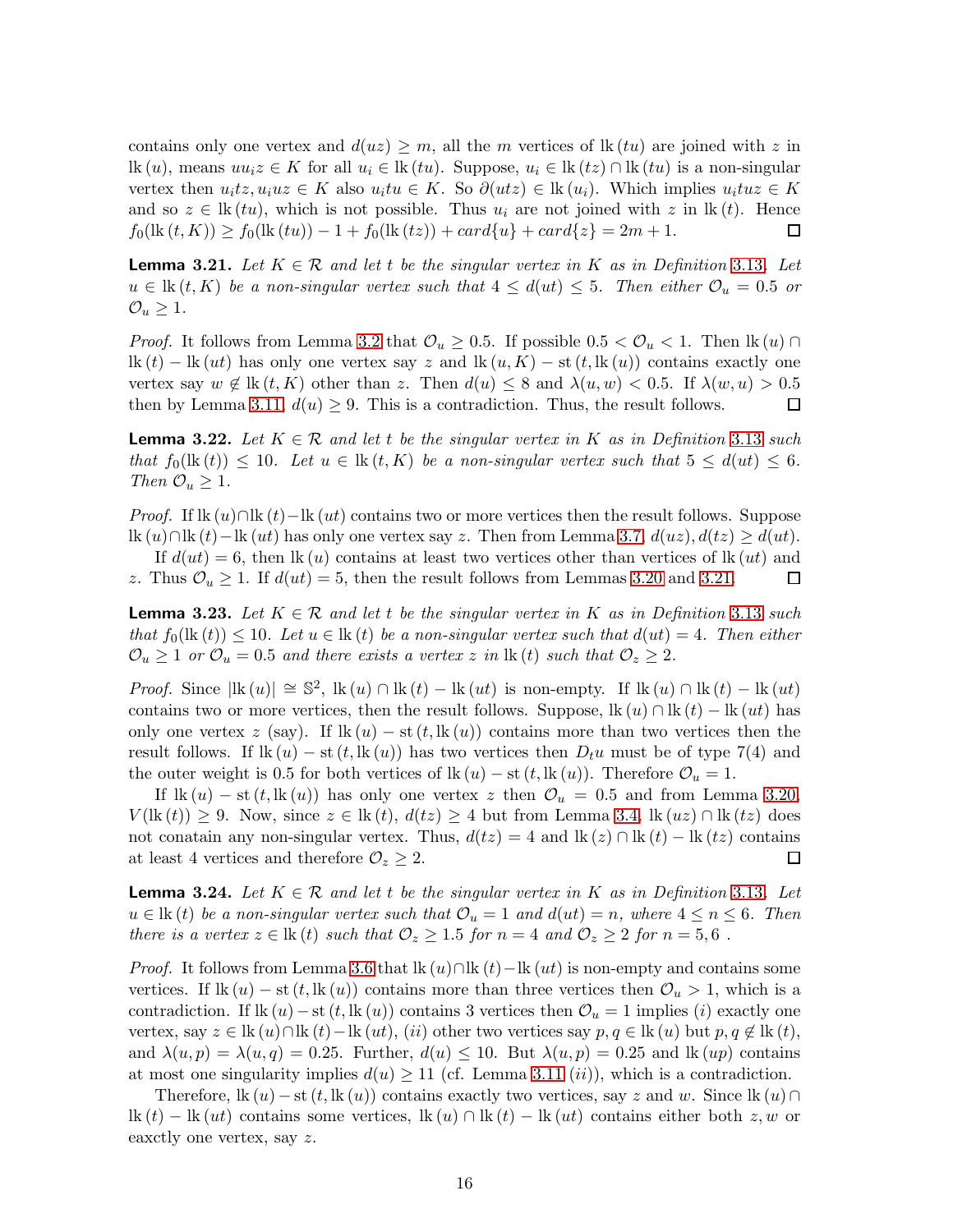**Case 1:** Let  $\text{lk}(u) \cap \text{lk}(t) - \text{lk}(ut)$  contain only z. It follows from Lemma [3.7](#page-8-1) that  $d(uz) \geq$  $d(tu) = n$ . Therefore, z is connected with  $n-1$  vertices (say,  $x_1, x_2, \ldots, x_{n-1}$ ) of lk (ut) in lk  $(u)$ −st  $(t, \mathrm{lk}(u))$ . Since lk  $(ut)$  can have at most one singular vertex, at least  $n-2$  vertices from  $x_1, x_2, \ldots, x_{n-1}$  are non-singular. Let  $x_1, x_2, \ldots, x_{n-2}$  be non-singular vertices. Then the edges  $zx_1, zx_2, \ldots, zx_{n-2}, zu \notin \mathbb{k}(t)$ . Therefore,  $\mathcal{O}_z \geq \frac{n-1}{2}$ .

**Case 2:** Let  $\text{lk}(u) \cap \text{lk}(t) - \text{lk}(ut)$  contains both  $z, w$ . For  $n = 4$ , both  $z, w$  is connected with exactly 3 vertices of  $\text{lk}(ut)$  in  $\text{lk}(u) - \text{st}(t, \text{lk}(u))$ . By the similar arguments as in Case 1, we get  $\mathcal{O}_z \geq 1.5$ . For  $n = 5, 6$ , one vertex, say z is connected with at least 4 vertices of lk  $(ut)$  in lk  $(u)$  – st  $(t, \mathbf{lk}(u))$ . Therefore, by similar arguments as in Case 1, we get  $\mathcal{O}_z \geq 2$ .  $\Box$ 

<span id="page-16-1"></span>**Lemma 3.25.** Let  $K \in \mathcal{R}$  and let t be the singular vertex in K as in Definition 3.[13](#page-10-1). Let  $u \in \mathbb{R}(t)$  be a non-singular vertex such that  $\mathbb{R}(ut)$  is a  $(n-2)$ -cycle and  $f_0(\mathbb{R}(t)) = n$ . Then  $\mathcal{O}_u \geq \left\lceil \frac{n-3}{2} \right\rceil$  $\frac{-3}{2}$   $\times$  0.5 +  $\frac{n-3}{2}$  $\frac{-3}{2}$   $\times$  0.25 + 0.5.

*Proof.* Since  $\text{lk}(u) \cap \text{lk}(t) - \text{lk}(tu) \neq \emptyset$  and  $f_0(\text{lk}(ut)) = f_0(\text{lk}(t)) - 2$ , suppose  $z \in \text{lk}(u) \cap$ lk  $(t)$  – lk  $(tu)$ . By Lemma [3.7,](#page-8-1)  $d(tz)$ ,  $d(uz) \geq d(tu) = n-2$ . We claim that there is no non-singular vertex  $w \in \text{lk}(tu) \cap \text{lk}(uz)$ . If possible let  $w \in \text{lk}(tu) \cap \text{lk}(uz)$  be non-singular. Then  $zw \in \text{lk}(u)$ . Since  $d(tz) \geq n-2$  and  $f_0(\text{lk}(t)) = n$ , each vertices of  $\text{lk}(tu)$  is joined with z in lk (t). Thus,  $zw \in \text{lk}(t)$ . Then  $zw \in \text{lk}(u) \cap \text{lk}(t)$ ,  $w \in \text{lk}(ut)$ , and this gives  $z \in \text{lk}(ut)$ . This is a contradiction as  $z \in \text{lk}(u) \cap \text{lk}(t) - \text{lk}(tu)$ .

Since  $d(uz) \ge n-2$ , let  $lk(uz) = C_m(z_1, z_2, \ldots z_m)$ , for some  $m \ge n-2$ . Since K has at most two singularities, lk  $(tu) \cap$ lk  $(uz)$  contains at most one singular vertex, say  $z_m$  (if exists) and hence  $\mathcal{O}_u \geq \lambda(u, z) + \sum_{i=1}^{m-1} \lambda(u, z_i)$ . If  $\lambda(u, z_i) = 0.25$  then  $f_0(\text{lk}(z_i)) = 7$ , and hence  $f_0(\text{lk }(z_{i-1}))$  and  $f_0(\text{lk }(z_{i+1}))$  must be bigger than 8. Therefore  $\lambda(u, z_{i-1}) = \lambda(u, z_{i+1}) = 0.5$ (here the summation in subscripts is modulo m). Therefore  $\mathcal{O}_u \geq \left\lceil \frac{n-3}{2} \right\rceil$  $\frac{-3}{2}$   $\times$  0.5 +  $\frac{n-3}{2}$  $\frac{-3}{2}$   $\times$  $0.25 + 0.5$ .

If lk  $(tu) \cap$ lk  $(uz)$  does not contain any singular vertex then  $\mathcal{O}_u \geq \left\lceil \frac{n-2}{2} \right\rceil$  $\frac{-2}{2}$  |  $\times$  0.5 +  $\frac{n-2}{2}$  $\frac{-2}{2}$   $\times$  $0.25 + 0.5$ .  $\Box$ 

<span id="page-16-0"></span>**Lemma 3.26.** Let  $K \in \mathcal{R}$  and let t be the singular vertex in K as in Definition 3.[13](#page-10-1). Let  $u \in \text{lk}(t)$  be a non-singular vertex such that  $\text{lk}(ut)$  is a  $(n-3)$ -cycle and  $f_0(\text{lk}(t)) = n$ ,  $8 \leq n \leq 10$ . Then  $\mathcal{O}_u > 1$ .

*Proof.* We know that  $\text{lk}(u) \cap \text{lk}(t) - \text{lk}(tu) \neq \emptyset$ .

**Case 1:** Let  $\text{lk}(u) \cap \text{lk}(t) - \text{lk}(tu) = \{z\}$  or  $(y, z]$  for some singular vertex  $y \in \text{lk}(tu)$ . Then by Lemma [3.7,](#page-8-1)  $d(tz)$ ,  $d(uz) \geq d(tu) = n-3$ . Since  $f_0(\text{lk}(ut)) = f_0(\text{lk}(t)) - 3$ , there are two vertices in  $\text{lk}(t) - \text{st}(u, \text{lk}(t))$  and one of them is z. Therefore, at least  $n-4$  vertices of lk (ut) is joined with z in lk (t) and at least  $n-5$  of them are nonsingular. If one of those  $n-5$  non-singular vertices is joined with z in lk  $(u)$ , then this contradicts the hypothesis of the Lemma [3.4.](#page-7-2) Therefore,  $\text{lk}(u)$  has at least  $n-5$  vertices other than the vertices of lk  $(tu)$ . Let  $z_1, z_2, \ldots z_m$  be the vertices where  $m \geq n-5$ . Therefore  $\mathcal{O}_u \geq \lambda(u, z) + \sum_{i=1}^m \lambda(u, z_i) \geq 0.5 + \sum_{i=1}^{n-5} \lambda(u, z_i) \geq 1.5, 1.75$  for  $n = 9, 10$  respectively.

For  $n = 8$ ,  $f_0$ (lk  $(ut)$ ) = 5 and lk  $(u)$  has at least 3 vertices other than vertices of lk  $(ut)$ . So,  $d(u) \geq 10$ . In case of exactly three vertices  $z_1, z_2, z_3, d(u)=10$ . But  $z_i \notin \mathbb{R}(t)$  for  $1 \leq i \leq 3$  then from Lemma [3.11,](#page-9-1)  $\lambda(u, z_i) \geq 1/3$ . Thus,  $\mathcal{O}_u \geq 1.5$  and for at least 4 vertices in lk (u) other than vertices of lk (ut) we have  $\mathcal{O}_u \geq 1.5$ .

**Case 2:** Let  $\text{lk}(u) \cap \text{lk}(t) - \text{lk}(tu)$  contains two vertices  $z, w$ . We claim that  $\text{lk}(u)$  – st  $(t, \mathbf{lk}(u))$  has at least three vertices (i.e., one extra vertex other than  $z, w$ ). If possible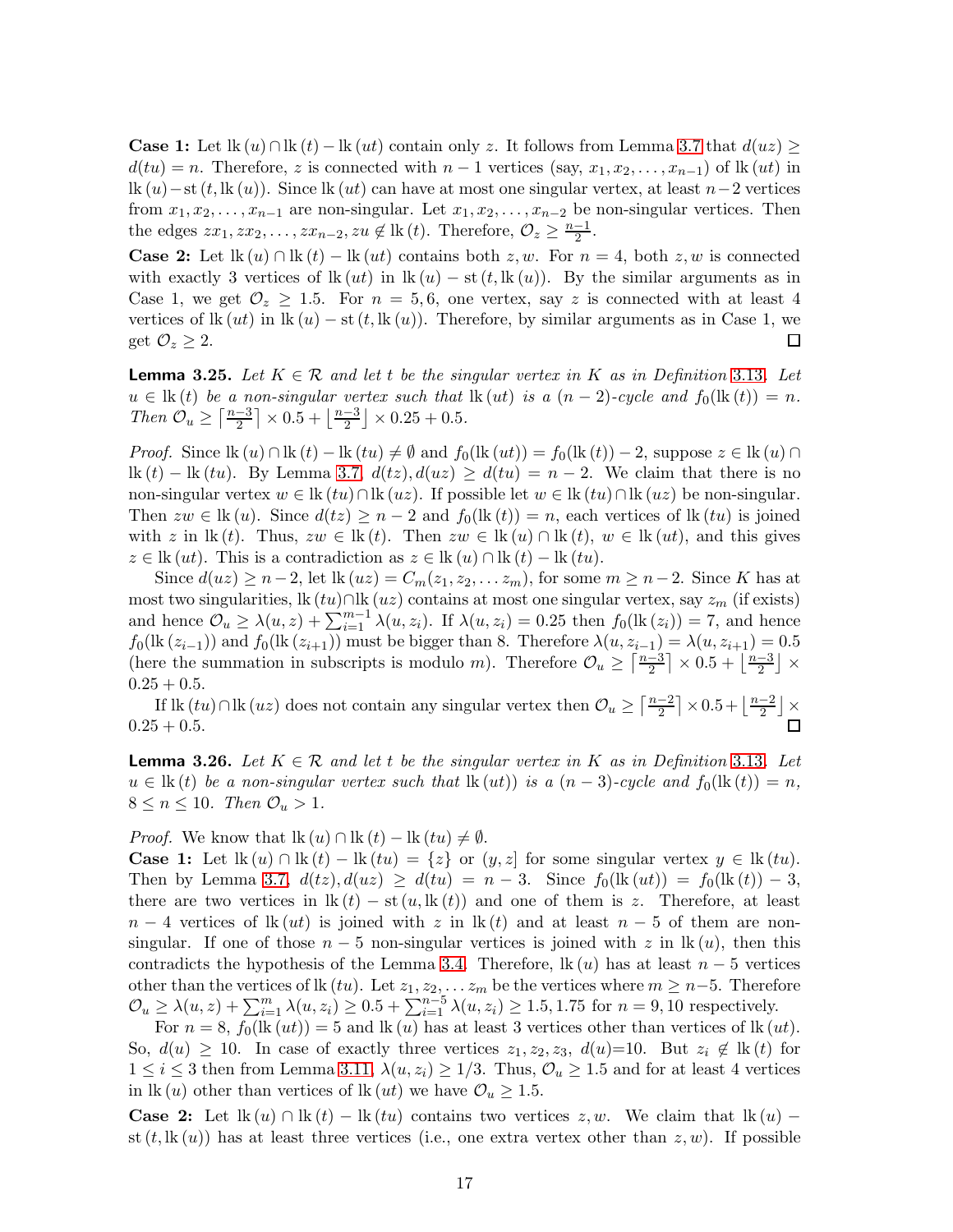let lk  $(u)$  – st  $(t, \mathrm{lk}(u))$  has exactly two vertices  $z, w$ . Since lk  $(u)$  – st  $(t, \mathrm{lk}(u))$  does not contain any diagonal (cf. Lemma [3.3\)](#page-7-1) and lk  $(u)$  – st  $(t, lk(u))$  is a triangulated disc (because  $|\text{lk}(u)| \approx \mathbb{S}^2$ , zw must be an edge, and each vertex in  $\text{lk}(tu)$  is joined with either z or with w (or both) in lk (u). Let  $\text{lk}(zw,\text{lk}(u)) = \{p,q\}$ . Then  $p,q \in \text{lk}(tu)$  and  $p,q$  are joined with both z and w.

Now if  $|\text{lk}(p)| \approx \mathbb{S}^2$  and p is joined with z or w in  $\text{lk}(t)$ , then this contradicts the hypothesis of the Lemma [3.4.](#page-7-2) Therefore,  $p \in \text{lk}(tu)$  is not joined with z and w in  $\text{lk}(t)$ . Further the non-singular vertex in  $\mathbf{lk}(tu)$  which is joined with z (resp., w) in  $\mathbf{lk}(u)$ , is not joined with z (resp., w) in lk (t) (otherwise it will contradicts the hypothesis of Lemma [3.4\)](#page-7-2). Now, if lk (tu) has no singular vertex then the vertex  $v(\neq p, q) \in \text{lk}(tu)$  can join with at most one of z and w. If zw is not an edge in lk (t), then  $f_0$ lk  $(tz)$ ) +  $f_0$ (lk  $(tw)$ ) ≤  $n-3-2 = n-5$ . If  $n \leq 10$ , then  $f_0(\text{lk}(tz)) + f_0(\text{lk}(tw)) \leq 5$  and hence one of  $f_0(\text{lk}(tz))$  or  $f_0(\text{lk}(tw))$  is at most 1, which contradicts the hypothesis of Lemma [3.1.](#page-6-0)

If possible, let q be a singular vertex. Then a non-singular vertex  $v(\neq p) \in \text{lk } (tu)$  can join with at most one of z and w and q can join with z or w or both. If zw is not an edge in  $\mathrm{lk}(t)$ , then  $f_0(\text{lk}(tz)) - 1 + f_0(\text{lk}(tw)) - 1 \leq n - 4 - 1 = n - 5$ , i.e,  $f_0(\text{lk}(tz)) + f_0(\text{lk}(tw)) \leq n - 3$ . If  $n \leq 10$ , then  $f_0(\text{lk}(tz)) + f_0(\text{lk}(tw)) \leq 7$ , and hence one of  $f_0(\text{lk}(tz))$  or  $f_0(\text{lk}(tw))$  is at most 3, which contradicts the hypothesis of Lemma [3.1.](#page-6-0) If the singular vertex in  $\mathbb{R}(tu)$ is not from the set  $\{p, q\}$ , then a non-singular vertex  $v(\neq p, q) \in \text{lk } (tu)$  can join with at most one of z and w and the remaining singular vertex can join with z or w or both. If zw is not an edge in lk (t) then  $f_0(\text{lk}(tz)) - 1 + f_0(\text{lk}(tw)) - 1 \leq n - 4 - 2 = n - 6$ , i.e,  $f_0(\text{lk}(tz)) + f_0(\text{lk}(tw)) \leq n-4$ . If  $n \leq 10$ , then  $f_0(\text{lk}(tz)) + f_0(\text{lk}(tw)) \leq 6$ , and hence one of  $f_0(\text{lk}(tz))$  or  $f_0(\text{lk}(tw))$  is at most 2, which contradicts the hypothesis of Lemma [3.1.](#page-6-0)

Thus, zw must be an edge in lk (t). Let lk  $(zw, \text{lk } (t)) = \{r, s\}$ . If possible, let  $r \in \text{lk } (tu)$ be a non-singular vertex. Then  $rz, rw \in \mathbf{lk}(t)$ . But  $r \in \mathbf{lk}(tu)$  implies r is joined with either z or w in lk (u). This contradicts the hypothesis of the Lemma [3.4.](#page-7-2) Thus,  $r \notin \mathbb{R}(tu)$ . So, if  $r, s \in \mathbb{R}$  (tu) and both are non-singular vertices, then  $\mathbb{R}(t) - \text{st}(u, \mathbb{R}(t))$  has at least four vertices which is a contradiction. If one of r and s is singular, then  $\text{lk}(t) - \text{st}(u, \text{lk}(t))$  has at least three vertices which is a contradiction.

Therefore,  $\text{lk}(u) - \text{st}(t, \text{lk}(u))$  has at least three vertices, and hence  $\mathcal{O}_u > 1$ .  $\Box$ 

<span id="page-17-0"></span>**Lemma 3.27.** Let  $K \in \mathcal{R}$  and let t be the singular vertex in K as in Definition 3.[13](#page-10-1). Let  $u \in \text{lk}(t)$  be a non-singular vertex such that  $\text{lk}(ut)$  is a  $(n-3)$ -cycle and  $f_0(\text{lk}(t)) = n$ , where  $8 \le n \le 10$ . Then  $\mathcal{O}_u \ge 1.33$  for  $n = 8.9$  and  $\mathcal{O}_u \ge 1.25$  for  $n = 10$ .

*Proof.* In Case 1 of Lemma [3.26,](#page-16-0) we already have  $\mathcal{O}_u \geq 1.5$  for  $8 \leq n \leq 10$  and in Case 2 of Lemma [3.26,](#page-16-0) we have proved that  $\text{lk}(u) - \text{st}(t, \text{lk}(u))$  has at least three vertices. Let x be the third vertex. If  $\text{lk}(u) - \text{st}(t, \text{lk}(u))$  has exactly three vertices then  $|\text{lk}(u)| =$  $1 + n - 3 + 3 = n + 1 \le 11$ . Therefore,  $\lambda(u, x) \ge 0.33$  for  $n = 8, 9$  and  $\lambda(u, x) \ge 0.25$  for  $n = 10$ . Thus  $\mathcal{O}_u \geq \lambda(u, z) + \lambda(u, w) + \lambda(u, x) \geq 1.33$  for  $n = 8, 9$  and  $\mathcal{O}_u \geq 1.25$  for  $n = 10$ . If lk  $(u)$  – st  $(t, \mathbf{lk}(u))$  has more than three vertices, then  $\mathcal{O}_u \geq 1.5$ .  $\Box$ 

#### 4 Normal 3-pseudomanifolds with exactly one singularity

In this section we consider  $K \in \mathcal{R}$  with exactly one singularity. Let us denote  $\mathcal{R}_1 = \{K \in \mathcal{R},$ where K has exactly one singularity}. Let t be the singular vertex in K. Then  $\mathbb{R}(t, K)$ is either a connected sum of tori or a connected sum of Klein bottles. In short, we say that  $|{\rm lk}(t, K)|$  is a closed connected surface with h number of handles, for  $h \geq 1$ , and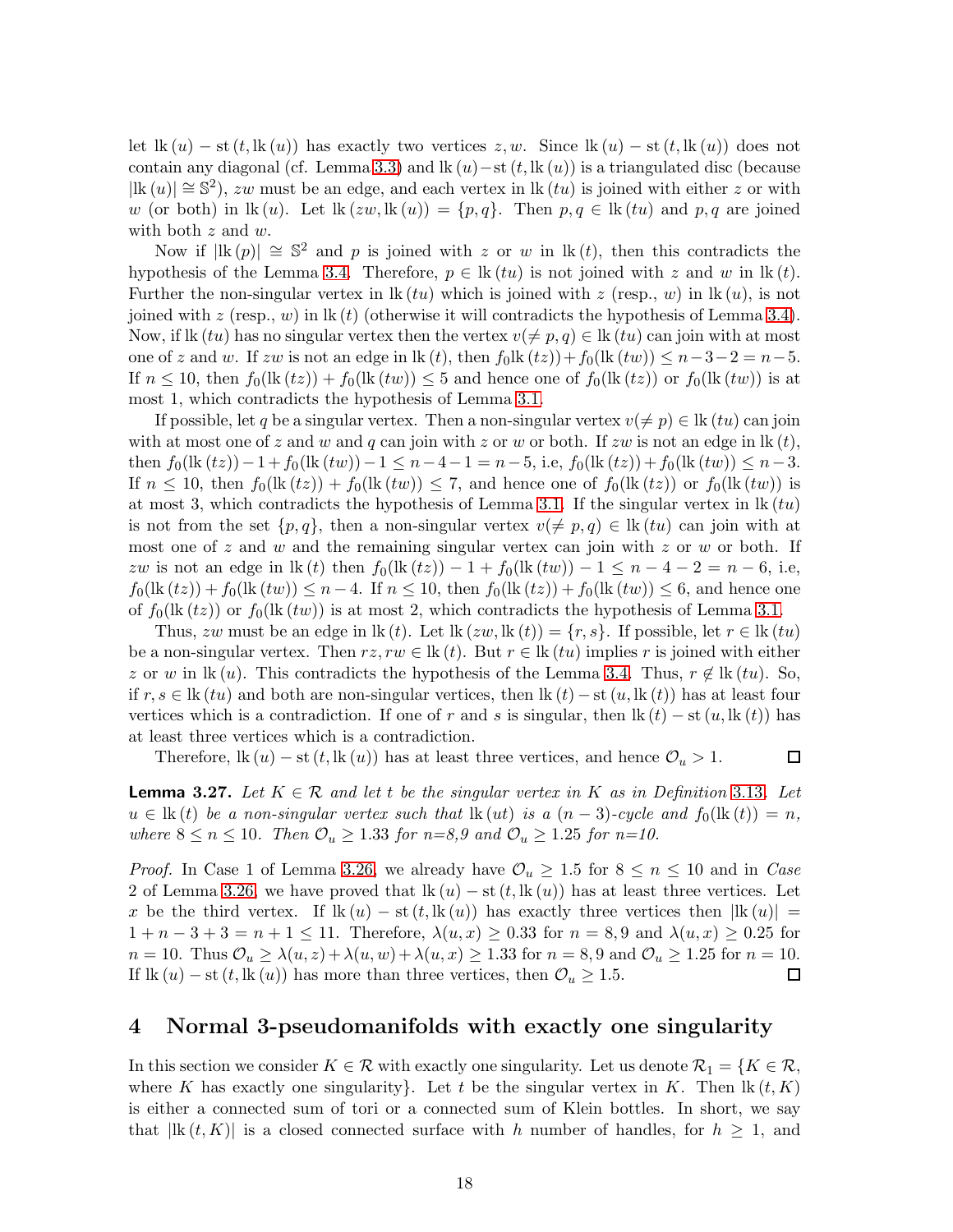$\chi(\text{lk }(t,K)) = 2-2h$ . For  $m \geq 4$ , let  $x_m$  be the number of vertices in  $\text{lk}(t,K)$  with degree m in  $\operatorname{lk}(t, K)$ .

<span id="page-18-0"></span>**Lemma 4.1.** Let  $K \in \mathcal{R}_1$  and let t be the singular vertex as above. Then  $\sum$  $v \in \mathbf{lk}(t)$  $\mathcal{O}_v \geq 10$ .

*Proof.* It follows from Lemma [3.9](#page-8-0) that  $f_0(\text{lk}(t, K)) \geq 8$ . First, let us assume  $f_0(\text{lk}(t, K)) =$ 8. It follows from Lemma [3.2,](#page-7-0)  $x_m = 0$  for  $m = 7$ . Let  $u \in \text{lk}(t, K)$  be any non-singular vertex such that  $d(ut) = 4$ . It follows from Lemmas [3.20](#page-14-0) and [3.21](#page-15-0) that  $\mathcal{O}_u \geq 1$ . Further, Lemmas [3.25](#page-16-1) and [3.27](#page-17-0) imply  $\sum$  $v \in \mathbf{lk}(t)$  $\mathcal{O}_v \ge x_4 + 1.33x_5 + 2.375x_6$ , where  $x_4 + x_5 + x_6 = 8$ 

and  $4x_4 + 5x_5 + 6x_6 = 48$ . Thus, solving the L.P.P., we have  $\sum$  $v \in \mathbf{lk}(t)$  $\mathcal{O}_v \geq 19.$ 

Now, we assume that  $f_0(\text{lk }(t, K)) = 9$ . It follows from Lemma [3.2,](#page-7-0)  $x_m = 0$  for  $m = 8$ . Let  $u \in \text{lk}(t, K)$  be any non-singular vertex such that  $d(u t) = 4$ . It follows from Lemma [3.21](#page-15-0) that either  $\mathcal{O}_u = 0.5$  or  $\mathcal{O}_u \ge 1$ . If  $d(ut) = 4$  and  $\mathcal{O}_u = 0.5$  then by Lemma [3.6](#page-8-2) we have  $\text{lk}(t) \cap \text{lk}(u) - \text{lk}(tu)$  contains exactly one vertex say z. From Lemma [3.1](#page-6-0) we have  $d(tz)$ ,  $d(uz) \geq 4$ . Since lk  $(t, K)$  does not contain any singular vertex, by Lemma [3.4](#page-7-2) we have  $\text{lk}(t\tilde{z}, K) \cap \text{lk}(t\tilde{u}, K) = \emptyset$ . This implies,  $f_0(\text{lk}(t, K)) \geq 10$ . This is a contradiction. Therefore,  $\mathcal{O}_u \geq 1$ . If follows from Lemma [3.22,](#page-15-1) [3.25](#page-16-1) and [3.27,](#page-17-0)  $\sum$  $v∈$ lk (t)  $\mathcal{O}_v \geq x_4 + x_5 +$ 

 $1.33x_6 + 2.75x_7$ , where  $x_4 + x_5 + x_6 + x_7 = 9$  and  $4x_4 + 5x_5 + 6x_6 + 7x_7 = 54$ . Thus, solving the L.P.P., we have  $\sum$  $v∈$ lk (t)  $\mathcal{O}_v \ge 11.97.$ 

If 
$$
f_0(\text{lk}(t, K)) \ge 10
$$
 then from Lemma 3.19, we have 
$$
\sum_{v \in \text{lk}(t)} \mathcal{O}_v \ge f_0(\text{lk}(t, K)) \ge 10.
$$

This proves the result.

**Remark 4.2.** Let  $K \in \mathcal{R}_1$  and  $t \in K$  be the singular vertex as above. Then the lower bound for  $\sum_{v}$   $\mathcal{O}_v$  can be easily improved from 10. But, we did not move to that direction as  $v \in \mathbf{R}(t)$ 

the lower bound 10 serves all of our purposes.

<span id="page-18-1"></span>**Lemma 4.3.** Let  $K \in \mathcal{R}_1$  and  $t \in K$  be such that  $|\mathbf{lk}(t)|$  is a closed connected surface with h number of handles. Then  $f_1(K) \ge 4f_0(K) + (6h - 10) + f_0(\text{lk}(t)).$ 

*Proof.* Since  $\chi$ (lk  $(t, k)$ ) = 2-2h, the result follows from Lemma [3.15](#page-11-1) that  $f_1(K) \geq 4f_0(K)$ +  $(6h - 10) + \sum$  $v \in \mathbf{lk}(t)$  $\mathcal{O}_v$ . Now, the result follows from Lemma [3.19.](#page-13-1)

<span id="page-18-2"></span>**Theorem 4.4.** Let  $K \in \mathcal{R}_1$  and  $t \in K$  be such that  $|\text{lk}(t)|$  is a connected sum of h copies of tori or Klein bottles. Then  $f_1(K) \geq 4f_0(K) + 6h$ , i.e.,  $g_2(K) \geq 10 + 6h$ .

Proof.  $\sum$ Since  $\chi$ (lk  $(t, k)$ ) = 2 – 2h, from Lemma [3.15](#page-11-1) we have  $f_1(K) \ge 4f_0(K) + (6h - 10) +$  $v \in \mathbf{lk}$  (t)  $\mathcal{O}_v$ . For  $8 \le f_0(\text{lk}(t)) \le 9$ , it follows from Lemma [4.1](#page-18-0) that  $f_1(K) \ge 4f_0(K) + (6h -$ 

 $10) + 10 = 4f_0(K) + 6h$ , i.e.,  $g_2(K) \ge 10 + 6h$ . For  $f_0(\text{lk}(t)) \ge 10$  the result now follows from Lemma [4.3.](#page-18-1)  $\Box$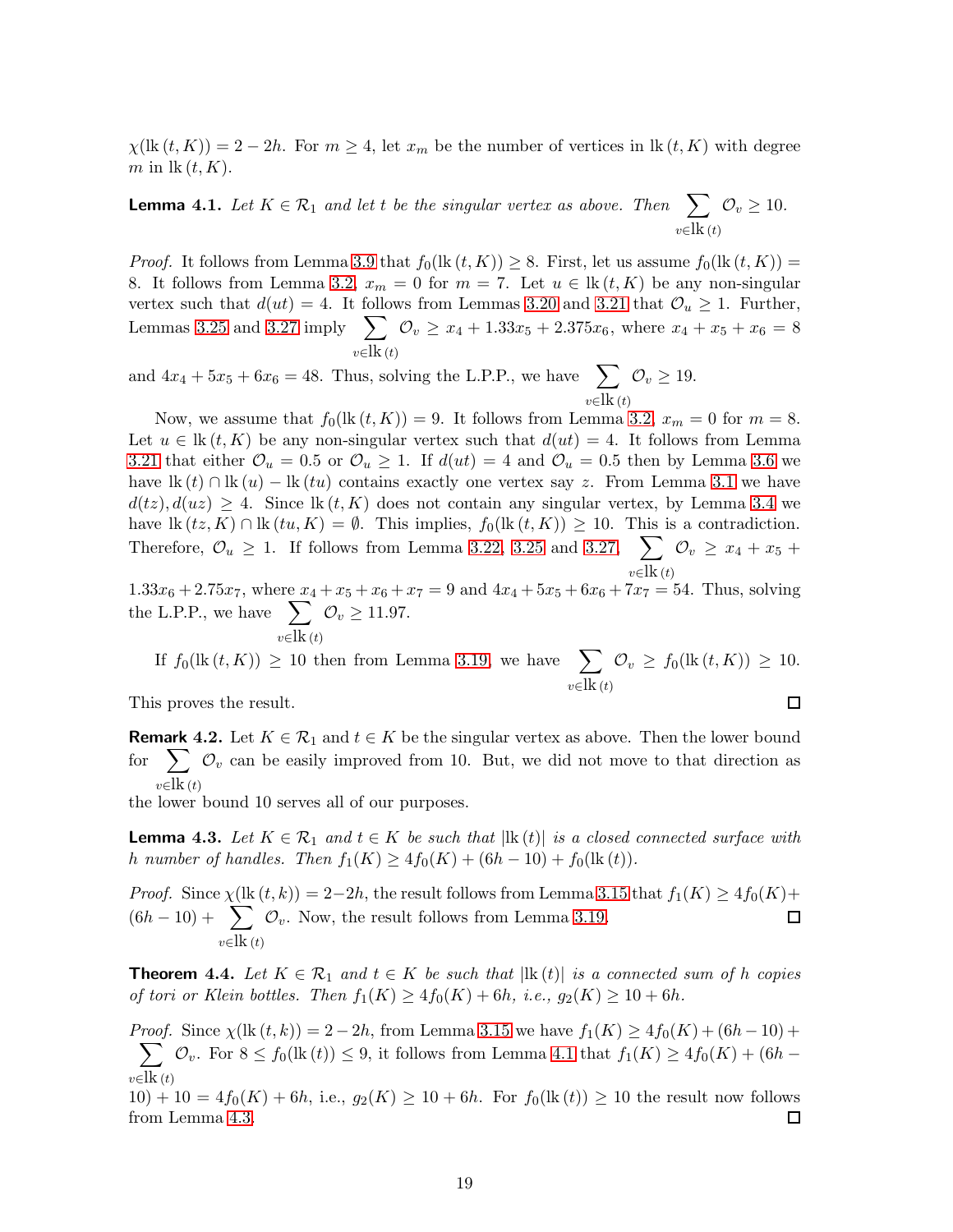<span id="page-19-0"></span>**Theorem 4.5.** Let K be a 3-dimensional normal pseudomanifold with exactly one singularity at t such that  $|\mathbf{R}(t, K)|$  is a connected sum of n copies of tori or Klein bottles. Then  $g_2(K) \leq 9 + 6n$  implies K is obtained from some boundary complex of 4-simplices by a sequence of operations connected sum, bistellar 1-move, edge contraction, edge expansion and vertex folding. More precisely, the sequence of operations includes exactly n number of vertex folding and finite number of remaining operations.

*Proof.* Let  $\Delta$  be a 3-dimensional normal pseudomanifold with exactly one singularity at t such that  $|lk(t, \Delta)|$  is a connected sum of m copies of tori or Klein bottles. Let  $g_2(\Delta) \leq$  $9 + 6m$ . We have the following observation.

Observation 1: Let  $\Delta$  (may be  $\Delta$  itself) be a normal 3-pseudomanifold obtained from  $\Delta$  by the repeated applications of the combinatorial operation  $(A)$ ,  $(B)$ ,  $(C)$  or  $(D)$  of Definition [2.4](#page-3-0) such that there is no normal 3-pseudomanifold  $\Delta'$  which is obtained from  $\Delta$  by the combinatorial operation  $(A)$ ,  $(B)$ ,  $(C)$  or  $(D)$  of Definition [2.4](#page-3-0) and  $g_2(\Delta') < g_2(\bar{\Delta})$ . If  $\bar{\Delta}$  has no missing tetrahedron then  $\bar{\Delta} \in \mathcal{R}_1$  and hence by Theorem [4.4,](#page-18-2)  $f_1(\bar{\Delta}) \ge$  $4f_0(\bar{\Delta}) + 6n$ , i.e.,  $g_2(\bar{\Delta}) = f_1(\bar{\Delta}) - 4f_0(\bar{\Delta}) + 10 \ge 6n + 10$ . Thus,  $g_2(\Delta) \ge g_2(\bar{\Delta}) \ge$  $6n + 10$ . This contradicts the given condition. Therefore  $\overline{\Delta}$  must have a missing tetrahedron.

There can be four types of missing tetrahedron in  $\Delta$ .

- Type 1: Let  $\sigma$  be a missing tetrahedron in  $\Delta$  such that t is not a vertex of  $\sigma$ .
- Type 2: Let  $\sigma$  be a missing tetrahedron in  $\Delta$  such that  $t \in \sigma$  and  $\text{lk}(t, \Delta)$  is separated into two portions by the missing triangle formed by the other three vertices of  $\sigma$  where one portion is a disc.
- Type 3: Let  $\sigma$  be a missing tetrahedron in  $\Delta$  such that  $t \in \sigma$  and  $\text{lk}(t, \Delta)$  is not separated into two portions by the missing triangle formed by the other three vertices of  $\sigma$ .
- Type 4: Let  $\sigma$  be a missing tetrahedron in  $\Delta$  such that  $t \in \sigma$  and  $\mathbb{R}(t, \Delta)$  is separated into two portions by the missing triangle formed by the other three vertices of  $\sigma$  where both portions are not triangulated discs.

Now, we are ready to prove our result. Let  $K$  be a 3-dimensional normal pseudomanifold with exactly one singularity at t such that  $|\mathbf{R}(t, K)|$  is a connected sum of n copies of tori or Klein bottles and  $g_2(K) \leq 9 + 6n$ . We use the principle of mathematical induction on n, the total number of handles in lk  $(t, K)$ . If a normal 3-pseudomanifold  $\Delta$  has no singular vertices and  $g_2(\Delta) \leq 9$  then we can assume  $K = \Delta$ ,  $n = 0$  and t is any vertex of  $\Delta$ . By Proposition [2.5,](#page-4-2) we can say that the result is true for  $n = 0$ . Let us assume that the result is true for  $0, 1, 2, \ldots, n-1$  and let K be the 3-dimensional normal pseudomanifold that corresponds n.

Step 1: Let  $\Delta$  be a normal 3-pseudomanifold obtained from K by repeated application of the combinatorial operation  $(A)$ ,  $(B)$ ,  $(C)$  or  $(D)$  of Definition [2.4](#page-3-0) such that there is no normal 3-pseudomanifold K' which is obtained from  $\Delta$  by the combinatorial operation (A), (B), (C) or (D) of Definition [2.4](#page-3-0) and  $g_2(K') < g_2(\Delta)$ . Then by Observation 1, we get  $\Delta$  must have a missing tetrahedron.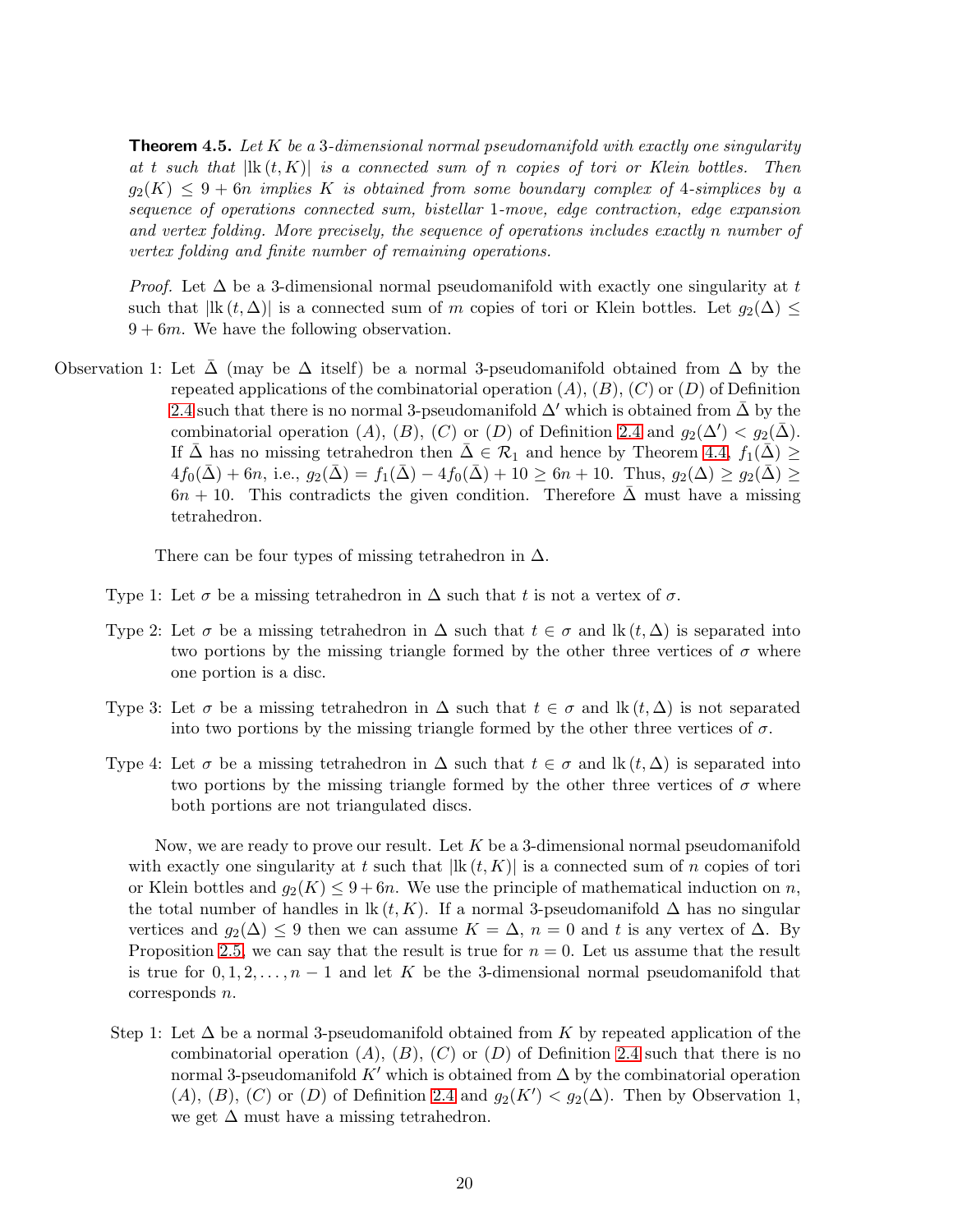- Step 2: Let  $\Delta$  have a missing tetrahedron  $\sigma$  of Types 1 or 2. Then it follows from Lemma [2.8](#page-5-0) that  $\Delta$  was formed using connected sum of  $\Delta_1$  and  $\Delta_2$ . Let  $t \in \Delta_1$  (in case of Type 2, we can take t as a vertex in  $\Delta_1$  whose link is a connected sum of n number of handles) then  $g_2(\Delta_1) \ge g_2(\text{lk } (t, \Delta_1)) \ge 6n$ . Therefore  $g_2(\Delta_2) = g_2(\Delta) - g_2(\Delta_1) \le 9$ . Therefore, after finite number of steps we have  $\Delta = \Delta_1 \# \Delta_2 \# \cdots \# \Delta_n$ , where (i)  $t \in \Delta_1$  and  $|\mathbf{lk}(t, \Delta_1)|$  is a connected sum of n copies of tori or Klein bottles,  $(ii)$  $\Delta_1$  has no missing tetrahedron  $\sigma$  of Types 1 and 2, (iii)  $6n \leq g_2(\Delta_1) \leq 6n + 9$ and (iv) for  $2 \leq i \leq n$ ,  $\Delta_i$  has no singular vertices and  $g_2(\Delta_i) \leq 9$ . Thus, by Proposition [2.5](#page-4-2) we have, for  $2 \leq i \leq n$ ,  $\Delta_i$  is a 3-sphere and is obtained from some boundary of 4-simplices by a sequence of operations connected sum, bistellar 1-move, edge contraction and edge expansion. If there is no normal 3-pseudomanifold  $\Delta'_1$  which is obtained from  $\Delta_1$  by the combinatorial operation  $(A), (B), (C)$  or  $(D)$  of Definition [2.4](#page-3-0) and  $g_2(\Delta'_1) < g_2(\Delta_1)$ , then by Observation 1,  $\Delta_1$  has a missing tetrahedron of Types 3 or 4, and we move to Step 3 or 4 respectively. Otherwise, we move to Step 1 and replace K by  $\Delta_1$ . Since K has finite number of vertices and  $g_2(K)$  is also finite, after a finite number of steps we must move to either Step 3 or Step 4.
- Step 3: Let  $\Delta_1$  have a missing tetrahedron  $\sigma$  of Type 3. Then it follows from Lemma [2.11](#page-6-1) that  $\Delta_1$  was formed using a vertex folding from a normal 3-pseudomanifold  $\Delta_1'$  at  $t\in\Delta_1'$ and  $g_2(\Delta'_1) = g_2(\Delta_1) - 6$ . Here  $\text{lk}(t, \Delta'_1)$  is a connected sum of  $n-1$  copies of tori or Klein bottle and  $g_2(\Delta'_1) \leq 9 + 6(n-1)$ . Then the result follows by the induction.
- Step 4: Let  $\Delta_1$  have a missing tetrahedron  $\sigma$  of Type 4. Then it follows from Lemma [2.8](#page-5-0) that  $\Delta_1$  was formed using connected sum of  $\Delta'_1$  and  $\Delta''_1$ . Let  $t_1 \in \Delta'_1$  and  $t_2 \in \Delta''_1$  are identified during connected sum and produce  $t \in \Delta_1$ . Let  $\mathbf{lk}(t_1, \Delta'_1)$  and  $\mathbf{lk}(t_2, \Delta''_1)$ be the connected sum of  $n_1$  and  $n_2$  copies of tori or Klein bottles respectively, where  $n_1 + n_2 = n$ . Since  $n_1, n_2 > 0$ , both  $n_1, n_2 < n$ . Further,  $g_2(\Delta'_1) \leq 9 + 6n_1$  and  $g_2(\Delta_1'') \leq 9 + 6n_2$ . Then the result follows by the induction.

From the construction, we can see that the sequence of operations includes exactly n number of vertex folding and a finite number of remaining operations.  $\Box$ 

<span id="page-20-0"></span>Remark 4.6. The upper bound in Theorem [4.5](#page-19-0) is sharp, i.e., there exists a 3-dimensional normal pseudomanifold with exactly one singularity such that  $g_2(K) = 10 + 6n$  and K is not obtained from some boundary of 4-simplices by a sequence of operations connected sum, bistellar 1-move, edge contraction, edge expansion and vertex folding. We can take a connected sum of finite number of the boundary complex of the 4-simplices, and then apply a handle addition. Let  $\Delta_0$  be the resulting 3-dimensional manifold. Then  $g_2(\Delta_0) = 10$ . Note that we can choose either orientable or non-orientable manifold according to our purpose. For  $1 \leq i \leq n$ , take a connected sum of finite number of the boundary complex of the 4-simplices, and then apply a vertex folding at  $v_i$  (with same orientation). Let  $\Delta_i$  be the resulting 3-dimensional normal pseudomanifold. Then  $g_2(\Delta_i) = 6$  and  $\text{lk}(v_i, \Delta_i)$  is a torus. Let  $\Delta$  be the connected sum  $\Delta_0 \# \Delta_1 \# \cdots \# \Delta_n$  by identifying vertices  $v_1, v_2, \ldots, v_n$ to a single vertex v. Then  $\Delta$  is a 3-dimensional normal pseudomanifold with exactly one singularity at v such that  $g_2(\Delta) = 10 + 6n$ . This 3-dimensional normal pseudomanifold  $\Delta$ will serve our purpose.

Let K be formed using a vertex folding from a normal 3-pseudomanifold  $K'$  at  $t \in$ K' and  $|K'|$  is a handlebody with its boundary coned off by t. Then K is isomorphic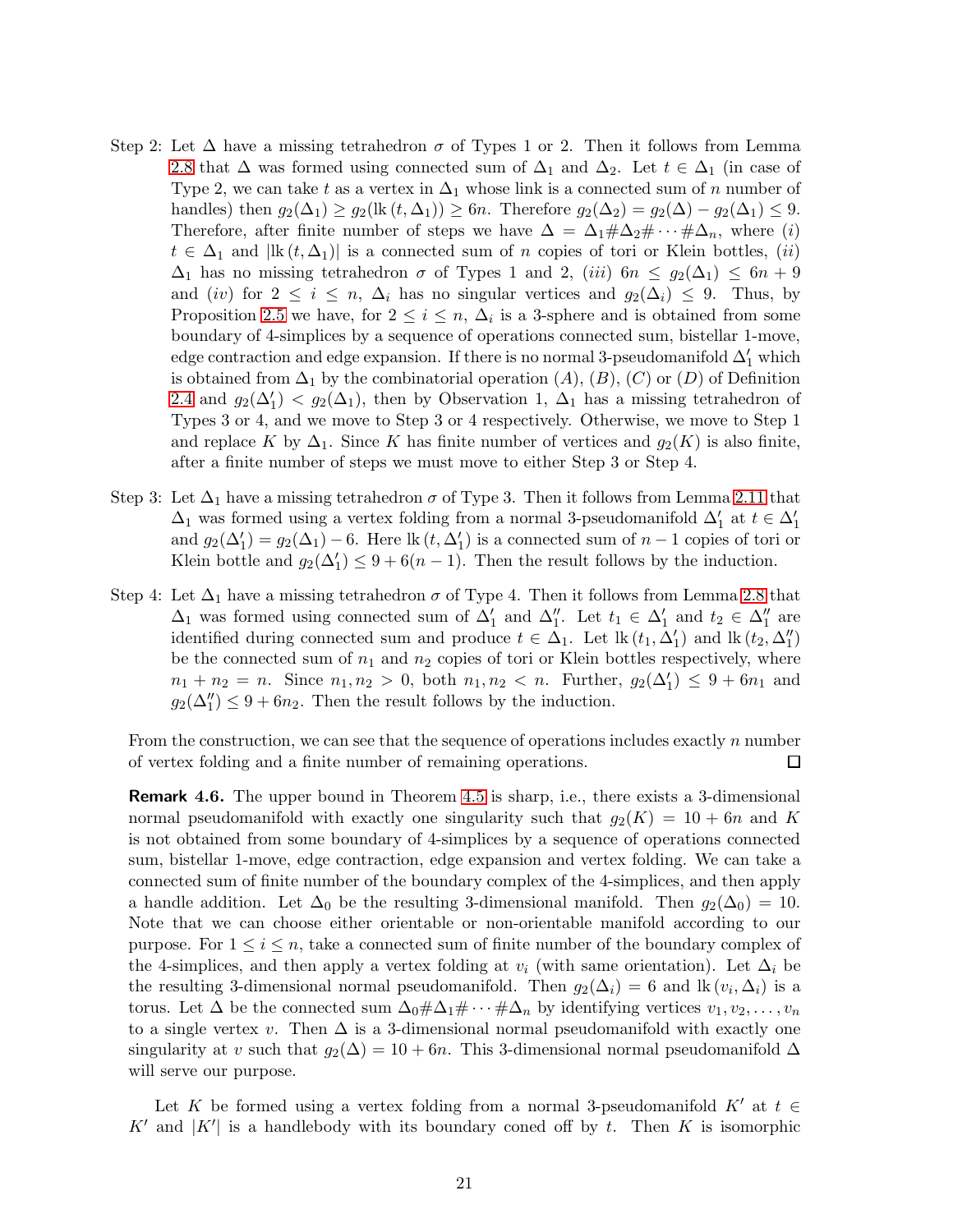to the pseudomanifold: take  $K'[V(K') \setminus \{t\}]$ , identify two triangles (with an admissible bijection between them) on the boundary, then the boundary coned off. Therefore,  $|K|$  is a handlebody with its boundary coned off. Further, let lk  $(t_1, \Delta_1)$  and lk  $(t_2, \Delta_2)$  be the connected sum of  $n_1$  and  $n_2$  copies of tori or Klein bottles respectively, where  $n_1 + n_2 = n$ . Let  $\Delta_1$  and  $\Delta_2$  be handlebodies with its boundary coned off at  $t_1$  and  $t_2$  respectively. Let  $\Delta = \Delta_1 \# \Delta_2$  where  $t_1 \in \Delta_1$  and  $t_2 \in \Delta_2$  are identified to  $t \in \Delta$  during the connected sum. Then  $|\Delta|$  is homeomorphic to the topological space: take handlebodies  $|\Delta_1[V(\Delta_1) \setminus \{t_1\}]|$ and  $|\Delta_2[V(\Delta_2)\setminus\{t_2\}]|$ , identify two triangles from each of the boundaries, then the boundary coned off. Therefore,  $|\Delta|$  is a handlebody with its boundary coned off. Therefore, from the proof of Theorem [4.5a](#page-19-0)nd Remark [4.6,](#page-20-0) we have the following result.

**Corollary 4.7.** Let K be a 3-dimensional normal pseudomanifold with exactly one singularity at t such that  $|\text{lk}(t, K)|$  is a connected sum of n copies of tori or Klein bottles. Then  $g_2(K) \leq$  $9+6n$  implies |K| is a handlebody with its boundary coned off. Moreover, there exists a 3dimensional normal pseudomanifold with exactly one singularity such that  $g_2(K) = 10 + 6n$ and  $|K|$  is not a handlebody with its boundary coned off.

## 5 Normal 3-pseudomanifolds with exactly two singularities

In this section we consider  $K \in \mathcal{R}$  with exactly two singularities. Let us denote  $\mathcal{R}_2 = \{K \in \mathcal{R} \mid K \in \mathcal{R}\}$ R, where K has exactly two singularities and one of the singularities is  $\mathbb{RP}^2$ . Let t be the singular vertex in K as in Definition [3.13,](#page-10-1) i.e.,  $b_1(\text{lk}(t, K)) \geq b_1(\text{lk}(v, K))$  for any vertex v in K. Then  $|\text{lk}(t,K)| \cong \#_h \mathbb{RP}^2$ , for some odd  $h \geq 1$ . Let  $t_1$  be the other singular vertex, i.e.,  $|\text{lk}(t_1,K)| \cong \mathbb{RP}^2$ . Then  $\chi(\text{lk}(t,K)) = 2-h$  and  $\chi(\text{lk}(t_1,K)) = 1$ . If both  $|\text{lk}(t,K)|$  and  $|\text{lk}(t_1, K)|$  are  $\mathbb{RP}^2$  then we take  $d(t) \geq 8$ . Let  $y_4$  be the number of non-singular vertices of degree 4 in  $\mathbb{R}(t)$  whose outer weight is 0.5 and let  $x_n$  be the number of non-singular vertices of degree n in lk (t) with outer weight greater than or equal to 1, for  $4 \leq n \leq 9$ .

<span id="page-21-0"></span>**Lemma 5.1.** Let  $K \in \mathcal{R}_2$  and  $t, t_1 \in K$  be the singular vertices as above and  $f_0(\text{lk}(t, K)) =$ 8. Then  $\sum$  $v \in \mathbf{lk}(t)$  $\mathcal{O}_v > 10$ .

*Proof.* Since  $f_0(\text{lk } (t, K)) = 8$ , it follows from Lemma [3.2,](#page-7-0)  $x_7 = 0$ . Let  $u \in \text{lk } (t, K)$  be any non-singular vertex such that  $d(ut) = 4$ . It follows from Lemmas [3.20](#page-14-0) and [3.21](#page-15-0) that  $\mathcal{O}_u \geq 1$ . We take the outer weight of any 7 non-singular vertices of  $\mathbf{k}(t)$ . It follows from Lemmas [3.25](#page-16-1) and [3.27](#page-17-0) that  $\sum$  $v \in \mathbf{k}(t)$  $\mathcal{O}_v \ge x_4 + 1.33x_5 + 2.375x_6$ . Further we have  $x_4 + x_5 + x_6 = 7$ ,

 $4x_4 + 5x_5 + 6x_6 \geq 35$ . Therefore, solving the L.P.P., we have  $\sum$  $\mathcal{O}_v \geq 9.31.$  $\Box$  $v∈$ lk (t)

<span id="page-21-1"></span>**Lemma 5.2.** Let  $K \in \mathcal{R}_2$  and  $t, t_1 \in K$  be the singular vertices as above and  $f_0(\text{lk}(t, K)) =$ 9. Then  $\sum$  $v \in \mathbf{lk}(t)$  $\mathcal{O}_v > 9$ .

*Proof.* Since  $f_0(\mathbf{lk}(t, K)) = 9$ , it follows from Lemma [3.2,](#page-7-0)  $x_8 = 0$ . It follows from Lemma [3.21](#page-15-0) that  $\mathcal{O}_u = 0.5$  or  $\geq 1$ , when  $d(tu) = 4$ . Further Lemmas [3.22,](#page-15-1) [3.25](#page-16-1) and [3.27](#page-17-0) implies  $\mathcal{O}_u \ge 1$  when  $d(tu) = 5$ ,  $\mathcal{O}_u \ge 1.33$  when  $d(tu) = 6$  and  $\mathcal{O}_u \ge 2.75$  when  $d(tu) = 7$ .

Now we have following cases.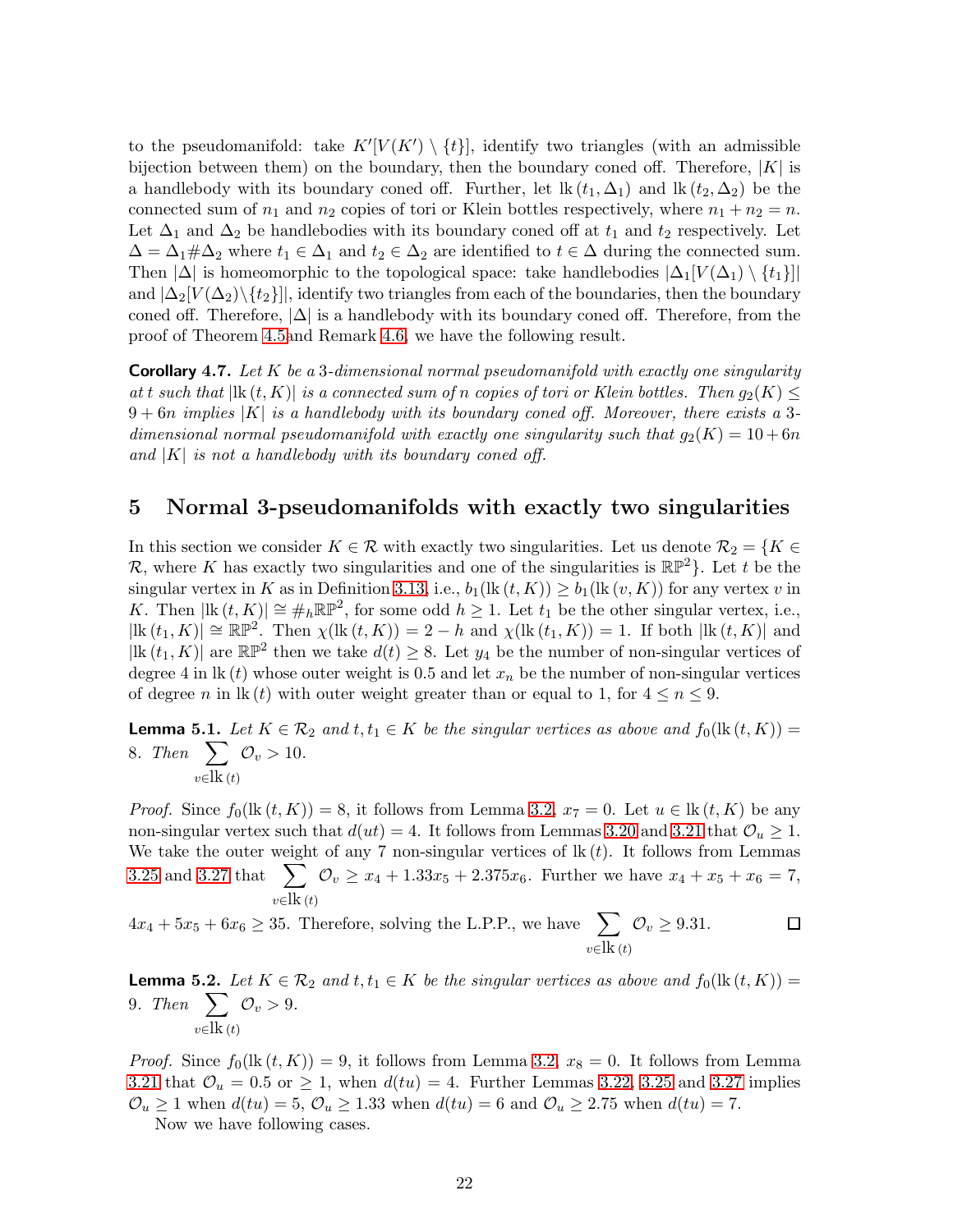**Case 1:** Let there be a non-singular vertex  $u \in \text{lk}(t, K)$  such that  $\mathcal{O}_u = 0.5$ . Since  $f_0(\text{lk }(t, K)) = 9$ , it follows from Lemma [3.23](#page-15-2) that there must have a vertex  $z \in \text{lk}(t)$  such that (i)  $\mathcal{O}_z \geq 2$ , (ii)  $d(tu) = d(tz) = 4$  and (iii) lk  $(tu) \cap$ lk  $(tz) = \{t_1\}$ . Further, if we have at least two non-singular vertices  $u_1, u_2 \in \text{lk}(t, K)$  such that  $\mathcal{O}_{u_1} = \mathcal{O}_{u_2} = 0.5$  then we have two vertices  $z_1 \neq z_2$  such that  $\mathcal{O}_{z_1}, \mathcal{O}_{z_2} \geq 2$  and  $d(tu_1) = d(tu_2) = d(tz_1) = d(tz_2) = 4$ . Then  $\sum_{v \geq 0}$   $\mathcal{O}_v \geq 0.5y_4 + x_4 + x_5 + 1.33x_6 + 2.75x_7 + 2z$ , where we have one of the following  $v \in \mathbf{lk}(t)$ 

conditions.

$$
(i) y_4 + x_4 + x_5 + x_6 + x_7 + z = 8, 4y_4 + 4x_4 + 5x_5 + 6x_6 + 7x_7 + 4z \ge 40, y_4 = 1, z = 1.
$$

$$
(ii) \ y_4 + x_4 + x_5 + x_6 + x_7 + z = 8, \ 4y_4 + 4x_4 + 5x_5 + 6x_6 + 7x_7 + 4z \ge 40, \ y_4 \ge 2, \ z \ge 2.
$$

Thus, solving the L.P.P., we have  $\sum$ v∈lk  $\mathcal{O}_v \geq 9.16$ .

**Case 2:** Let for all non-singular vertices  $u \in \text{lk}(t, K)$ , we have  $\mathcal{O}_u > 0.5$ . Then by Lemmas [3.21](#page-15-0) and [3.22,](#page-15-1) we have  $\mathcal{O}_u \geq 1$ , when  $d(tu) = 4$  and 5. Further Lemmas [3.25](#page-16-1) and [3.27](#page-17-0) implies  $\mathcal{O}_u \geq 1.33$  when  $d(tu) = 6$  and  $\mathcal{O}_u \geq 2.75$  when  $d(tu) = 7$ .

**Case 2a:** Let there be a vertex  $u \in \text{lk}(t)$  such that  $d(ut) = 5$  and  $\mathcal{O}_u = 1$ . Then we must have a vertex z in lk (t) such that  $\mathcal{O}_z \geq 2$  and  $d(tz) = 4$ . Then  $\sum$  $v∈\text{lk}\ (t)$  $\mathcal{O}_v \ge x_4 + x_5 + 1.33x_6 +$ 

 $2.75x_7 + 2z$ , where we have  $x_4 + x_5 + x_6 + x_7 + z \ge 8$ ,  $4x_4 + 5x_5 + 6x_6 + 7x_7 + 4z \ge 40$ ,  $x_5 \geq 1, z \geq 1$ . Thus, solving the L.P.P., we have  $\sum$ v∈lk  $\mathcal{O}_v \geq 9.2.$ 

**Case 2b:** Let for all non-singular vertices  $u \in \text{lk}(t, K)$  with  $d(tu) = 5$ , we have  $\mathcal{O}_u > 1$ , i.e.,  $\mathcal{O}_u > 1.16$ . Then  $\sum$  $v∈\text{lk}\ (t)$  $\mathcal{O}_v \geq x_4 + 1.16x_5 + 1.33x_6 + 2.75x_7 + 1.5z$ , where we have

 $\boldsymbol{x}$  $\sum$  $4 + x_5 + x_6 + x_7 \ge 8$ ,  $4x_4 + 5x_5 + 6x_6 + 7x_7 \ge 40$ . Thus, solving the L.P.P., we have v∈lk  $\mathcal{O}_v \geq 9.28.$ 

<span id="page-22-0"></span>**Lemma 5.3.** Let  $K \in \mathcal{R}_2$  and  $t, t_1 \in K$  be the singular vertices as above and  $f_0(\text{lk}(t)) = 10$ . Then  $\sum$  $v∈$ lk (t)  $\mathcal{O}_v > 9$ .

*Proof.* If there is a non-singular vertex  $u \in \mathbb{k}(t)$  such that  $\mathcal{O}_u = 0.5$ , then from Lemma 3.18 we get  $\sum_{v\in \mathbf{k}} (\iota_v \mathcal{O}_v \ge f_0(\mathbf{k}(t)) - 1/2$ . Therefore,  $\sum_{v\in \mathbf{k}} (\iota_v \mathcal{O}_v > 9$ . Now, we assume that, for all non-singular vertex  $u \in \mathbb{k}(t)$ ,  $\mathcal{O}_u > 0.5$ . Then by Lemmas [3.22](#page-15-1) and [3.22,](#page-15-1) we have  $\mathcal{O}_u \geq 1$ , when  $d(tu) = 4, 5$  and 6. Further Lemmas [3.25](#page-16-1) and [3.27](#page-17-0) implies  $\mathcal{O}_u \geq 1.25$ when  $d(tu) = 7$  and  $\mathcal{O}_u \geq 3.125$  when  $d(tu) = 8$ . Since  $f_0(\text{lk}(t, K)) = 10$ , it follows from Lemma [3.2,](#page-7-0)  $x_9 = 0$ .

**Case 1:** If there is a non-singular vertex  $u \in \text{lk}(t)$  such that  $\mathcal{O}_u = 1$  for  $d(tu) = 4, 5$ or 6, then By Lemma [3.24,](#page-15-3) there is another vertex  $\sum$  $z \in \text{lk}(t)$  such that  $\mathcal{O}_z \geq 1.5$ . Then v∈lk  $\mathcal{O}_v \ge x_4 + x_5 + x_6 + 1.25x_7 + 3.125x_8 + 1.5z$ , where  $z \ge 1$  and  $x_4 + x_5 + x_6 + x_7 + x_8 + z \ge 9$ .

Therefore,  $\sum$ v∈lk  $\mathcal{O}_v \geq 9.5.$ 

**Case 2:** For all non-singular vertices  $u \in \text{lk}(t)$ ,  $\mathcal{O}_u > 1$ . Then  $\sum$ v∈lk  $\mathcal{O}_v > x_4 + x_5 + x_6 +$ 

 $x_7 + x_8 \geq 9.$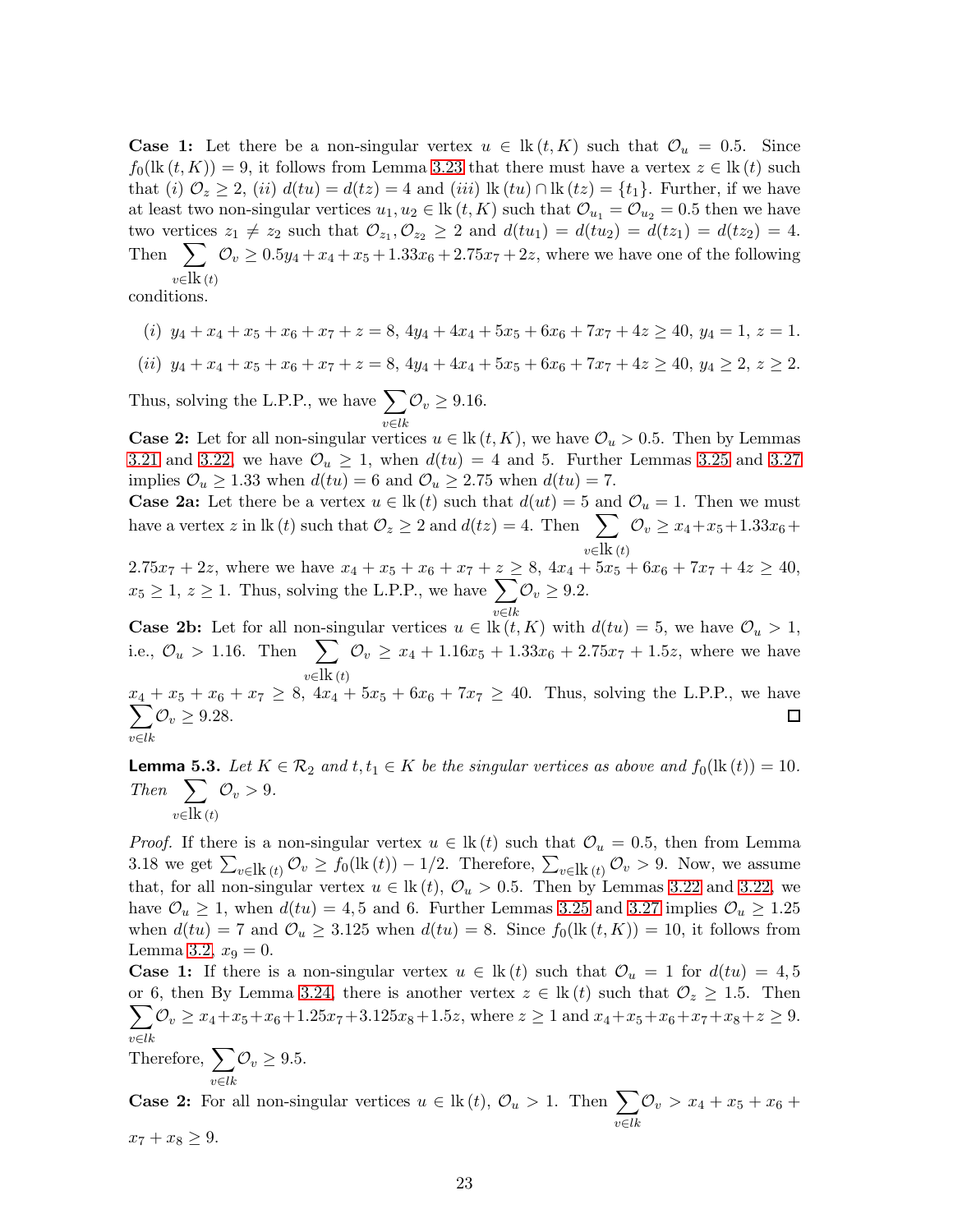This proves the result.

<span id="page-23-0"></span>**Lemma 5.4.** Let  $K \in \mathcal{R}_2$  and  $t \in K$  be such that  $|\mathbf{lk}(t)|$  is a closed connected sum of h copies of  $\mathbb{RP}^2$ . Then  $f_1(K) \geq 4f_0(K) + (3h - 11) + f_0(\text{lk}(t)).$ 

*Proof.* Since  $\chi$ (lk  $(t, k)$ ) = 2−h, the result follows from Lemma [3.15](#page-11-1) that  $f_1(K) \geq 4f_0(K)$ +  $(3h-10)+\sum$  $\mathcal{O}_v$ . Now, the result follows from Lemma [3.19.](#page-13-1)  $\Box$  $v \in \mathbf{lk}(t)$ 

<span id="page-23-1"></span>**Theorem 5.5.** Let  $K \in \mathcal{R}_2$  and  $t \in K$  be such that  $|\text{lk}(t)|$  is a closed connected sum of h copies of  $\mathbb{RP}^2$ . Then  $f_1(K) \ge 4f_0(K) + 3h$ , i.e.,  $g_2(K) \ge 10 + 3h$ .

*Proof.* Since  $\chi$ (lk  $(t, k)$ ) = 2 − h, from Lemma [3.15](#page-11-1) we have  $f_1(K) \geq 4f_0(K) + (3h 10) + \sum_{v} \mathcal{O}_v$ . For  $8 \leq f_0(\text{lk}(t)) \leq 10$ , It follows from Lemmas [5.1,](#page-21-0) [5.2](#page-21-1) and [5.3](#page-22-0) that  $v \in \mathbf{lk}(t)$ 

 $f_1(K) > 4f_0(K) + (3h - 10) + 9$ . Thus,  $f_1(K) \ge 4f_0(K) + 3h$ , i.e.,  $g_2(K) \ge 10 + 3h$ . For  $f_0(\text{lk}(t)) \geq 11$  the result now follows from Lemma [5.4.](#page-23-0)  $\Box$ 

<span id="page-23-2"></span>**Theorem 5.6.** Let  $K$  be a 3-dimensional normal pseudomanifold with exactly two singularities at t and t<sub>1</sub> such that  $|\mathbf{lk}(t)|$  is a connected sum of  $(2m-1)$  copies of  $\mathbb{RP}^2$  and  $|\textup{lk}(t_1)| \cong \mathbb{RP}^2$ . Then  $g_2(K) \leq 6+6m$  implies K is obtained from some boundary complex of 4-simplices by a sequence of operations connected sum, bistellar 1-move, edge contraction, edge expansion, vertex folding and edge folding. More precisely, the sequence of operations includes exactly  $(m - 1)$  number of vertex folding, one edge folding and finite number of remaining operations. Further, this upper bound is sharp for such combinatorial normal 3-pseudomanifolds.

*Proof.* Let  $\Delta$  be a 3-dimensional normal pseudomanifold with exactly two singularities at t and  $t_1$  such that  $|\text{lk}(t,\Delta)|$  is a connected sum of  $(2k-1)$  copies of  $\mathbb{RP}^2$  and  $|\text{lk}(t_1,\Delta)| \cong \mathbb{RP}^2$ . Let  $g_2(\Delta) \leq 6 + 6k$ . We have the following observation.

Observation 1: Let  $\Delta$  (may be  $\Delta$  itself) be a normal 3-pseudomanifold obtained from  $\Delta$  by the repeated applications of the combinatorial operation  $(A), (B), (C)$  or  $(D)$  of Definition [2.4](#page-3-0) such that there is no normal 3-pseudomanifold  $\Delta'$  which is obtained from  $\Delta$  by the combinatorial operation  $(A)$ ,  $(B)$ ,  $(C)$  or  $(D)$  of Definition [2.4](#page-3-0) and  $g_2(\Delta') < g_2(\bar{\Delta})$ . If  $\Delta$  has no missing tetrahedron then  $\Delta \in \mathcal{R}_2$  and hence by Theorem [5.5,](#page-23-1)  $g_2(\Delta) \geq$  $3(2k-1) + 10 = 6k + 7$ . This contradicts the given condition. Therefore  $\Delta$  must have a missing tetrahedron.

There can be four types of missing tetrahedron in  $\Delta$ .

- Type 1: Let  $\sigma$  be a missing tetrahedron in  $\Delta$  such that t and  $t_1$  are not vertices of  $\sigma$ .
- Type 2: Let  $\sigma$  be a missing tetrahedron in  $\Delta$  such that  $t \in \sigma$  and  $\text{lk}(t, \Delta)$  is separated into two portions by the missing triangle formed by the other three vertices of  $\sigma$  where one portion is a disc. If  $t_1 \in \sigma$  then  $\text{lk}(t_1, \Delta)$  is separated into two portions by the missing triangle formed by the other three vertices of  $\sigma$ .
- Type 3: Let  $\sigma$  be a missing tetrahedron in  $\Delta$  such that  $t, t_1 \in \sigma$  and  $\mathbf{lk}(t_1, \Delta)$  is not separated into two portions by the missing triangle formed by the other three vertices. Then a small neighborhood of  $|\partial(\sigma - t_1)|$  in  $|\mathbf{R}(t_1, \Delta)|$  is a Möbius strip, and it follows from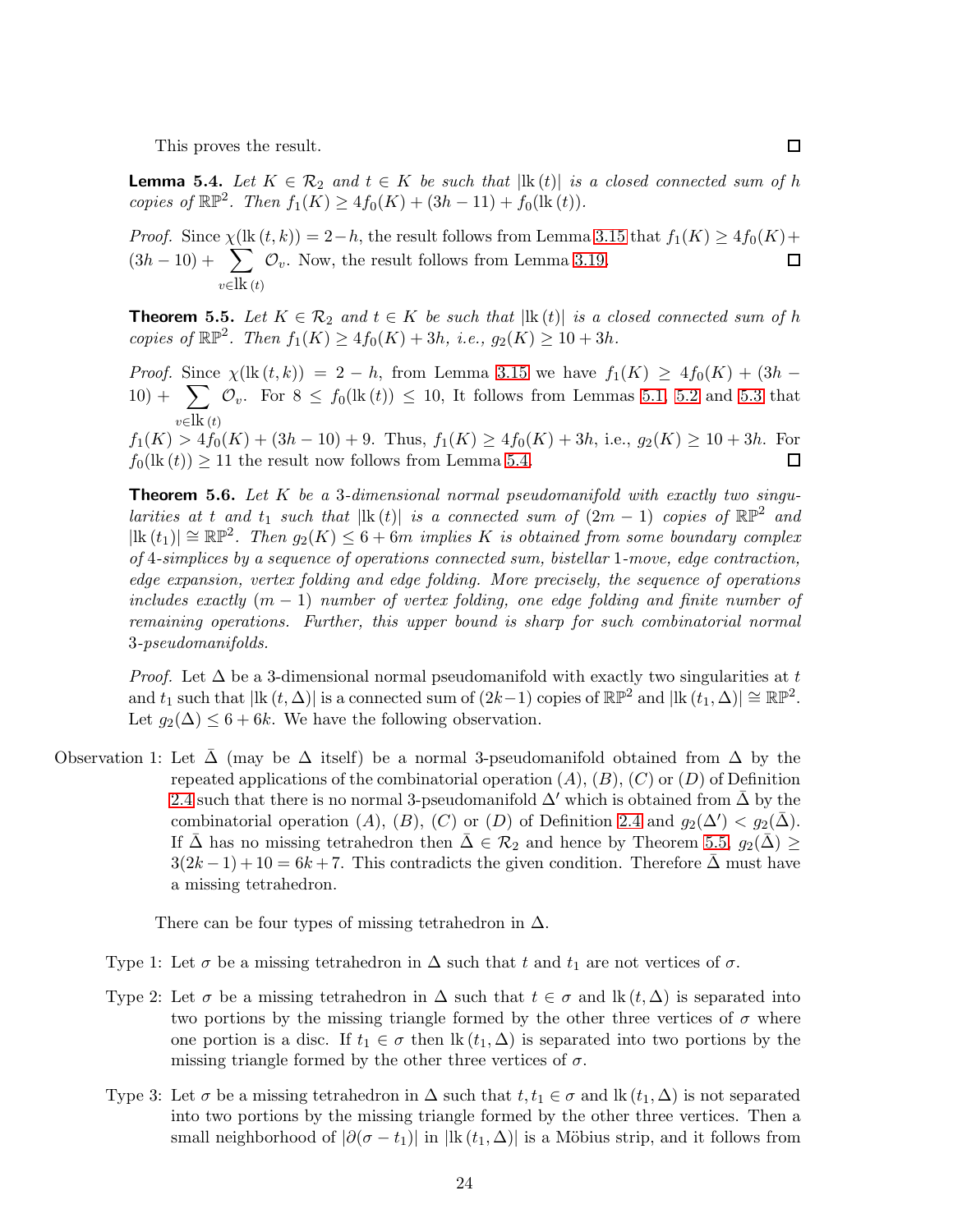Lemma [2.12](#page-6-2) that a small neighborhood of  $|\partial(\sigma - t)|$  in  $|{\rm lk}(t, \Delta)|$  is also a Möbius strip. Further, there exists a three-dimensional normal pseudomanifold  $\Delta'$  such that  $\Delta = (\Delta')_{tt}^{\psi}$  $\mathcal{L}_{t_1}^{\psi}$  is obtained from an edge folding at  $tt_1 \in \Delta'$ . Therefore,  $\Delta'$  has exactly one singularity, say at t such that (i)  $|\text{lk}(t, \Delta')|$  is a connected sum of  $(m-1)$  copies of tori or Klein bottles, and  $(ii)$   $g_2(\Delta') \leq 6(m-1)+9$ . Then it follows from Theorem [4.5](#page-19-0) that  $\Delta'$  is obtained from some boundary of 4-simplices by a sequence of operations connected sum, bistellar 1-move, edge contraction, edge expansion and vertex folding.

- Type 4: Let  $\sigma$  be a missing tetrahedron in  $\Delta$  such that  $t \in \sigma$  and  $\text{lk}(t, \Delta)$  is not separated into two portions by the missing triangle formed by the other three vertices of  $\sigma$ . If  $t_1 \in \sigma$  then lk  $(t_1, \Delta)$  is separated into two portions by the missing triangle formed by the other three vertices of  $\sigma.$
- Type 5: Let  $\sigma$  be a missing tetrahedron in  $\Delta$  such that  $t \in \sigma$  and  $\text{lk}(t, \Delta)$  is separated into two portions by the missing triangle formed by the other three vertices of  $\sigma$  where both portions are not triangulated discs. If  $t_1 \in \sigma$  then  $\text{lk}(t_1, \Delta)$  is separated into two portions by the missing triangle formed by the other three vertices of  $\sigma$ .

Now, we are ready to prove our result. Let  $K$  be a 3-dimensional normal pseudomanifold with exactly two singularities at t and  $t_1$  such that  $|\text{lk}(t)|$  is a connected sum of  $(2m-1)$ copies of  $\mathbb{RP}^2$ ,  $|\text{lk}(t_1)| \cong \mathbb{RP}^2$  and  $g_2(K) \leq 6 + 6m$ .

- Step 1: Let  $\Delta$  be a normal 3-pseudomanifold obtained from K by repeated application of the combinatorial operation  $(A)$ ,  $(B)$ ,  $(C)$  or  $(D)$  of Definition [2.4](#page-3-0) such that there is no normal 3-pseudomanifold K' which is obtained from  $\Delta$  by the combinatorial operation (A), (B), (C) or (D) of Definition [2.4](#page-3-0) and  $g_2(K') < g_2(\Delta)$ . Then by Observation 1, we get  $\Delta$  must have a missing tetrahedron.
- Step 2: Let  $\Delta$  have a missing tetrahedron  $\sigma$  of Types 1 or 2. Then it follows from Lemma [2.8](#page-5-0) that  $\Delta$  was formed using connected sum of  $\Delta_1$  and  $\Delta_2$ . Let  $t \in \Delta_1$  (in case of Type 2, we can take t as a vertex in  $\Delta_1$  such that  $|\text{lk}(t,\Delta_1)|$  is a connected sum of  $(2m-1)$ copies of  $\mathbb{RP}^2$ ). Then  $t_1 \in \Delta_1$  (if  $t_1 \in \Delta_1$  then we can take  $t_1$  as a vertex in  $\Delta_1$  such that  $|\text{lk}(t_1, \Delta_1)| \cong \mathbb{RP}^2$ . Further,  $g_2(\Delta_1) \geq g_2(\text{lk}(t, \Delta_1)) \geq 3(2m-1)$ . Therefore  $g_2(\Delta_2) = g_2(\Delta) - g_2(\Delta_1) \leq 9$ . Therefore, after finite number of steps we have  $\Delta =$  $\Delta_1 \# \Delta_2 \# \cdots \# \Delta_n$ , where (i)  $t, t_1 \in \Delta_1$  such that  $|\mathbf{lk}(t)|$  is a connected sum of  $(2m-1)$ copies of  $\mathbb{RP}^2$  and  $|\mathbf{lk}(t_1)| \cong \mathbb{RP}^2$  (ii)  $\Delta_1$  has no missing tetrahedron  $\sigma$  of Types 1 and 2, (iii)  $6m-3 \le g_2(\Delta_1) \le 6m+6$  and (iv) for  $2 \le i \le n$ ,  $\Delta_i$  has no singular vertices and  $g_2(\Delta_i) \leq 9$ . Thus, by Proposition [2.5](#page-4-2) we have, for  $2 \leq i \leq n$ ,  $\Delta_i$  is a 3-sphere and is obtained from some boundary of 4-simplices by a sequence of operations connected sum, bistellar 1-move, edge contraction and edge expansion. If there is no normal 3-pseudomanifold  $\Delta'_1$  which is obtained from  $\Delta_1$  by the combinatorial operation  $(A)$ , (B), (C) or (D) of Definition [2.4](#page-3-0) and  $g_2(\Delta'_1) < g_2(\Delta_1)$ , then by Observation 1,  $\Delta_1$  has a missing tetrahedron of Types 3, 4 or 5, and we move to Steps 3, 4 or 5 respectively. Otherwise, we move to Step 1 and replace K by  $\Delta_1$ . Since K has finite number of vertices and  $g_2(K)$  is also finite, after a finite number of steps we must move to Steps 3, 4 or 5.
- Step 3: Let  $\Delta_1$  have a missing tetrahedron  $\sigma$  of Type 3. From the above arguments for Type 3, we get our result.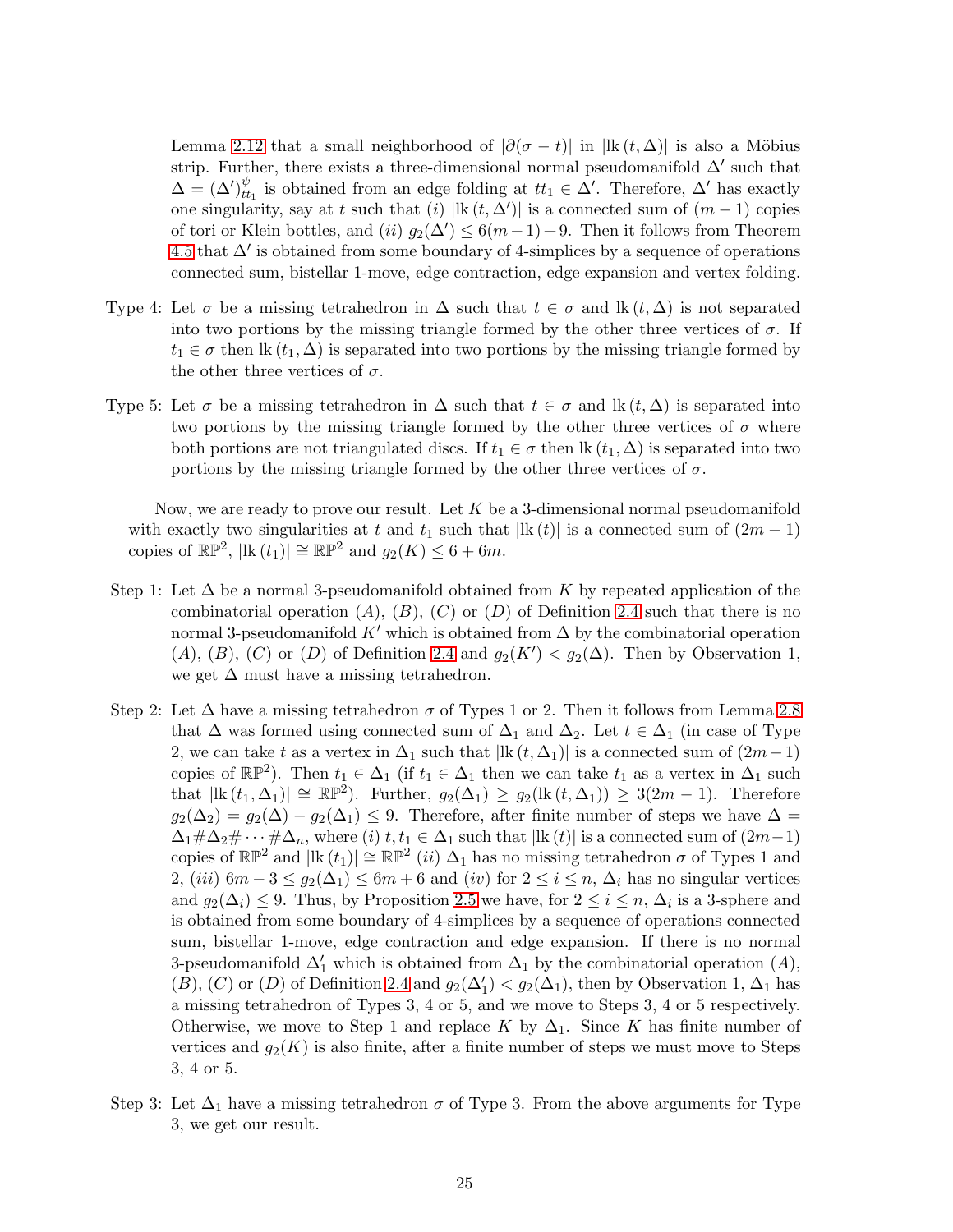We use the principle of mathematical induction on m. First we take  $m = 1$ . In this case, a missing triangle  $\sigma$  will be of Type 1, 2 or 3 only. Therefore, from Step 2 we must move to Step 3 only. Therefore the result is true for  $m = 1$ . Let us assume that the result is true for  $1, 2, \ldots, m-1$  and let K be the 3-dimensional normal pseudomanifold that corresponds m. Then we start from Step 1, and after a finite number of steps we must move to Steps 3, 4 or 5. If we move to Step 3 then we are done. We can use induction if we move to either Step 4 or Step 5.

- Step 4: Let  $\Delta_1$  have a missing tetrahedron  $\sigma$  of Type 4. Then it follows from Lemma [2.11](#page-6-1) that  $\Delta_1$  was formed using a vertex folding from a normal 3-pseudomanifold  $\Delta_1'$  at  $t \in \Delta'_1$  and  $g_2(\Delta'_1) = g_2(\Delta_1) - 6$ . Here  $|\text{lk}(t, \Delta'_1)|$  is a connected sum of  $2m-3$  copies of  $\mathbb{RP}^2$  and  $g_2(\Delta'_1) \leq 6 + 6(m-1)$ . Then the result follows by the induction.
- Step 5: Let  $\Delta_1$  have a missing tetrahedron  $\sigma$  of Type 5. Then it follows from Lemma [2.8](#page-5-0) that  $\Delta_1$  was formed using connected sum of  $\Delta'_1$  and  $\Delta''_1$ . Let  $t' \in \Delta'_1$  and  $t'' \in \Delta''_1$ are identified during connected sum and produce  $t \in \Delta_1$ . Without loss of generality, assume  $t_1 \in \Delta'_1$  (if  $t_1 \in \sigma$  then we can take  $t_1$  as a vertex in  $\Delta'_1$  such that  $|\text{lk } (t_1, \Delta'_1)| \cong$  $\mathbb{RP}^2$ ). Then  $|\mathbf{lk}(t', \Delta_1')|$  is a connected sum of  $2n_1 - 1$  copies of  $\mathbb{RP}^2$  and  $|\mathbf{lk}(t'', \Delta_1'')|$ is the connected sum of  $n_2$  copies of tori or Klein bottles, where  $n_1 + n_2 = m$ . Since  $n_1, n_2 > 0$ , both  $n_1, n_2 < m$ . Further,  $g_2(\Delta_1') \leq 6 + 6n_1$  and  $g_2(\Delta_1'') \leq 9 + 6n_2$ . Then the result follows by the induction and Theorem [4.5.](#page-19-0)

From the construction, we can see that the sequence of operations includes exactly  $m-1$ number of vertex folding, one edge folding and a finite number of remaining operations. Further, the upper bound in Theorem [5.6](#page-23-2) is sharp, i.e., there exists a 3-dimensional normal pseudomanifold with exactly two singularities  $\mathbb{RP}^2$  and  $\#_{(2m-1)}\mathbb{RP}_2$  such that  $g_2(K)$  =  $7+6m$  and K is not obtained from some boundary of 4-simplices by a sequence of operations connected sum, bistellar 1-move, edge contraction, edge expansion, vertex folding and edge folding. We can construct a normal pseudomanifold  $\Delta$  as in Remark [4.6](#page-20-0) where  $|\text{lk}(t,\Delta)|$ is the connected sum of  $m-1$  copies of tori or Klein bottles, and then apply an edge folding at some edge ta. Then the 3-dimensional normal pseudomanifold  $\Delta_{ta}^{\psi}$  will serve our purpose.  $\Box$ 

Acknowledgement: The author would like to thank the anonymous referees for many useful comments and suggestions. The first author is supported by Science and Engineering Research Board (CRG/2021/000859). The second author is supported by CSIR (India). The third author is supported by Prime Minister's Research Fellows (PMRF) Scheme.

#### <span id="page-25-2"></span>References

- [1] B. Bagchi and B. Datta, Lower bound theorem for normal pseudomanifolds, Expo. Math. 26 (2008), 327–351.
- <span id="page-25-1"></span>[2] B. Bagchi and B. Datta, A structure theorem for pseudomanifolds, Discrete Math. 188 (1998), no. 1-3, 41–60.
- <span id="page-25-0"></span>[3] D. Barnette, A proof of the lower bound conjecture for convex polytopes, Pacific J. Math. 46 (1973), 349–354.